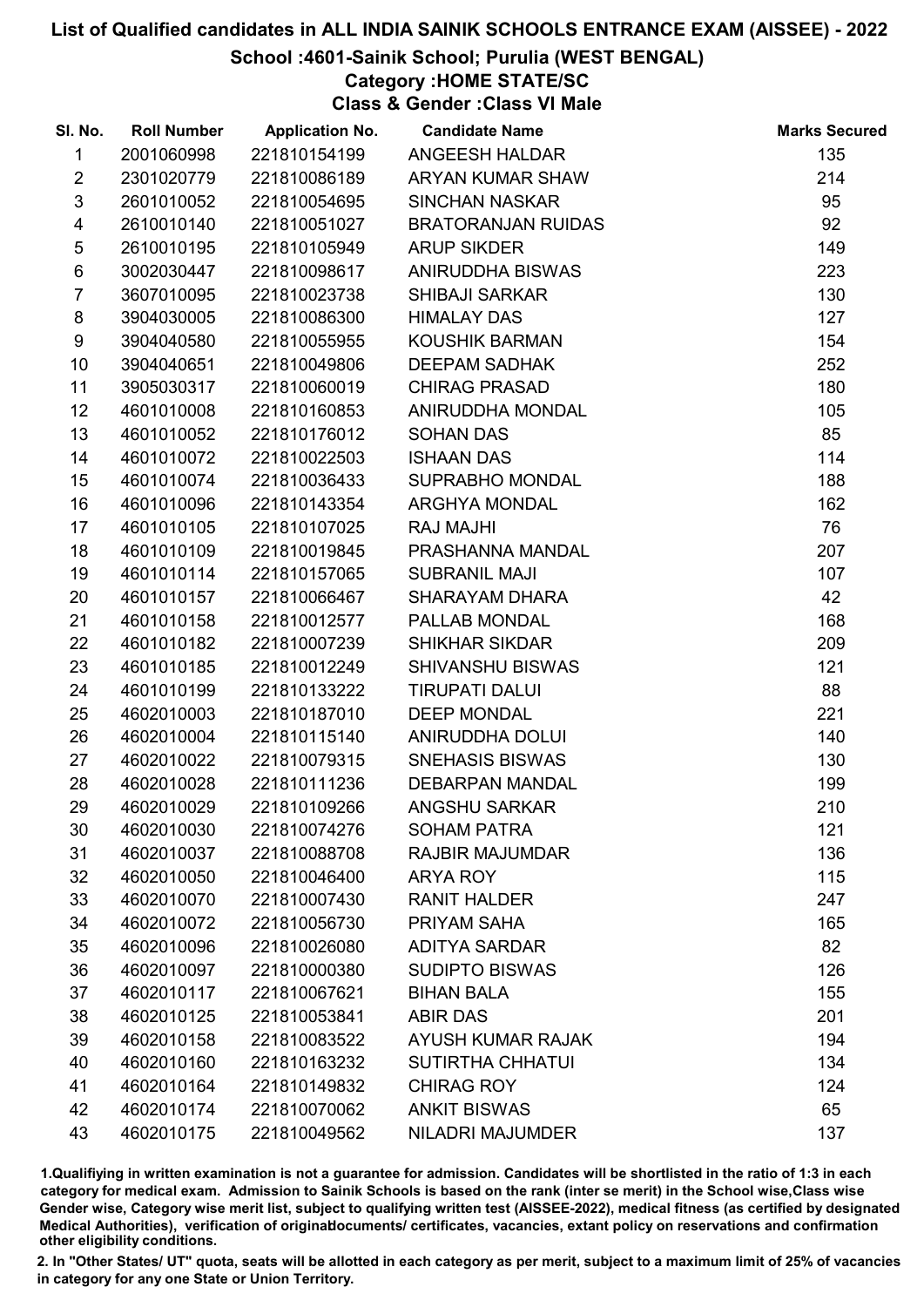School :4601-Sainik School; Purulia (WEST BENGAL)

# Category :HOME STATE/SC

Class & Gender :Class VI Male

| SI. No. | <b>Roll Number</b> | <b>Application No.</b> | <b>Candidate Name</b>    | <b>Marks Secured</b> |
|---------|--------------------|------------------------|--------------------------|----------------------|
| 44      | 4602010194         | 221810165003           | <b>NEEL HALDER</b>       | 136                  |
| 45      | 4602010206         | 221810170723           | <b>AGREEM SHARMA</b>     | 221                  |
| 46      | 4602010209         | 221810069033           | <b>SAGNIK HELA</b>       | 71                   |
| 47      | 4602010219         | 221810058453           | <b>BIPRAJIT BISWAS</b>   | 201                  |
| 48      | 4602010220         | 221810025063           | <b>SAPTAK BISWAS</b>     | 194                  |
| 49      | 4602010224         | 221810070073           | <b>SHANKAR PATHAK</b>    | 155                  |
| 50      | 4602010229         | 221810188773           | <b>DEBANGSHU RAJAK</b>   | 81                   |
| 51      | 4602010232         | 221810014683           | ANAGHNA SUBHRO MANDAL    | 94                   |
| 52      | 4602010296         | 221810010705           | <b>AINESH SARKAR</b>     | 250                  |
| 53      | 4602010309         | 221810145635           | <b>DEBANGA SARKAR</b>    | 91                   |
| 54      | 4602010318         | 221810012165           | <b>DEBANGSHU HALDER</b>  | 163                  |
| 55      | 4602010405         | 221810055147           | <b>SAMRAT MONDAL</b>     | 121                  |
| 56      | 4602010436         | 221810129808           | <b>ASHISH KUMAR DAS</b>  | 191                  |
| 57      | 4602010445         | 221810014938           | ANKIT KUMAR RAM          | 157                  |
| 58      | 4602010474         | 221810002698           | <b>G BHAVDEEP</b>        | 88                   |
| 59      | 4602010477         | 221810122209           | <b>EKANSH PRAMANICK</b>  | 125                  |
| 60      | 4602010501         | 221810022549           | <b>BICRON PANDIT</b>     | 143                  |
| 61      | 4602010506         | 221810001459           | <b>SRIYAM JANA</b>       | 203                  |
| 62      | 4602010516         | 221810068579           | <b>ARKA MANDAL</b>       | 209                  |
| 63      | 4602010524         | 221810021099           | ARUNAKSHYA MALLIK        | 147                  |
| 64      | 4603010001         | 221810177820           | <b>SUBHAJIT MANDAL</b>   | 220                  |
| 65      | 4603010004         | 221810063590           | <b>RUPAYAN BERA</b>      | 165                  |
| 66      | 4603010006         | 221810025201           | SHUBHAJIT DAS            | 143                  |
| 67      | 4603010023         | 221810000526           | <b>RUPAM SHIT</b>        | 194                  |
| 68      | 4603010025         | 221810029666           | <b>RUPAM MANDAL</b>      | 259                  |
| 69      | 4603010036         | 221810161319           | <b>ANIKAT BAURI</b>      | 97                   |
| 70      | 4603010122         | 221810108204           | <b>SAYAK DAS</b>         | 157                  |
| 71      | 4603010126         | 221810016424           | SOMNATH SHARMA           | 117                  |
| 72      | 4603010129         | 221810022724           | <b>TARA SHANKAR MAJI</b> | 122                  |
| 73      | 4603010130         | 221810156924           | <b>ANUJ MAJI</b>         | 119                  |
| 74      | 4603010137         | 221810033164           | <b>SOUMEN BAURI</b>      | 46                   |
| 75      | 4603010168         | 221810021326           | ANURAJ MANDAL            | 134                  |
| 76      | 4603010171         | 221810021736           | <b>ANKUSH KARMAKAR</b>   | 135                  |
| 77      | 4603010176         | 221810123576           | <b>ARITRA RAJAK</b>      | 249                  |
| 78      | 4603010177         | 221810012786           | <b>ANKIT CHOWDHURY</b>   | 186                  |
| 79      | 4603010179         | 221810165096           | <b>RAJESH RAJAK</b>      | 201                  |
| 80      | 4603010184         | 221810067217           | <b>ANUBHAB MONDAL</b>    | 248                  |
| 81      | 4603010185         | 221810114027           | <b>SOHAM JANA</b>        | 184                  |
| 82      | 4603010227         | 221810110259           | <b>HIMANGSHU BHAKAT</b>  | 87                   |
| 83      | 4603010229         | 221810100769           | <b>SUBRATA DHIBAR</b>    | 217                  |
| 84      | 4604010002         | 221810090170           | NIRNOYJYOTI BARMAN       | 148                  |
| 85      | 4604010003         | 221810083021           | <b>SAYAN SARKAR</b>      | 120                  |
| 86      | 4604010007         | 221810085152           | <b>UJJAL RAY</b>         | 230                  |

1.Qualifiying in written examination is not a guarantee for admission. Candidates will be shortlisted in the ratio of 1:3 in each category for medical exam. Admission to Sainik Schools is based on the rank (inter se merit) in the School wise,Class wise Gender wise, Category wise merit list, subject to qualifying written test (AISSEE-2022), medical fitness (as certified by designated Medical Authorities), verification of originablocuments/ certificates, vacancies, extant policy on reservations and confirmation other eligibility conditions.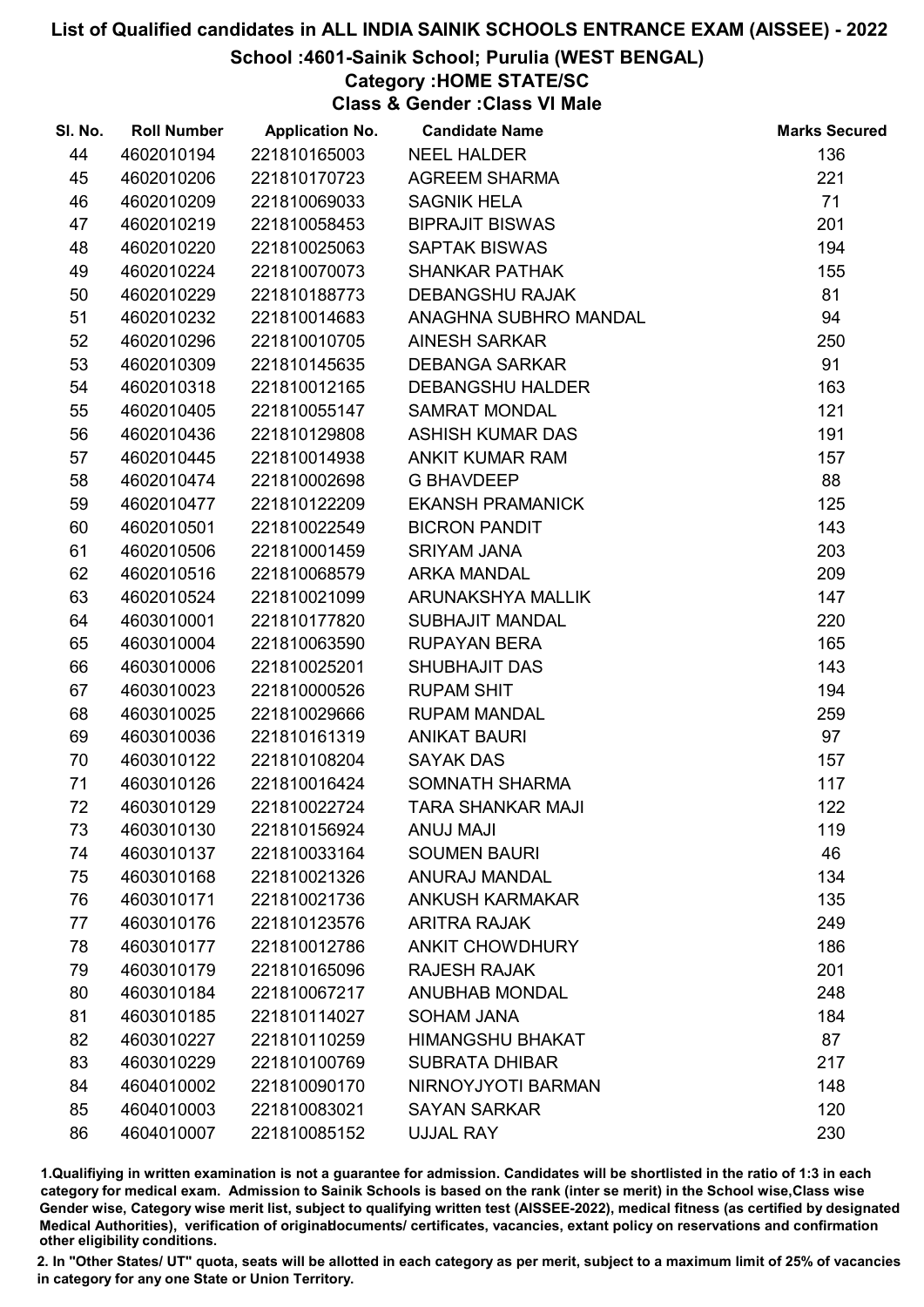# School :4601-Sainik School; Purulia (WEST BENGAL)

# Category :HOME STATE/SC

Class & Gender :Class VI Male

| SI. No. | <b>Roll Number</b> | <b>Application No.</b> | <b>Candidate Name</b>           | <b>Marks Secured</b> |
|---------|--------------------|------------------------|---------------------------------|----------------------|
| 87      | 4604010008         | 221810159892           | <b>SAYAN SINGHA</b>             | 160                  |
| 88      | 4604010010         | 221810094623           | <b>SANTANU KIRTANIA</b>         | 202                  |
| 89      | 4604010013         | 221810135414           | <b>DAIPAYAN BAPARI</b>          | 148                  |
| 90      | 4604010014         | 221810119614           | <b>AKASH ROY</b>                | 78                   |
| 91      | 4604010018         | 221810058474           | DHIRAJ KR DAS                   | 165                  |
| 92      | 4604010020         | 221810076785           | NIBIR KUMAR DAS                 | 171                  |
| 93      | 4604010021         | 221810193416           | <b>DWIPRAJ ROY</b>              | 143                  |
| 94      | 4604010022         | 221810072436           | AMBIKA SARKAR                   | 173                  |
| 95      | 4604010028         | 221810077039           | <b>KIRAN SARKAR</b>             | 107                  |
| 96      | 4604010033         | 221810080010           | <b>JAYDEB BARMAN</b>            | 121                  |
| 97      | 4604010038         | 221810054630           | <b>DHRUBA MANDAL</b>            | 168                  |
| 98      | 4604010045         | 221810179850           | <b>JAGAT DIPENDRA KUMAR ROY</b> | 116                  |
| 99      | 4604010049         | 221810036760           | <b>PATHIKRIT SARKAR</b>         | 165                  |
| 100     | 4604010058         | 221810140390           | <b>SHANTANU ROY</b>             | 113                  |
| 101     | 4604010085         | 221810058171           | <b>KSHETRA BARMAN</b>           | 84                   |
| 102     | 4604010087         | 221810081771           | SAIYANDEEP MANDAL               | 127                  |
| 103     | 4604010107         | 221810129642           | <b>ESHAN BARMAN</b>             | 145                  |
| 104     | 4604010115         | 221810020482           | <b>PRATIK DAS</b>               | 175                  |
| 105     | 4604010117         | 221810019292           | RANDEEP KOIRALA                 | 137                  |
| 106     | 4604010128         | 221810003833           | <b>PUJAN RAY</b>                | 165                  |
| 107     | 4604010167         | 221810080964           | <b>RUPANKAR BARMAN</b>          | 186                  |
| 108     | 4604010192         | 221810052685           | <b>AARRIK DAS</b>               | 183                  |
| 109     | 4604010224         | 221810073127           | <b>JOYDIP CHANDRA BARMAN</b>    | 249                  |
| 110     | 4604010234         | 221810056847           | <b>ANKUSH ROY</b>               | 134                  |

<sup>1.</sup>Qualifiying in written examination is not a guarantee for admission. Candidates will be shortlisted in the ratio of 1:3 in each category for medical exam. Admission to Sainik Schools is based on the rank (inter se merit) in the School wise,Class wise Gender wise, Category wise merit list, subject to qualifying written test (AISSEE-2022), medical fitness (as certified by designated Medical Authorities), verification of originablocuments/ certificates, vacancies, extant policy on reservations and confirmation other eligibility conditions.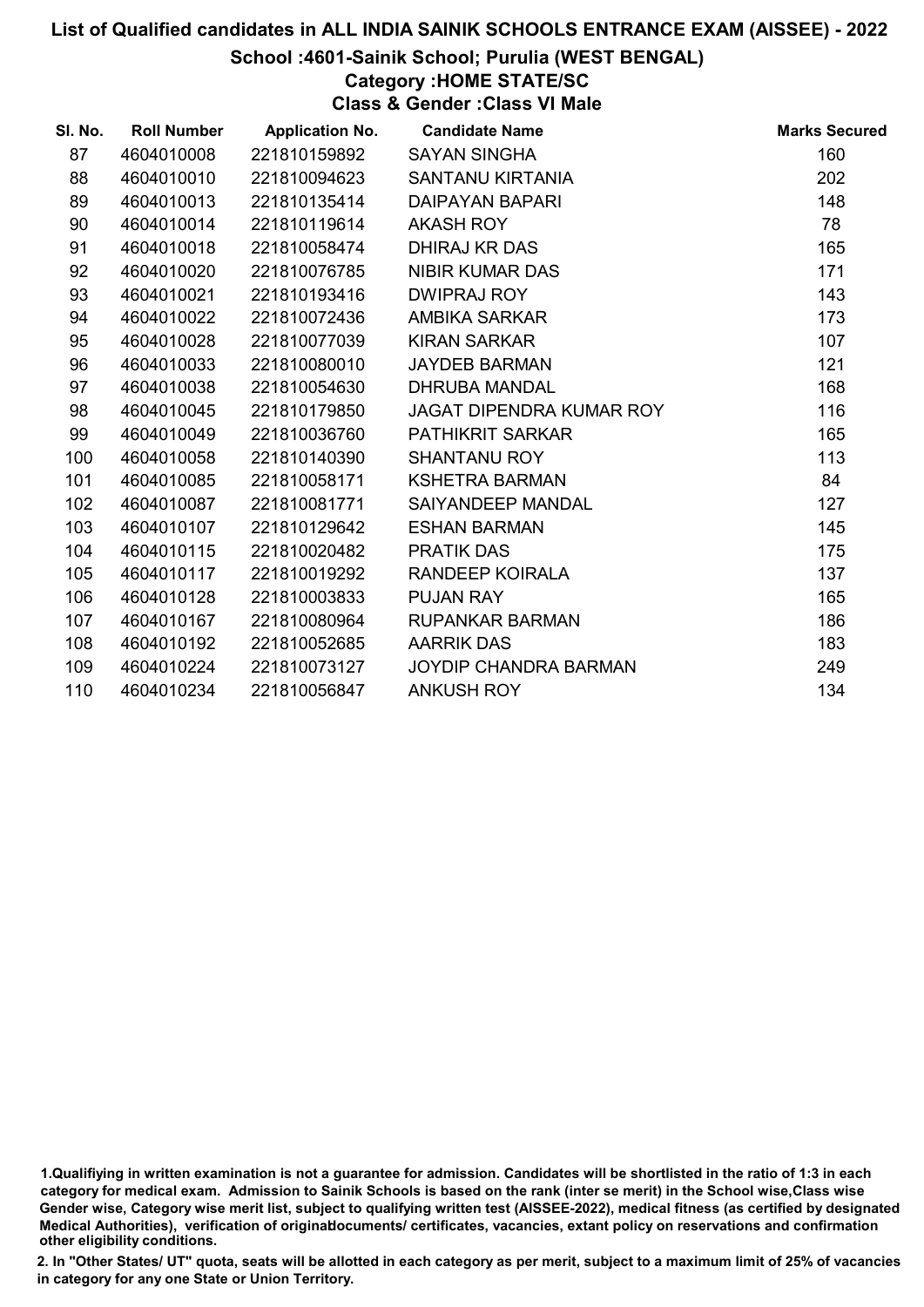School :4601-Sainik School; Purulia (WEST BENGAL)

# Category :HOME STATE/ST

Class & Gender :Class VI Male

| SI. No. | <b>Roll Number</b> | <b>Application No.</b> | <b>Candidate Name</b>         | <b>Marks Secured</b> |
|---------|--------------------|------------------------|-------------------------------|----------------------|
| 111     | 1505010025         | 221810135050           | <b>BISHAL TOPPO</b>           | 106                  |
| 112     | 2301020753         | 221810004759           | YASWANTH MINJ                 | 125                  |
| 113     | 2601010013         | 221810055141           | <b>ADITYA MURMU</b>           | 126                  |
| 114     | 2605010175         | 221810124035           | <b>SUDIP SAREN</b>            | 210                  |
| 115     | 4601010026         | 221810040610           | <b>PRANAB KUMAR</b>           | 148                  |
| 116     | 4601010030         | 221810052150           | <b>BIJOY KUMAR HEMBRAM</b>    | 127                  |
| 117     | 4601010203         | 221810110168           | <b>MAHADEV MURMU</b>          | 222                  |
| 118     | 4602010032         | 221810016517           | RABISANKAR HEMBRAM            | 151                  |
| 119     | 4602010134         | 221810070371           | SIBAM KUMAR LAKRA             | 62                   |
| 120     | 4602010193         | 221810183003           | <b>HEMALBURU SAREN</b>        | 148                  |
| 121     | 4602010392         | 221810021027           | <b>SREYASH MANI ORAON</b>     | 85                   |
| 122     | 4602010471         | 221810030098           | <b>DEBANGAN KISKU</b>         | 134                  |
| 123     | 4603010011         | 221810134982           | ASHUTOSH HANSDA               | 218                  |
| 124     | 4603010071         | 221810177951           | <b>UMUL MANDI</b>             | 162                  |
| 125     | 4603010080         | 221810161612           | <b>SHAURYA KUMAR</b>          | 126                  |
| 126     | 4603010083         | 221810010232           | <b>KRISHNENDU MURMU</b>       | 228                  |
| 127     | 4603010125         | 221810023224           | <b>UMUL MURMU</b>             | 130                  |
| 128     | 4603010132         | 221810189134           | <b>SAMRAY HEMBRAM</b>         | 177                  |
| 129     | 4603010219         | 221810065019           | <b>SUBHADIP SING</b>          | 196                  |
| 130     | 4604010102         | 221810045632           | <b>HRIDAY RAJ BAGHWAR</b>     | 87                   |
| 131     | 4604010114         | 221810110382           | <b>WANGLA BHUTIA</b>          | 50                   |
| 132     | 4604010153         | 221810071024           | <b>BISHESH RAJ TIGGA</b>      | 98                   |
| 133     | 4604010170         | 221810142294           | <b>DIPANKAR KARMAKAR</b>      | 102                  |
| 134     | 4604010178         | 221810121045           | <b>SAGAR TUDU</b>             | 145                  |
| 135     | 4604010239         | 221810070977           | THUPTEN SANG TAMANG           | 110                  |
| 136     | 4604010275         | 221810079129           | <b>FRENCHUK SANGAY SHERPA</b> | 164                  |
| 137     | 4604010276         | 221810148049           | <b>SONAM TASHI GOMPU</b>      | 110                  |
| 138     | 4604010296         | 221810089149           | <b>SOHEL ORAWN</b>            | 121                  |

<sup>1.</sup>Qualifiying in written examination is not a guarantee for admission. Candidates will be shortlisted in the ratio of 1:3 in each category for medical exam. Admission to Sainik Schools is based on the rank (inter se merit) in the School wise,Class wise Gender wise, Category wise merit list, subject to qualifying written test (AISSEE-2022), medical fitness (as certified by designated Medical Authorities), verification of originablocuments/ certificates, vacancies, extant policy on reservations and confirmation other eligibility conditions.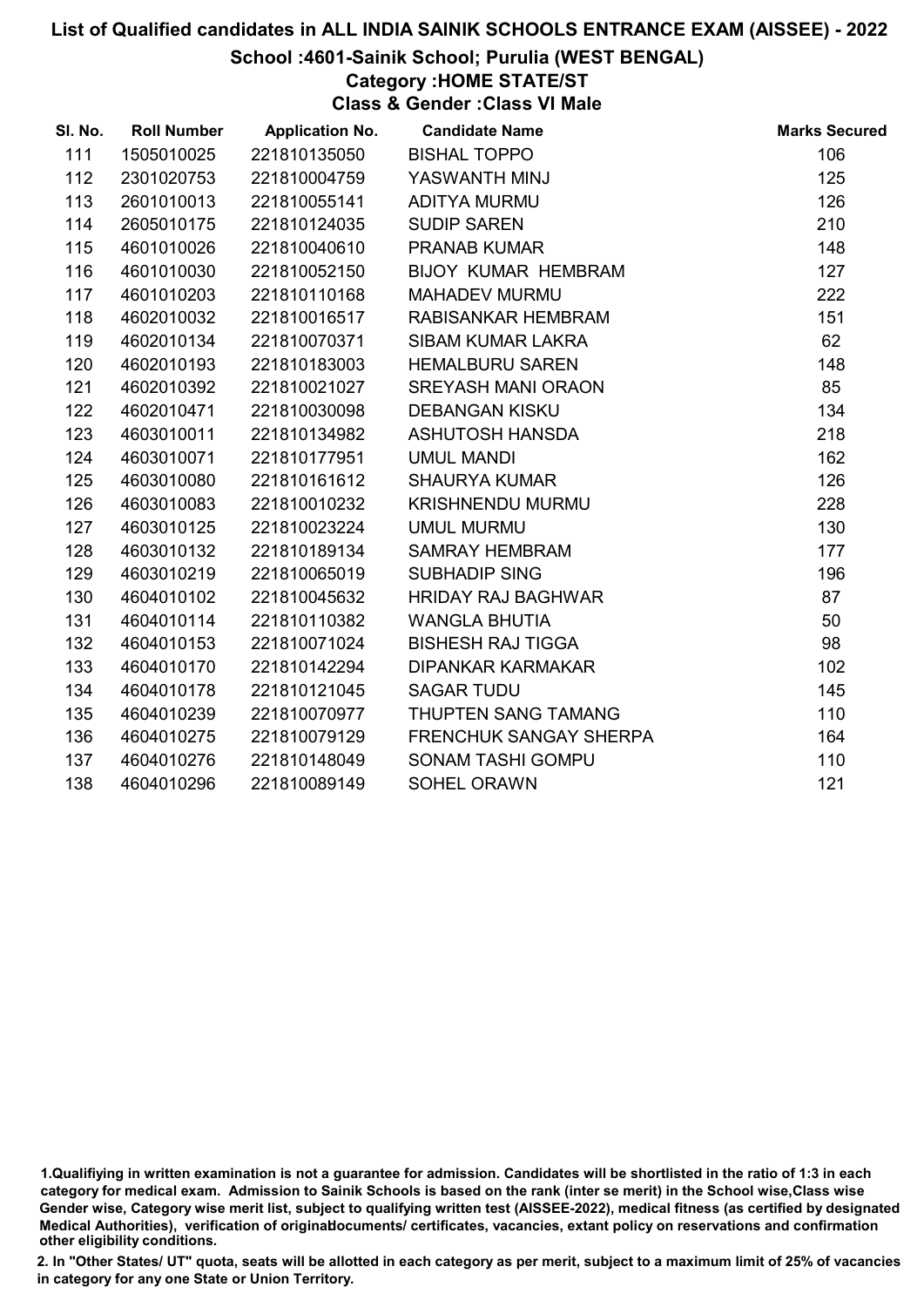### School :4601-Sainik School; Purulia (WEST BENGAL)

Category :HOME STATE/OBC

Class & Gender :Class VI Male

| SI. No. | <b>Roll Number</b> | <b>Application No.</b> | <b>Candidate Name</b>     | <b>Marks Secured</b> |
|---------|--------------------|------------------------|---------------------------|----------------------|
| 139     | 1512010173         | 221810103274           | <b>SAKLEN MUSTAK</b>      | 171                  |
| 140     | 4601010002         | 221810050101           | <b>KRISHAN PAL</b>        | 170                  |
| 141     | 4601010010         | 221810146174           | PRODIP MONDAL             | 134                  |
| 142     | 4601010033         | 221810053870           | <b>MONDAL NAJIB IQBAL</b> | 214                  |
| 143     | 4601010071         | 221810005403           | <b>MOHAMMED SAHL</b>      | 205                  |
| 144     | 4601010118         | 221810013475           | <b>ADRISH MATHUR</b>      | 255                  |
| 145     | 4601010120         | 221810144585           | <b>ANSHUMAN SHAW</b>      | 203                  |
| 146     | 4601010126         | 221810022816           | <b>KRISHNA RAJ MONDAL</b> | 144                  |
| 147     | 4601010183         | 221810178539           | <b>ASIF MOHOMMED</b>      | 178                  |
| 148     | 4601010197         | 221810180141           | <b>ANMOL KUMAR SAHANI</b> | 245                  |
| 149     | 4602010012         | 221810000323           | PRIYANGSHU PAUL           | 250                  |
| 150     | 4602010019         | 221810000324           | SHRESTHANGSHU PAUL        | 258                  |
| 151     | 4602010049         | 221810132300           | <b>ANKIT GUPTA</b>        | 133                  |
| 152     | 4602010095         | 221810153080           | SHUBHRANSHU ASH           | 194                  |
| 153     | 4602010137         | 221810025581           | <b>ARKADEEP HARI</b>      | 149                  |
| 154     | 4602010138         | 221810004781           | <b>SRIKRISHAN DUTTA</b>   | 145                  |
| 155     | 4602010184         | 221810073582           | <b>RITESH MONDAL</b>      | 179                  |
| 156     | 4602010236         | 221810144293           | <b>AYUSH SHARMA</b>       | 178                  |
| 157     | 4602010323         | 221810013775           | <b>SRIPARNA SARKAR</b>    | 210                  |
| 158     | 4602010357         | 221810010956           | <b>RITAM GHOSH</b>        | 182                  |
| 159     | 4602010401         | 221810033537           | <b>VINIWESH KUMAR</b>     | 212                  |
| 160     | 4602010406         | 221810196347           | <b>JOYMALLYA GARAI</b>    | 260                  |
| 161     | 4602010413         | 221810003167           | <b>SHAUNAK MONDAL</b>     | 187                  |
| 162     | 4602010442         | 221810025638           | <b>ATIF ALI ANSARI</b>    | 204                  |
| 163     | 4602010523         | 221810016789           | MD. SAKIL                 | 149                  |
| 164     | 4602010556         | 221810147059           | <b>RUDRA GUPTA</b>        | 205                  |
| 165     | 4603010003         | 221810149880           | SHUBHADEEP MAHATO         | 231                  |
| 166     | 4603010008         | 221810170281           | <b>HIMANGSHU MAHATO</b>   | 248                  |
| 167     | 4603010016         | 221810189393           | <b>DEB KUMAR</b>          | 173                  |
| 168     | 4603010026         | 221810189476           | <b>INDRANIL KUMAR</b>     | 178                  |
| 169     | 4603010034         | 221810135688           | <b>MANAS MAHATO</b>       | 178                  |
| 170     | 4603010038         | 221810076529           | SUBHADIP MAHATO           | 199                  |
| 171     | 4603010053         | 221810061350           | <b>ANKIT MANDAL</b>       | 238                  |
| 172     | 4603010066         | 221810023531           | <b>NISAN MAHATO</b>       | 196                  |
| 173     | 4603010085         | 221810066332           | <b>ANKIT BARIK</b>        | 198                  |
| 174     | 4603010086         | 221810013532           | <b>ARNAB MAHATO</b>       | 154                  |
| 175     | 4603010101         | 221810083313           | <b>AKASH SINGH</b>        | 176                  |
| 176     | 4603010102         | 221810164313           | JAYANTA MAHATA            | 214                  |
| 177     | 4603010108         | 221810077653           | <b>AYUSH MAHATO</b>       | 186                  |
| 178     | 4603010138         | 221810148664           | <b>HIMESH MAHATO</b>      | 160                  |
| 179     | 4603010143         | 221810084105           | <b>SHANTANU MAHATO</b>    | 182                  |
| 180     | 4603010186         | 221810190127           | <b>ARIJEET MAHATO</b>     | 154                  |
| 181     | 4603010196         | 221810079787           | <b>SWARAJ MAHATO</b>      | 218                  |

1.Qualifiying in written examination is not a guarantee for admission. Candidates will be shortlisted in the ratio of 1:3 in each category for medical exam. Admission to Sainik Schools is based on the rank (inter se merit) in the School wise,Class wise Gender wise, Category wise merit list, subject to qualifying written test (AISSEE-2022), medical fitness (as certified by designated Medical Authorities), verification of originablocuments/ certificates, vacancies, extant policy on reservations and confirmation other eligibility conditions.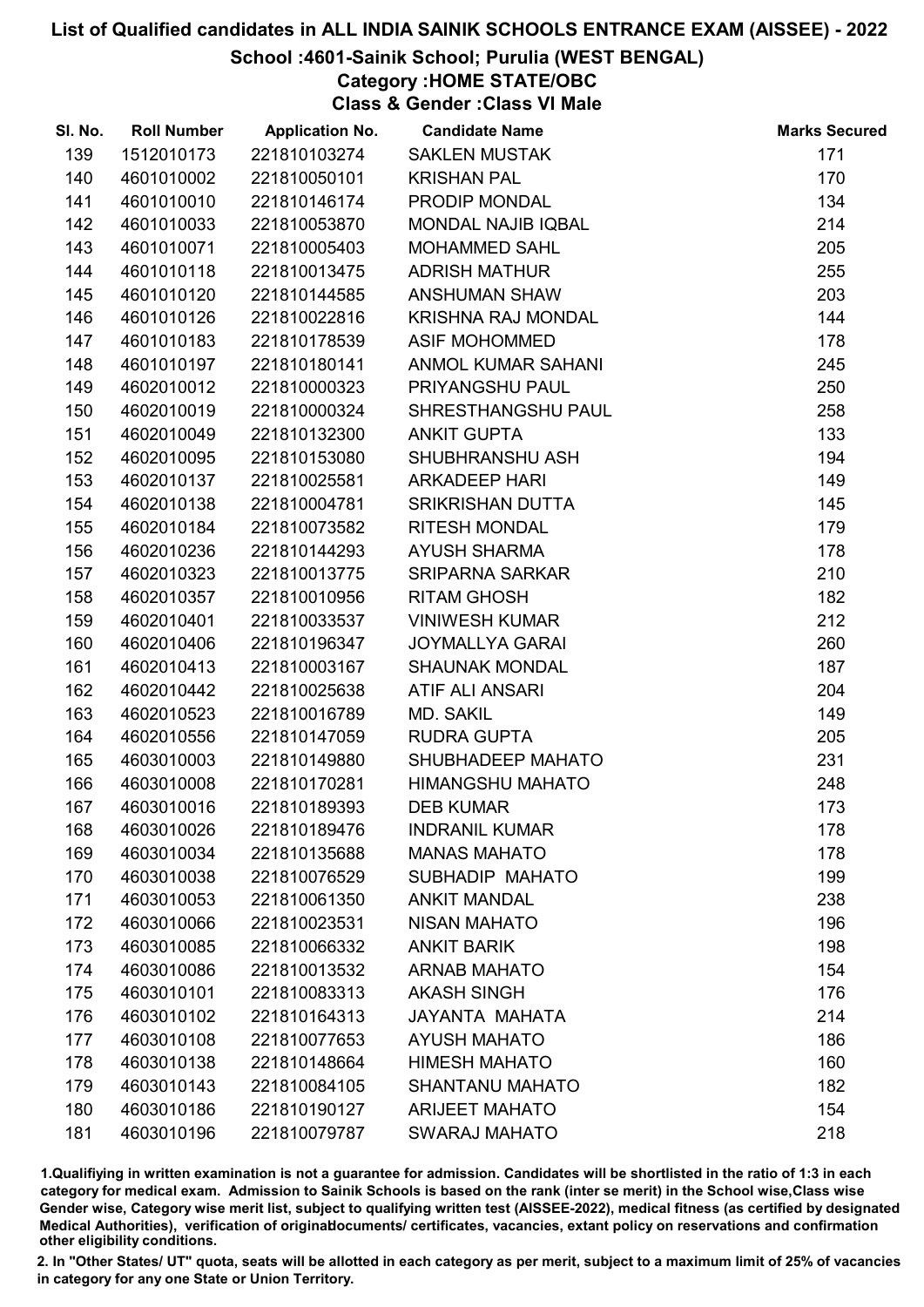# List of Qualified candidates in ALL INDIA SAINIK SCHOOLS ENTRANCE EXAM (AISSEE) - 2022 School :4601-Sainik School; Purulia (WEST BENGAL) Category :HOME STATE/OBC Class & Gender :Class VI Male

| SI. No. | <b>Roll Number</b> | <b>Application No.</b> | <b>Candidate Name</b>  | <b>Marks Secured</b> |
|---------|--------------------|------------------------|------------------------|----------------------|
| 182     | 4603010210         | 221810187438           | <b>ANISH GORAI</b>     | 180                  |
| 183     | 4603010220         | 221810130819           | ARIYAN CHAND           | 209                  |
| 184     | 4603010228         | 221810184259           | <b>SOUMEN MAHATO</b>   | 233                  |
| 185     | 4603010240         | 221810072999           | <b>SHANKU MAHATO</b>   | 176                  |
| 186     | 4604010072         | 221810127431           | ADITYA PRADHAN         | 154                  |
| 187     | 4604010116         | 221810131982           | <b>MD FARHAN JAMIL</b> | 123                  |
| 188     | 4604010123         | 221810078503           | MD REDWAN TANVEER      | 150                  |
| 189     | 4604010135         | 221810128463           | EHSAN FAZAL            | 229                  |
| 190     | 4604010195         | 221810131695           | NISAR ANJUM            | 241                  |
| 191     | 4604010214         | 221810078256           | MD SIBTAIN REZA KHAN   | 171                  |
| 192     | 4604010267         | 221810142098           | <b>BITTU KUMAR SAH</b> | 216                  |
| 193     | 4604010271         | 221810146809           | MD NAHID REZA          | 142                  |
| 194     | 4604010273         | 221810067219           | <b>HRIDHANSH RAI</b>   | 197                  |
| 195     | 4604010289         | 221810189526           | ROUNAK SAH             | 131                  |
| 196     | 4604010294         | 221810171597           | <b>IFTEKHAR ALAM</b>   | 206                  |

1.Qualifiying in written examination is not a guarantee for admission. Candidates will be shortlisted in the ratio of 1:3 in each category for medical exam. Admission to Sainik Schools is based on the rank (inter se merit) in the School wise,Class wise Gender wise, Category wise merit list, subject to qualifying written test (AISSEE-2022), medical fitness (as certified by designated Medical Authorities), verification of originablocuments/ certificates, vacancies, extant policy on reservations and confirmation other eligibility conditions.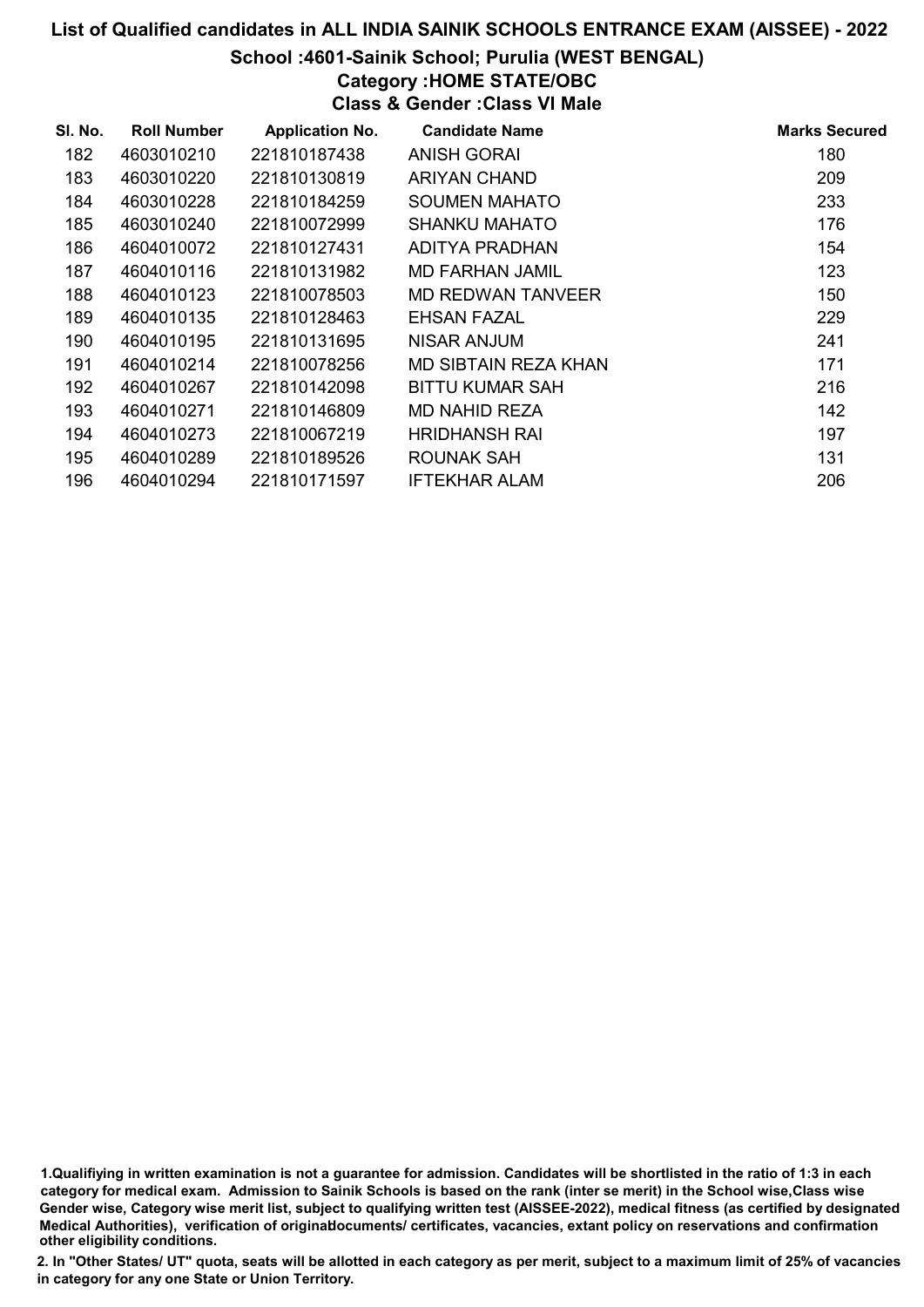# School :4601-Sainik School; Purulia (WEST BENGAL)

# Category :HOME STATE/DEF

Class & Gender :Class VI Male

| SI. No. | <b>Roll Number</b> | <b>Application No.</b> | <b>Candidate Name</b>      |    | <b>Marks Secured</b> |
|---------|--------------------|------------------------|----------------------------|----|----------------------|
| 197     | 1401010170         | 221810073169           | <b>SUBHAM DAS</b>          |    | 150                  |
| 198     | 1507010018         | 221810011550           | <b>AMRIT RAJ</b>           |    | 179                  |
| 199     | 2001030089         | 221810049130           | NILABHO CHAN               |    | 230                  |
| 200     | 2001060041         | 221810017276           | <b>GISHAN DANISH</b>       |    | 130                  |
| 201     | 2301020125         | 221810003092           | <b>SAGUN MURMU</b>         |    | 171                  |
| 202     | 2301020486         | 221810023986           | <b>DHAIRYA CHHETRI</b>     |    | 167                  |
| 203     | 2301020661         | 221810030078           | <b>RAJDEEP GHOSH</b>       |    | 139                  |
| 204     | 2303040462         | 221810035229           | SAYNADWIP MAJUMDAR         |    | 215                  |
| 205     | 2701030080         | 221810007875           | <b>ARYAN DAS</b>           |    | 136                  |
| 206     | 2805010142         | 221810025740           | PALLANTI DAKSHESH          |    | 184                  |
| 207     | 3001030223         | 221810008872           | AMITRA SUNDAR MAITI        |    | 254                  |
| 208     | 3002030365         | 221810054285           | <b>SRESHTHANGSU HALDER</b> |    | 141                  |
| 209     | 3113010179         | 221810023807           | <b>ARYAN BOSE</b>          |    | 204                  |
| 210     | 3114020030         | 221810037820           | <b>NILESH MAITY</b>        |    | 152                  |
| 211     | 3114020231         | 221810123142           | ABIR CHANDRA MAJI          |    | 196                  |
| 212     | 3114030026         | 221810009274           | <b>RAHAMAN SAIKH</b>       |    | 134                  |
| 213     | 3801010081         | 221810110291           | <b>ADHRIT GHOSAL</b>       |    | 166                  |
| 214     | 3803010045         | 221810098011           | <b>SK ARMAN KADER</b>      |    | 201                  |
| 215     | 3805010064         | 221810002812           | <b>ARPAN GHOSH</b>         |    | 172                  |
| 216     | 3901020029         | 221810071071           | <b>AHAM MANDAL</b>         |    | 136                  |
| 217     | 3902010025         | 221810079431           | <b>NILAY MANDAL</b>        |    | 238                  |
| 218     | 3904040858         | 221810030067           | <b>RAKESH DEY</b>          |    | 214                  |
| 219     | 3904040944         | 221810127128           | MIRJAUL HOQUE              |    | 184                  |
| 220     | 3905020019         | 221810050912           | <b>REHAN SK</b>            |    | 237                  |
| 221     | 3905040236         | 221810086942           | AYUSH KUMAR SAH            |    | 222                  |
| 222     | 3906010190         | 221810160173           | RAHATULLA MALLICK          |    | 135                  |
| 223     | 4201050461         | 221810133956           | <b>SOAVE AHMED</b>         |    | 144                  |
| 224     | 4406030444         | 221810020459           | <b>NAJBUL ISLAM</b>        |    | 175                  |
| 225     | 4408020095         | 221810115503           | <b>SHUVAM DAS</b>          |    | 194                  |
| 226     | 4408020248         | 221810022555           | <b>ARMAN MONDAL</b>        |    | 151                  |
| 227     | 4409010047         | 221810118190           | <b>PRANESH SINGH</b>       |    | 214                  |
| 228     | 4601010069         | 221810033582           | <b>ADITYA GHOSH</b>        |    | 210                  |
| 229     | 4601010087         | 221810167883           | <b>AYUSH KUMAR SINGH</b>   |    | 123                  |
| 230     | 4601010089         | 221810125024           | <b>DEV NAYAN GHOSH</b>     |    | 175                  |
| 231     | 4601010097         | 221810063554           | <b>RAJEEV CHOUDHURY</b>    |    | 178                  |
| 232     | 4601010110         | 221810130155           | <b>SUMIT BANERJEE</b>      |    | 124                  |
| 233     | 4601010111         | 221810022155           | <b>SAJID SHAIKH</b>        |    | 143                  |
| 234     | 4601010121         | 221810026606           | <b>ANKIT MONDAL</b>        |    | 194                  |
| 235     | 4601010154         | 221810145447           | <b>ANKUSH DEBNATH</b>      |    | 218                  |
| 236     | 4601010159         | 221810017677           | <b>AGNEEV SARKAR</b>       |    | 166                  |
| 237     | 4601010193         | 221810137089           | <b>NILESH MASANTA</b>      | CG | 231                  |
| 238     | 4602010001         | 221810001800           | <b>SOUGATA MONDAL</b>      |    | 170                  |
| 239     | 4602010069         | 221810059330           | <b>SHAURYA MISHRA</b>      |    | 129                  |

1.Qualifiying in written examination is not a guarantee for admission. Candidates will be shortlisted in the ratio of 1:3 in each category for medical exam. Admission to Sainik Schools is based on the rank (inter se merit) in the School wise,Class wise Gender wise, Category wise merit list, subject to qualifying written test (AISSEE-2022), medical fitness (as certified by designated Medical Authorities), verification of originablocuments/ certificates, vacancies, extant policy on reservations and confirmation other eligibility conditions.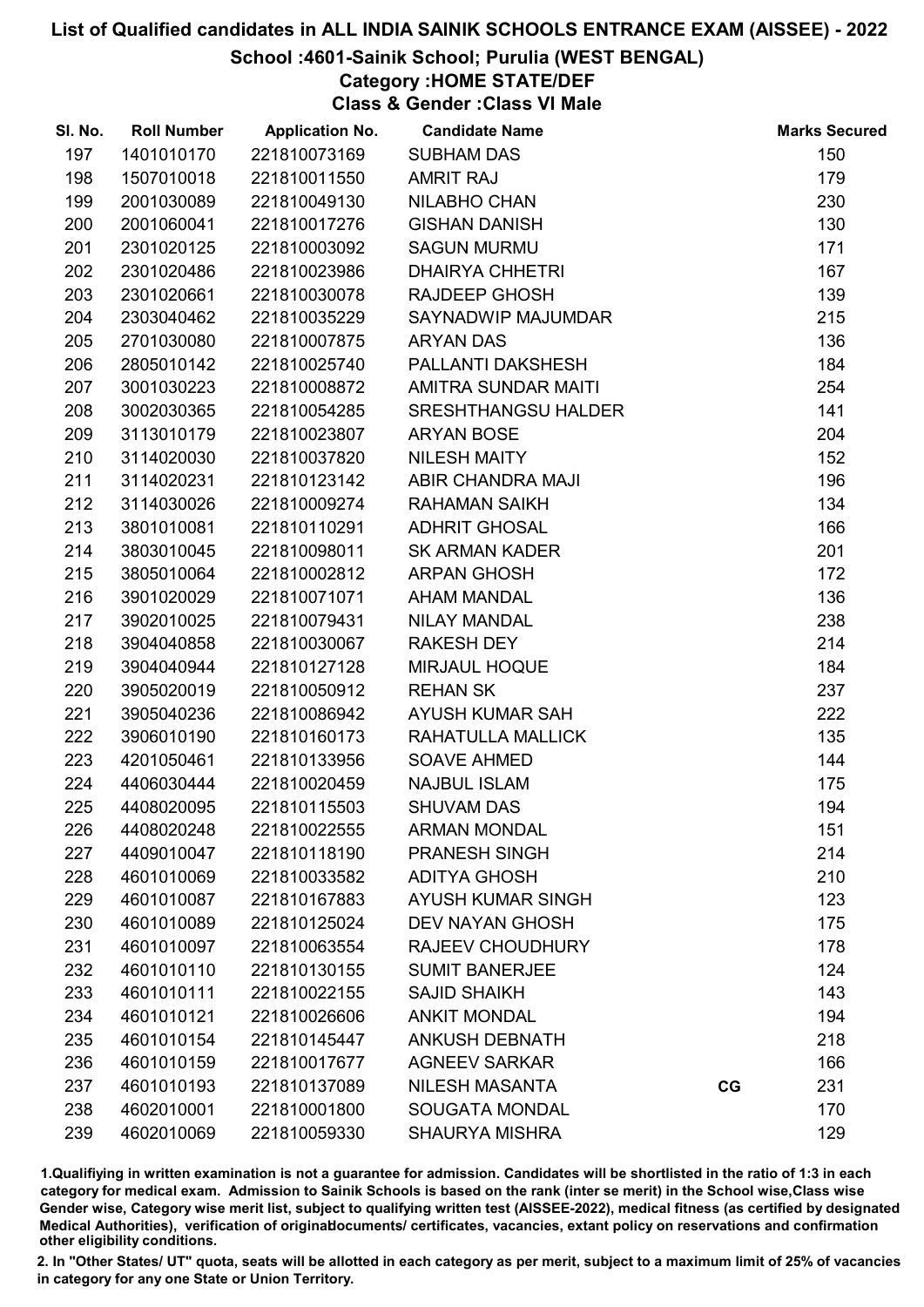# School :4601-Sainik School; Purulia (WEST BENGAL)

# Category :HOME STATE/DEF

Class & Gender :Class VI Male

| SI. No. | <b>Roll Number</b> | <b>Application No.</b> | <b>Candidate Name</b>       | <b>Marks Secured</b> |
|---------|--------------------|------------------------|-----------------------------|----------------------|
| 240     | 4602010089         | 221810023670           | <b>BINIT MONDAL</b>         | 250                  |
| 241     | 4602010094         | 221810025870           | <b>ARIT DAS</b>             | 150                  |
| 242     | 4602010104         | 221810122890           | <b>HARSH YADAV</b>          | 164                  |
| 243     | 4602010107         | 221810120301           | RANVEER ROY                 | 166                  |
| 244     | 4602010116         | 221810094421           | <b>DEBA MONDAL</b>          | 143                  |
| 245     | 4602010118         | 221810039721           | <b>ANIRBAN BIR</b>          | 170                  |
| 246     | 4602010129         | 221810030261           | SYED SHAHRIYAR ALAM         | 162                  |
| 247     | 4602010140         | 221810034091           | <b>MD NAJMUL HAQUE</b>      | 215                  |
| 248     | 4602010142         | 221810096091           | <b>AYUSH SINGHA</b>         | 185                  |
| 249     | 4602010155         | 221810012912           | <b>PRANIL DAS</b>           | 160                  |
| 250     | 4602010189         | 221810094092           | <b>RITAM PATRA</b>          | 172                  |
| 251     | 4602010237         | 221810178293           | RUPAM MAHATA                | 193                  |
| 252     | 4602010286         | 221810059674           | <b>ATREYA BISWAS</b>        | 243                  |
| 253     | 4602010307         | 221810118235           | RAHUL BHATTACHARYA          | 157                  |
| 254     | 4602010312         | 221810078935           | <b>SAGNIK KARMAKAR</b>      | 143                  |
| 255     | 4602010319         | 221810118365           | SOUMOPRIYO BHATTACHARJEE    | 237                  |
| 256     | 4602010337         | 221810009516           | <b>AKANSH BHOWMIK</b>       | 208                  |
| 257     | 4602010339         | 221810160816           | <b>SUHAN RAY</b>            | 190                  |
| 258     | 4602010343         | 221810058236           | ABHINAV KUMAR TIWARI        | 202                  |
| 259     | 4602010364         | 221810063666           | SWARNABHA PATRA             | 192                  |
| 260     | 4602010388         | 221810142207           | <b>RITESH SAU</b>           | 164                  |
| 261     | 4602010396         | 221810053827           | <b>SUBHAM SAMANTA</b>       | 219                  |
| 262     | 4602010398         | 221810092237           | ARNAV CHAKRABORTY           | 247                  |
| 263     | 4602010399         | 221810153237           | <b>MOHAK DUTTA</b>          | 212                  |
| 264     | 4602010440         | 221810143628           | ANGSHUMAN MAITY             | 236                  |
| 265     | 4602010454         | 221810009758           | <b>SUBHRANIL GHOSH</b>      | 154                  |
| 266     | 4602010472         | 221810052098           | <b>RAJARSHI BERA</b>        | 155                  |
| 267     | 4602010503         | 221810000949           | RUDRANEEL MAITY             | 240                  |
| 268     | 4602010513         | 221810094279           | <b>TANUSH SAHOO</b>         | 162                  |
| 269     | 4603010055         | 221810067480           | <b>DEBARGHYA MUKHERJEE</b>  | 201                  |
| 270     | 4603010075         | 221810017871           | <b>SUBHADIP GHOSH</b>       | 154                  |
| 271     | 4603010115         | 221810098473           | <b>ANUKALP YADAV</b>        | 240                  |
| 272     | 4603010124         | 221810006214           | <b>SACHIT KUMAR CHETTRI</b> | 234                  |
| 273     | 4603010141         | 221810068094           | APURBA JANA                 | 180                  |
| 274     | 4603010148         | 221810005425           | <b>ARCHIS PANIGRAHI</b>     | 227                  |
| 275     | 4603010163         | 221810084216           | <b>AMRIT MAHATA</b>         | 221                  |
| 276     | 4603010199         | 221810084008           | <b>ANSHUMAN BOXI</b>        | 213                  |
| 277     | 4603010205         | 221810143618           | PRIYAM GUPTA                | 187                  |
| 278     | 4603010211         | 221810012648           | <b>SURAJ KUNDU</b>          | 172                  |
| 279     | 4603010233         | 221810137279           | PRASUN DEY                  | 188                  |
| 280     | 4604010040         | 221810077340           | <b>ANKIT GURUNG</b>         | 142                  |
| 281     | 4604010073         | 221810013731           | <b>ALEX KINDO</b>           | 150                  |
| 282     | 4604010113         | 221810078082           | <b>HINGMAN THAPA</b>        | 153                  |

1.Qualifiying in written examination is not a guarantee for admission. Candidates will be shortlisted in the ratio of 1:3 in each category for medical exam. Admission to Sainik Schools is based on the rank (inter se merit) in the School wise,Class wise Gender wise, Category wise merit list, subject to qualifying written test (AISSEE-2022), medical fitness (as certified by designated Medical Authorities), verification of originablocuments/ certificates, vacancies, extant policy on reservations and confirmation other eligibility conditions.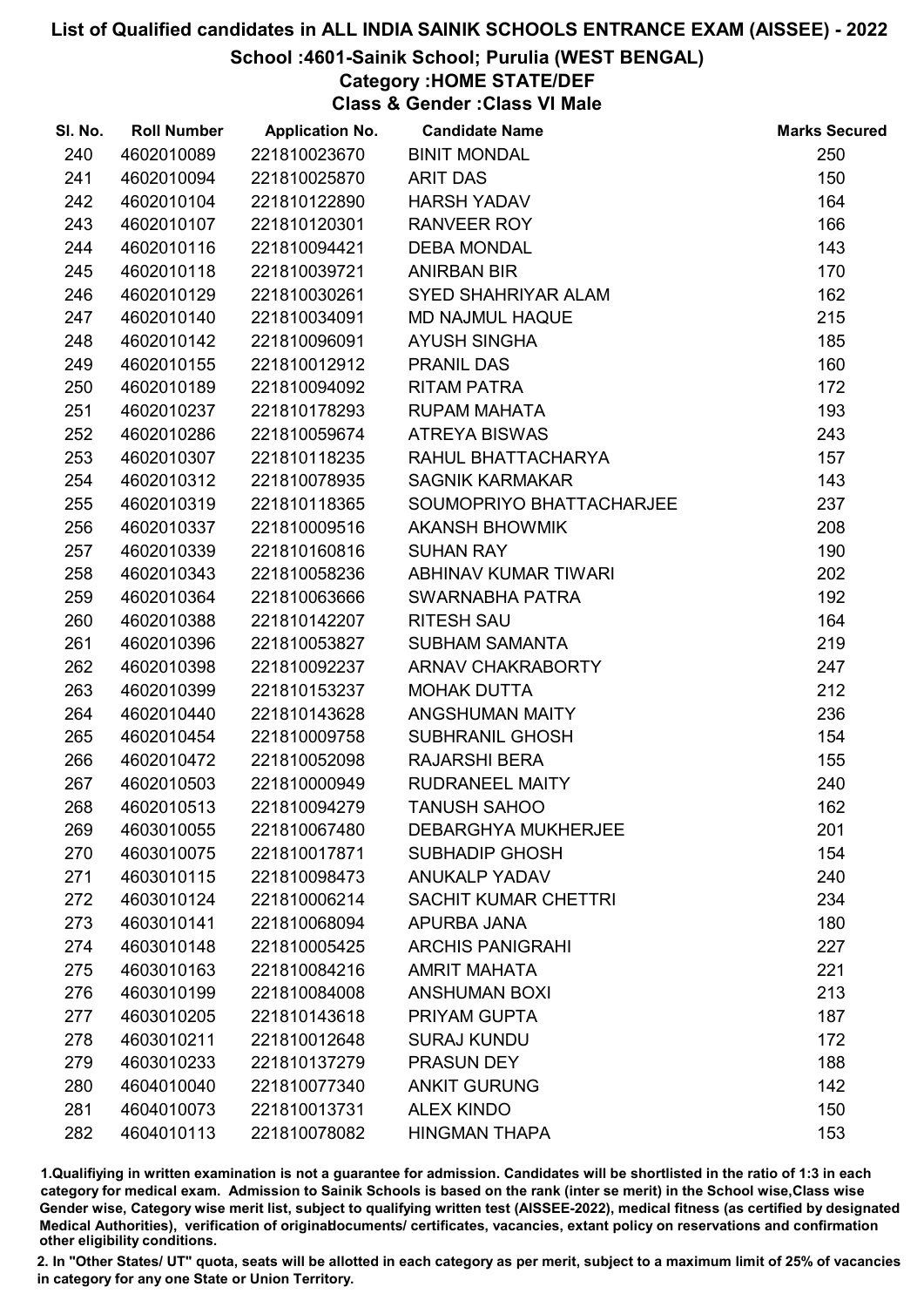# List of Qualified candidates in ALL INDIA SAINIK SCHOOLS ENTRANCE EXAM (AISSEE) - 2022 School :4601-Sainik School; Purulia (WEST BENGAL) Category :HOME STATE/DEF Class & Gender :Class VI Male

| SI. No. | <b>Roll Number</b> | <b>Application No.</b> | <b>Candidate Name</b> | <b>Marks Secured</b> |
|---------|--------------------|------------------------|-----------------------|----------------------|
| 283     | 4604010139         | 221810016583           | KAARTHIV RAI          | 174                  |

<sup>1.</sup>Qualifiying in written examination is not a guarantee for admission. Candidates will be shortlisted in the ratio of 1:3 in each category for medical exam. Admission to Sainik Schools is based on the rank (inter se merit) in the School wise,Class wise Gender wise, Category wise merit list, subject to qualifying written test (AISSEE-2022), medical fitness (as certified by designated Medical Authorities), verification of originablocuments/ certificates, vacancies, extant policy on reservations and confirmation other eligibility conditions.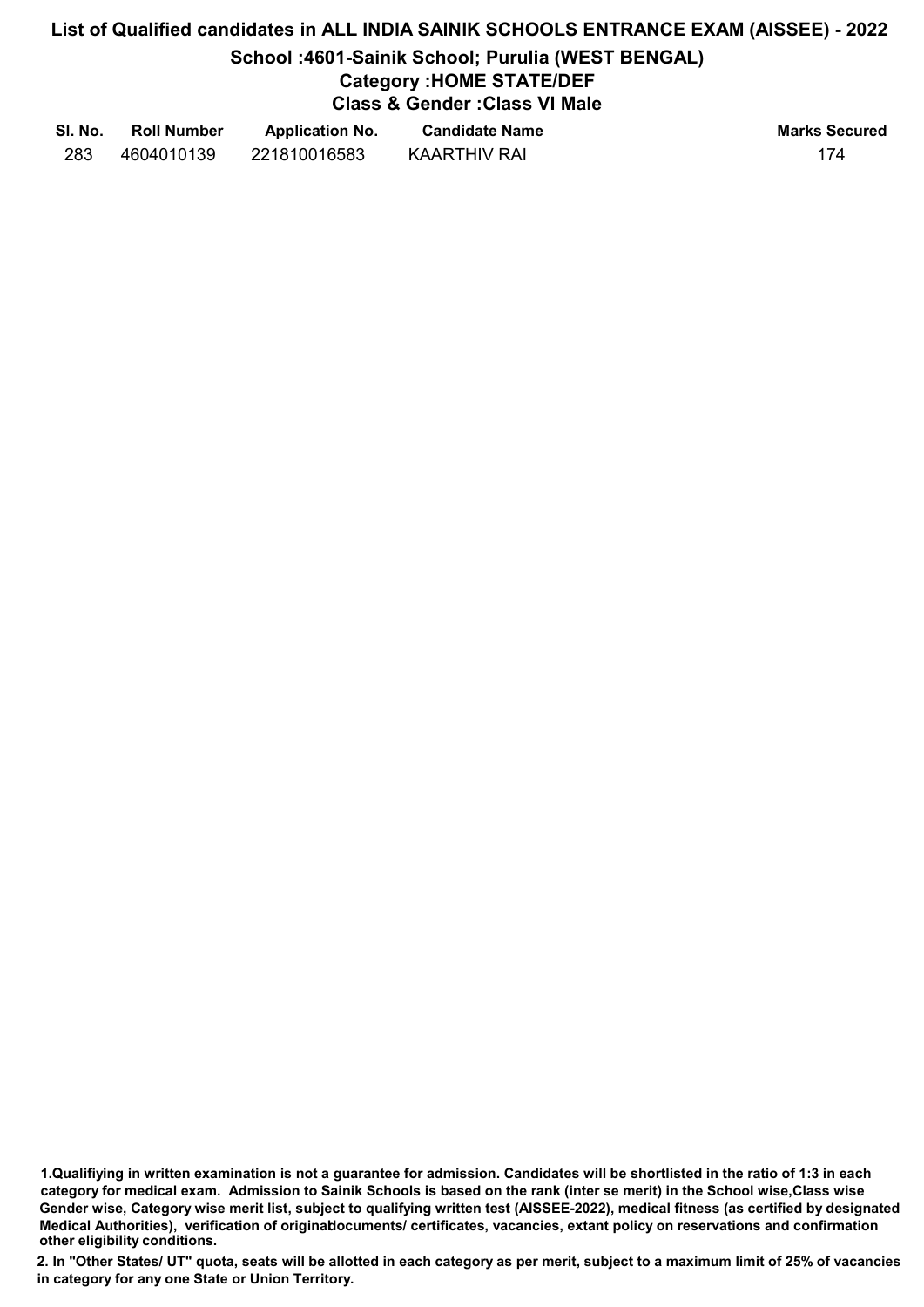# School :4601-Sainik School; Purulia (WEST BENGAL)

# Category :HOME STATE/GEN

Class & Gender :Class VI Male

| SI. No. | <b>Roll Number</b> | <b>Application No.</b> | <b>Candidate Name</b>      | <b>Marks Secured</b> |
|---------|--------------------|------------------------|----------------------------|----------------------|
| 284     | 1212040183         | 221810039986           | <b>RUDRA MANDAL</b>        | 244                  |
| 285     | 1504020117         | 221810036865           | <b>ADITYA VIKRAM</b>       | 255                  |
| 286     | 1511040073         | 221810106140           | <b>RAJ KUMAR SINGH</b>     | 241                  |
| 287     | 1512010336         | 221810177379           | RIAJUDDIN AHMED            | 224                  |
| 288     | 2001030245         | 221810002180           | <b>DEBARGHO MANDAL</b>     | 171                  |
| 289     | 2001040195         | 221810096032           | <b>KUSHAL KHAN</b>         | 155                  |
| 290     | 2301020073         | 221810155932           | <b>VIPLAV KUMAR DUBEY</b>  | 142                  |
| 291     | 2301020165         | 221810148143           | <b>ABHINAV PAL</b>         | 189                  |
| 292     | 2302020261         | 221810103262           | DHRUBAJIT KUMAR SHIL       | 230                  |
| 293     | 2501020467         | 221810051303           | <b>RUDRA MANDAL</b>        | 212                  |
| 294     | 2501040374         | 221810000777           | <b>DIPAYAN BISWAS</b>      | 190                  |
| 295     | 2604010030         | 221810118444           | ARKAPRAVA GHOSH            | 141                  |
| 296     | 2612010085         | 221810096742           | <b>K NITHIN</b>            | 217                  |
| 297     | 3110020378         | 221810036238           | SOURISH ROY                | 268                  |
| 298     | 3603020189         | 221810046056           | <b>VATSALYA SINGH</b>      | 127                  |
| 299     | 3905040165         | 221810139761           | <b>MAINAK DAS</b>          | 142                  |
| 300     | 3906010193         | 221810186273           | ARINDAM JANA               | 132                  |
| 301     | 4301010048         | 221810010679           | <b>SAYANTAN GHOSH</b>      | 140                  |
| 302     | 4601010003         | 221810097812           | <b>AMLAN GHOSH</b>         | 180                  |
| 303     | 4601010005         | 221810108242           | SOUMYAJIT MAHATO           | 214                  |
| 304     | 4601010006         | 221810018972           | <b>SWAIYAB MALLICK</b>     | 156                  |
| 305     | 4601010009         | 221810068883           | <b>GOLAM MEHEDI</b>        | 139                  |
| 306     | 4601010012         | 221810159985           | <b>MANISH MONDAL</b>       | 177                  |
| 307     | 4601010015         | 221810145146           | <b>ENAMUL KABIR</b>        | 125                  |
| 308     | 4601010023         | 221810004859           | ARPAN JANA                 | 217                  |
| 309     | 4601010025         | 221810012600           | <b>ARPAN MONDAL</b>        | 148                  |
| 310     | 4601010031         | 221810054550           | SOUMADEEP MISHRA           | 185                  |
| 311     | 4601010035         | 221810049780           | <b>ANKUSH GHOSAL</b>       | 205                  |
| 312     | 4601010042         | 221810083151           | <b>DEBABRATA RAJ</b>       | 128                  |
| 313     | 4601010043         | 221810139461           | <b>ADARSH SINGH</b>        | 168                  |
| 314     | 4601010046         | 221810064171           | <b>AMRITANGSHU DAS</b>     | 164                  |
| 315     | 4601010054         | 221810158822           | <b>SAMBARTAK PAUL</b>      | 155                  |
| 316     | 4601010055         | 221810096232           | <b>AREFUL HASAN</b>        | 221                  |
| 317     | 4601010058         | 221810105532           | <b>MITESH DESHMUK</b>      | 179                  |
| 318     | 4601010060         | 221810121932           | <b>ANIK DEY BHOWMICK</b>   | 240                  |
| 319     | 4601010062         | 221810083242           | <b>VIVEK KUMAR MONDAL</b>  | 250                  |
| 320     | 4601010065         | 221810074762           | <b>ASMIN MANDAL</b>        | 252                  |
| 321     | 4601010066         | 221810011772           | <b>SAJHYADRI GHOSH</b>     | 267                  |
| 322     | 4601010068         | 221810013582           | <b>ARUNAVA PAL</b>         | 229                  |
| 323     | 4601010076         | 221810005553           | <b>ADRISH MOHANTA</b>      | 231                  |
| 324     | 4601010095         | 221810010244           | <b>AYUSH ROY CHOWDHURY</b> | 209                  |
| 325     | 4601010108         | 221810190745           | <b>AHAMED SEKH</b>         | 213                  |
| 326     | 4601010115         | 221810107365           | <b>SATYAKI GHOSH</b>       | 134                  |

1.Qualifiying in written examination is not a guarantee for admission. Candidates will be shortlisted in the ratio of 1:3 in each category for medical exam. Admission to Sainik Schools is based on the rank (inter se merit) in the School wise,Class wise Gender wise, Category wise merit list, subject to qualifying written test (AISSEE-2022), medical fitness (as certified by designated Medical Authorities), verification of originablocuments/ certificates, vacancies, extant policy on reservations and confirmation other eligibility conditions.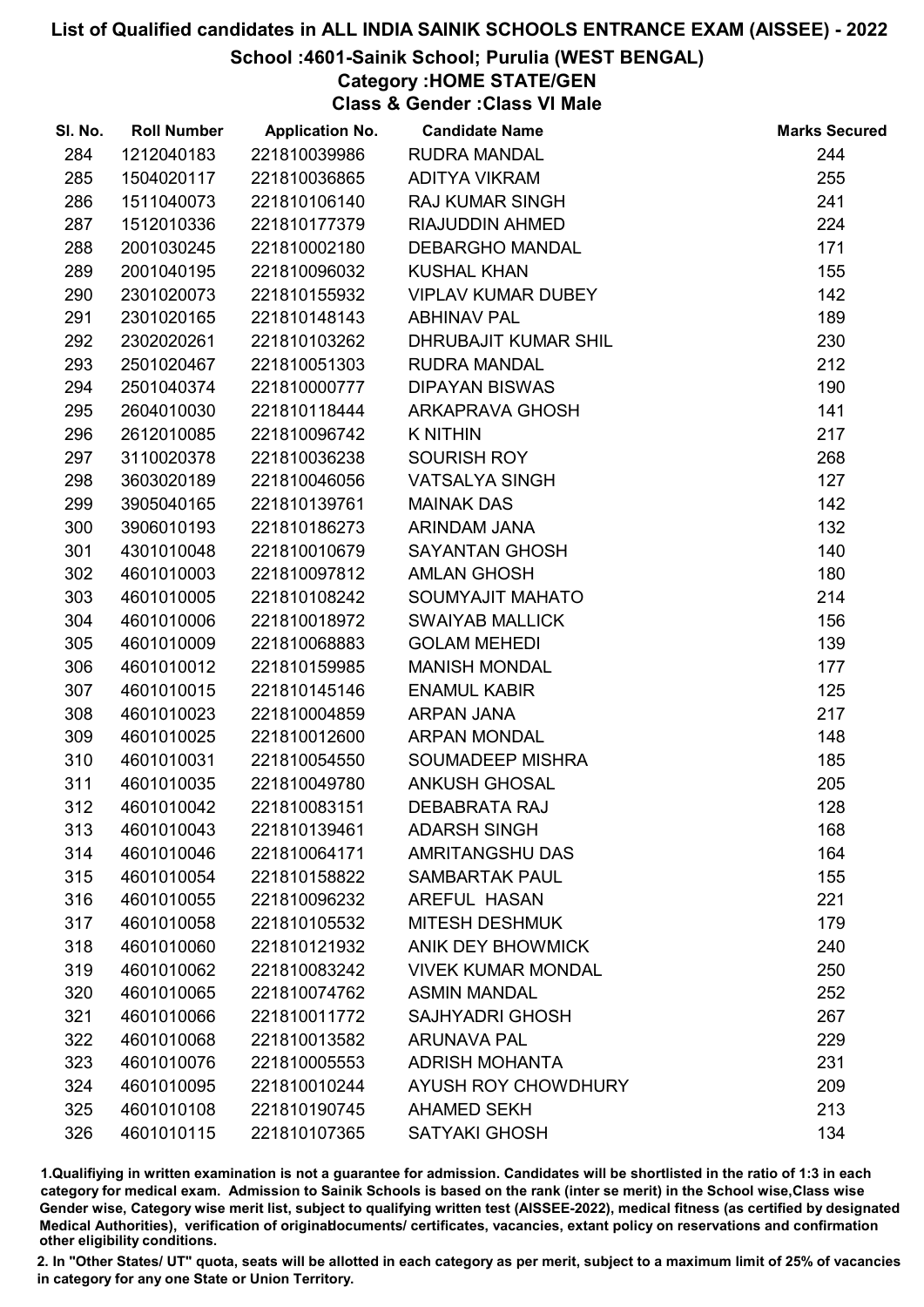# School :4601-Sainik School; Purulia (WEST BENGAL)

Category :HOME STATE/GEN

Class & Gender :Class VI Male

| SI. No. | <b>Roll Number</b> | <b>Application No.</b> | <b>Candidate Name</b>        |           | <b>Marks Secured</b> |
|---------|--------------------|------------------------|------------------------------|-----------|----------------------|
| 327     | 4601010122         | 221810179606           | AKSHAT SUMAN JHA             |           | 186                  |
| 328     | 4601010128         | 221810022526           | <b>DEBOJIT KUMAR GHOSH</b>   |           | 223                  |
| 329     | 4601010129         | 221810001726           | <b>MD RAMIZ ISLAM</b>        |           | 194                  |
| 330     | 4601010138         | 221810065076           | <b>ARITRA GHOSH</b>          |           | 148                  |
| 331     | 4601010140         | 221810085576           | <b>RUDRA NAYAK</b>           |           | 141                  |
| 332     | 4601010141         | 221810095186           | UDAYRAJ ADHYA                |           | 201                  |
| 333     | 4601010142         | 221810014586           | <b>MD MOBAROK HOSSAIN</b>    |           | 176                  |
| 334     | 4601010143         | 221810115986           | <b>NITIN BHAGAT</b>          |           | 156                  |
| 335     | 4601010144         | 221810128096           | <b>RANBIR SINGH</b>          |           | 187                  |
| 336     | 4601010148         | 221810001817           | <b>TEJAS KUMAR BURNWAL</b>   |           | 237                  |
| 337     | 4601010155         | 221810083947           | <b>TRISHAN SAMANTA</b>       |           | 169                  |
| 338     | 4601010164         | 221810103318           | <b>KAUSTUV DUTTA</b>         |           | 126                  |
| 339     | 4601010178         | 221810069719           | JOYOTIRADITYA DUTTA          |           | 168                  |
| 340     | 4601010180         | 221810171819           | SWAPNODEEP GOSWAMI           |           | 173                  |
| 341     | 4601010181         | 221810007429           | <b>DRISHAN BHOWMICK</b>      |           | 219                  |
| 342     | 4601010188         | 221810010469           | <b>SAGNICK BHATTACHARJEE</b> |           | 240                  |
| 343     | 4601010189         | 221810050469           | <b>REHAN AHAMMED</b>         |           | 191                  |
| 344     | 4601010190         | 221810066569           | <b>FAHIM AKHTAR SHEIKH</b>   |           | 245                  |
| 345     | 4601010194         | 221810005189           | <b>BELAL KHAN</b>            |           | 162                  |
| 346     | 4602010011         | 221810142082           | <b>SUBHADIP ADHIKARI</b>     |           | 161                  |
| 347     | 4602010016         | 221810013863           | <b>AGROJEET BISWAS</b>       |           | 137                  |
| 348     | 4602010024         | 221810027225           | PRIYANGSHU SINHA             |           | 179                  |
| 349     | 4602010025         | 221810004135           | <b>KISSAN KAR</b>            |           | 125                  |
| 350     | 4602010031         | 221810057307           | SWAPNIL JANA                 |           | 169                  |
| 351     | 4602010033         | 221810059027           | <b>SUBHAYAN SIKDAR</b>       |           | 151                  |
| 352     | 4602010052         | 221810138700           | <b>RUDRA RIT</b>             |           | 213                  |
| 353     | 4602010053         | 221810016900           | YASH RAJ SINGH               |           | 137                  |
| 354     | 4602010054         | 221810158900           | <b>DEBAJYOTI SHAW</b>        |           | 235                  |
| 355     | 4602010055         | 221810013110           | <b>SAJID SHAIKH</b>          |           | 182                  |
| 356     | 4602010060         | 221810001120           | <b>DEB RAJ AGARWAL</b>       |           | 157                  |
| 357     | 4602010061         | 221810183220           | <b>AANISH CHATTERJEE</b>     |           | 120                  |
| 358     | 4602010063         | 221810023520           | <b>ARCHIT SINGH</b>          |           | 231                  |
| 359     | 4602010067         | 221810104230           | AARUSH KUMAR RAI             |           | 173                  |
| 360     | 4602010071         | 221810000630           | <b>ACHINTYA MAITY</b>        |           | 155                  |
| 361     | 4602010073         | 221810108830           | <b>DIPYAMAN BISWAS</b>       | <b>AR</b> | 180                  |
| 362     | 4602010074         | 221810000040           | <b>SHASHWAT SHAURYA</b>      |           | 163                  |
| 363     | 4602010079         | 221810065740           | <b>MANAS KUMAR JHA</b>       |           | 200                  |
| 364     | 4602010081         | 221810167940           | <b>ROHIT KUMAR</b>           |           | 175                  |
| 365     | 4602010082         | 221810006350           | <b>ANWIT ADHIKARY</b>        |           | 213                  |
| 366     | 4602010083         | 221810022450           | <b>ANUBHAW KUMAR SINGH</b>   |           | 240                  |
| 367     | 4602010092         | 221810007770           | <b>SAMEEP PATRA</b>          |           | 152                  |
| 368     | 4602010102         | 221810119590           | <b>MAYUKH SEN</b>            |           | 188                  |
| 369     | 4602010105         | 221810033990           | <b>MAINAK GHOSH</b>          |           | 209                  |

1.Qualifiying in written examination is not a guarantee for admission. Candidates will be shortlisted in the ratio of 1:3 in each category for medical exam. Admission to Sainik Schools is based on the rank (inter se merit) in the School wise,Class wise Gender wise, Category wise merit list, subject to qualifying written test (AISSEE-2022), medical fitness (as certified by designated Medical Authorities), verification of originablocuments/ certificates, vacancies, extant policy on reservations and confirmation other eligibility conditions.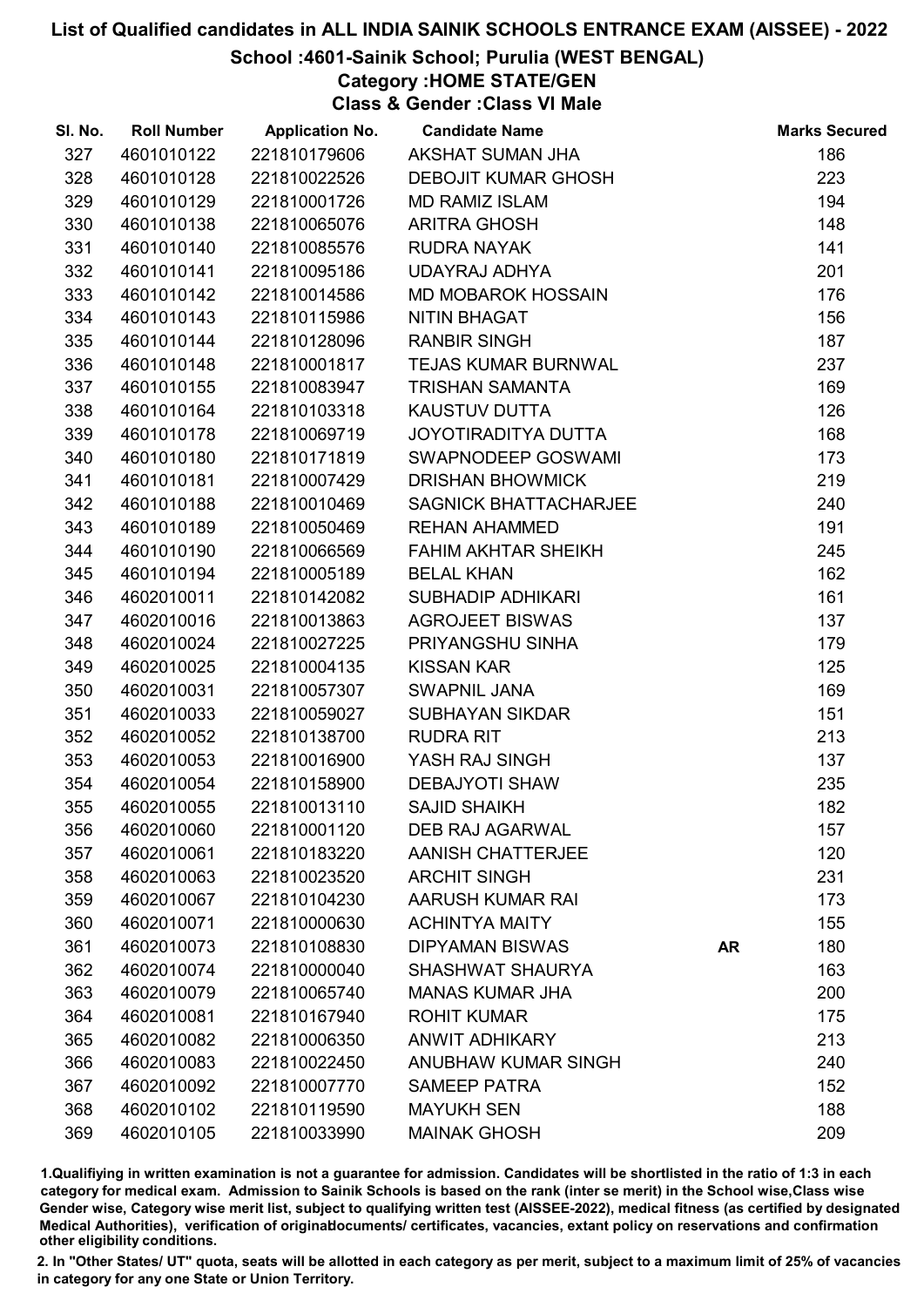# School :4601-Sainik School; Purulia (WEST BENGAL)

Category :HOME STATE/GEN

Class & Gender :Class VI Male

| SI. No. | <b>Roll Number</b> | <b>Application No.</b> | <b>Candidate Name</b>     |           | <b>Marks Secured</b> |
|---------|--------------------|------------------------|---------------------------|-----------|----------------------|
| 370     | 4602010106         | 221810008990           | <b>RAGHAV SHUKLA</b>      |           | 156                  |
| 371     | 4602010115         | 221810044421           | RUDRANGSHU MUKHERJEE      |           | 207                  |
| 372     | 4602010120         | 221810162531           | <b>RAKSHIT MANDAL</b>     |           | 180                  |
| 373     | 4602010122         | 221810034531           | <b>KUNDAN MANDAL</b>      |           | 153                  |
| 374     | 4602010124         | 221810000731           | <b>ARPIT KUMAR SINGH</b>  |           | 223                  |
| 375     | 4602010135         | 221810060771           | AVIRAJ JANA               |           | 140                  |
| 376     | 4602010136         | 221810090771           | SUBHANKAR CHANDA          |           | 121                  |
| 377     | 4602010144         | 221810039391           | <b>AARUSH SHARMA</b>      |           | 157                  |
| 378     | 4602010161         | 221810144232           | <b>ABHISHEK KUMAR</b>     |           | 179                  |
| 379     | 4602010162         | 221810003732           | <b>SHARANYA BERA</b>      |           | 125                  |
| 380     | 4602010166         | 221810121142           | ADITIYA KUMAR YADAV       |           | 137                  |
| 381     | 4602010167         | 221810006152           | SWAPNADEEP PAL            |           | 242                  |
| 382     | 4602010171         | 221810085852           | <b>GRANTH KUMAR DAS</b>   |           | 143                  |
| 383     | 4602010173         | 221810194952           | ANSHUMAN JHA              |           | 184                  |
| 384     | 4602010178         | 221810060272           | <b>FAHIM ANIS MONDAL</b>  |           | 143                  |
| 385     | 4602010180         | 221810163572           | <b>JAYANT KISHUN</b>      |           | 196                  |
| 386     | 4602010198         | 221810030403           | <b>AAKIF ALI</b>          |           | 164                  |
| 387     | 4602010208         | 221810079923           | <b>LITISH KUMAR</b>       |           | 212                  |
| 388     | 4602010212         | 221810002043           | PRANNOY KUMAR ROY         |           | 213                  |
| 389     | 4602010213         | 221810048143           | <b>MANISH KUMAR</b>       |           | 136                  |
| 390     | 4602010215         | 221810088243           | SHUBHRAJEET MISHRA        |           | 200                  |
| 391     | 4602010217         | 221810029443           | <b>ANIKET MAJEE</b>       |           | 222                  |
| 392     | 4602010218         | 221810013353           | <b>ANKIK RAHA</b>         |           | 232                  |
| 393     | 4602010222         | 221810027063           | AARJUN DEV DOMINIC NANGIA |           | 238                  |
| 394     | 4602010234         | 221810035093           | <b>OJAS PALIWAL</b>       |           | 157                  |
| 395     | 4602010246         | 221810113504           | <b>ABHINAV GUPTA</b>      |           | 162                  |
| 396     | 4602010247         | 221810174604           | SAURABH PANDEY            |           | 226                  |
| 397     | 4602010252         | 221810002614           | <b>ANUPAM SINGH</b>       |           | 144                  |
| 398     | 4602010254         | 221810045814           | <b>SHIWENDRA SINGH</b>    |           | 141                  |
| 399     | 4602010256         | 221810031024           | <b>MANVESH YADAV</b>      |           | 135                  |
| 400     | 4602010259         | 221810148124           | <b>MAHUL SAMADDAR</b>     |           | 203                  |
| 401     | 4602010266         | 221810023734           | <b>SARTHAK MAJUMDAR</b>   |           | 243                  |
| 402     | 4602010269         | 221810170154           | <b>MUKTA MANAN MONDAL</b> |           | 163                  |
| 403     | 4602010270         | 221810002254           | <b>SHUBHAM GUPTA</b>      |           | 205                  |
| 404     | 4602010271         | 221810032354           | SIDDHARTHA PAUL           |           | 220                  |
| 405     | 4602010272         | 221810155354           | <b>ANIK BARIK</b>         |           | 134                  |
| 406     | 4602010273         | 221810014554           | <b>SK AYAAN HOSSAIN</b>   |           | 141                  |
| 407     | 4602010278         | 221810012564           | <b>AISHIK DAS</b>         |           | 157                  |
| 408     | 4602010292         | 221810128394           | <b>AAL MOHAMMAD</b>       | <b>AR</b> | 138                  |
| 409     | 4602010293         | 221810122494           | <b>ADHAYAN ROY</b>        |           | 205                  |
| 410     | 4602010301         | 221810007215           | PRINCE MONDAL             |           | 239                  |
| 411     | 4602010302         | 221810069715           | <b>MEHAL PATHAK</b>       |           | 179                  |
| 412     | 4602010306         | 221810097925           | PRANGSHU DEY              |           | 120                  |

1.Qualifiying in written examination is not a guarantee for admission. Candidates will be shortlisted in the ratio of 1:3 in each category for medical exam. Admission to Sainik Schools is based on the rank (inter se merit) in the School wise,Class wise Gender wise, Category wise merit list, subject to qualifying written test (AISSEE-2022), medical fitness (as certified by designated Medical Authorities), verification of originablocuments/ certificates, vacancies, extant policy on reservations and confirmation other eligibility conditions.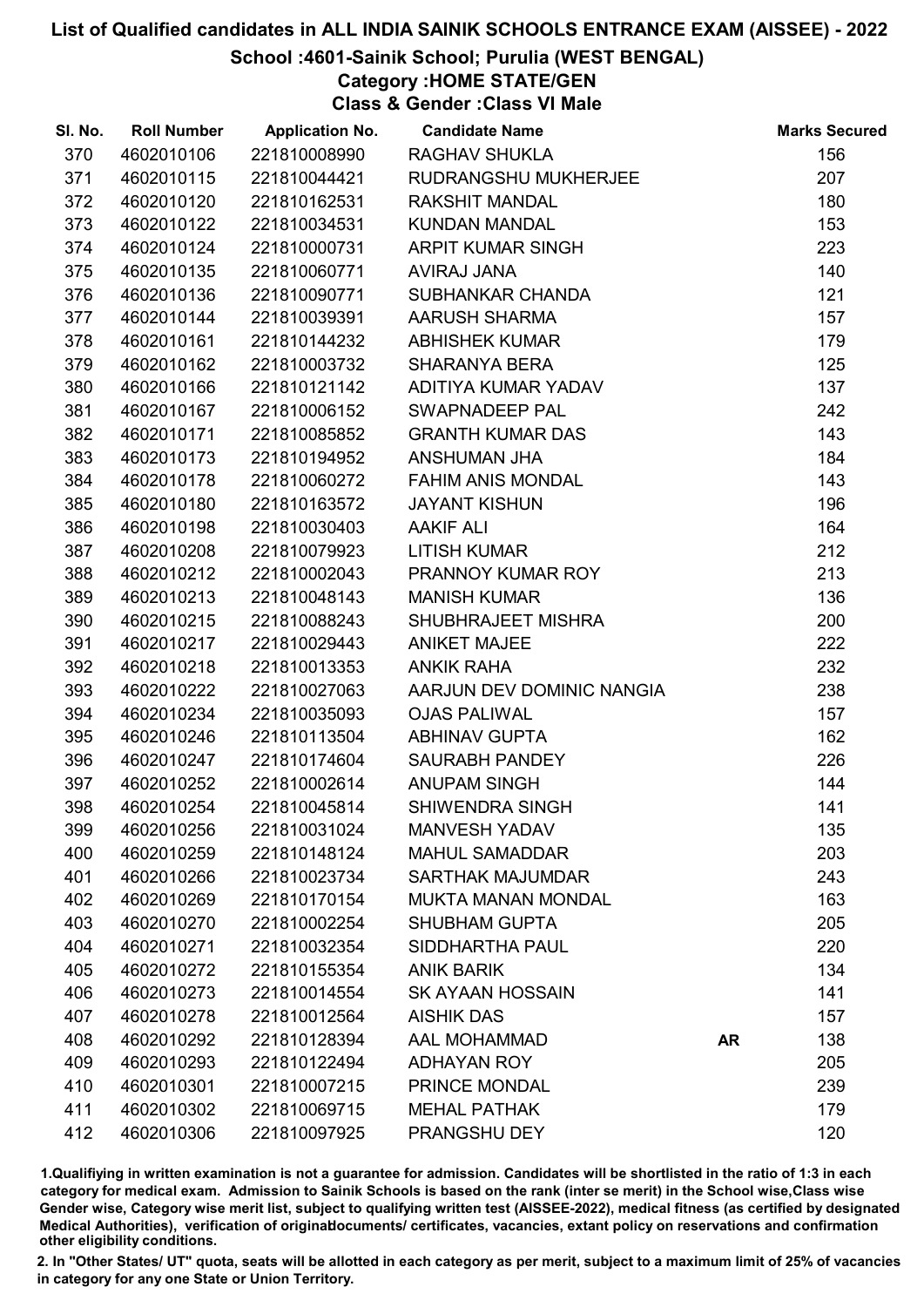#### School :4601-Sainik School; Purulia (WEST BENGAL)

# Category :HOME STATE/GEN

Class & Gender :Class VI Male

| SI. No. | <b>Roll Number</b> | <b>Application No.</b> | <b>Candidate Name</b>    | <b>Marks Secured</b> |
|---------|--------------------|------------------------|--------------------------|----------------------|
| 413     | 4602010315         | 221810142345           | <b>ANIK MAYRA</b>        | 238                  |
| 414     | 4602010321         | 221810064665           | <b>SAKSHAM SINGH</b>     | 233                  |
| 415     | 4602010324         | 221810186875           | <b>RUDRANIL BERA</b>     | 193                  |
| 416     | 4602010330         | 221810179006           | PAPAN MAHATA             | 190                  |
| 417     | 4602010335         | 221810141316           | SUDDHASATTWA BANERJEE    | 179                  |
| 418     | 4602010344         | 221810000046           | <b>AMAL SHARMA</b>       | 184                  |
| 419     | 4602010349         | 221810068056           | <b>DARPAN BAITALIK</b>   | 189                  |
| 420     | 4602010356         | 221810121856           | KRISHNA KUMAR YADAV      | 191                  |
| 421     | 4602010358         | 221810154956           | NIRMAN DEBNATH           | 140                  |
| 422     | 4602010360         | 221810191166           | <b>ARGHYA ROY</b>        | 166                  |
| 423     | 4602010363         | 221810069466           | <b>PRAMIT SAU</b>        | 209                  |
| 424     | 4602010367         | 221810098666           | SWARNABHA BANERJEE       | 179                  |
| 425     | 4602010369         | 221810164576           | <b>ABHISHEK AANAND</b>   | 219                  |
| 426     | 4602010370         | 221810091676           | <b>MD TAUSEEF AHMAD</b>  | 175                  |
| 427     | 4602010371         | 221810187676           | ANINDYA BAG              | 177                  |
| 428     | 4602010377         | 221810026586           | <b>ADRITO KUNDU</b>      | 253                  |
| 429     | 4602010380         | 221810107786           | <b>RAJASMIT SEAL</b>     | 210                  |
| 430     | 4602010385         | 221810029596           | <b>INDRANIL MANNA</b>    | 203                  |
| 431     | 4602010390         | 221810095907           | <b>SOUMIK GUCHHAIT</b>   | 221                  |
| 432     | 4602010391         | 221810110917           | <b>DEBARPAN DAS</b>      | 177                  |
| 433     | 4602010402         | 221810020937           | <b>MAVURU GUNA SAI</b>   | 164                  |
| 434     | 4602010407         | 221810000547           | <b>SHIVAM SARKAR</b>     | 162                  |
| 435     | 4602010415         | 221810012667           | SOUMYADEEP DAS           | 220                  |
| 436     | 4602010426         | 221810048097           | <b>RIDDHIMAN DEY</b>     | 204                  |
| 437     | 4602010430         | 221810067697           | YASH KUMAR SHRIVASTAVA   | 151                  |
| 438     | 4602010441         | 221810072538           | <b>ANIK MANDAL</b>       | 121                  |
| 439     | 4602010451         | 221810022058           | <b>UDDIRAN BHOWMIK</b>   | 157                  |
| 440     | 4602010453         | 221810121558           | <b>ARGHO PRAMANIK</b>    | 171                  |
| 441     | 4602010461         | 221810147178           | <b>AGNIMITRO BISWAS</b>  | 152                  |
| 442     | 4602010464         | 221810021978           | AGNISHWAR MAHANTA        | 248                  |
| 443     | 4602010478         | 221810095309           | <b>KHATEEB AHMED</b>     | 161                  |
| 444     | 4602010482         | 221810129509           | <b>DIGAMBER SINGH</b>    | 142                  |
| 445     | 4602010485         | 221810075819           | PRITHVI JOSH MAITY       | 195                  |
| 446     | 4602010487         | 221810149129           | SAMANNOY CHAKRABORTY     | 140                  |
| 447     | 4602010490         | 221810007629           | <b>TUHIN MANDAL</b>      | 173                  |
| 448     | 4602010495         | 221810184249           | SANKALP KUMAR UPADHYAY   | 151                  |
| 449     | 4602010496         | 221810051349           | <b>MAYUKH SAHA</b>       | 149                  |
| 450     | 4602010510         | 221810015369           | <b>DEVRAJ SINGH</b>      | 236                  |
| 451     | 4602010525         | 221810111299           | <b>JYOTIRMOY NAG</b>     | 143                  |
| 452     | 4603010005         | 221810025890           | <b>SWATANTRA MAHATO</b>  | 270                  |
| 453     | 4603010012         | 221810111213           | <b>AVRAJIT CHATTORAJ</b> | 141                  |
| 454     | 4603010015         | 221810096553           | RATNANGSHU JANA          | 208                  |
| 455     | 4603010019         | 221810134084           | ABHINABA SANTRA          | 220                  |

1.Qualifiying in written examination is not a guarantee for admission. Candidates will be shortlisted in the ratio of 1:3 in each category for medical exam. Admission to Sainik Schools is based on the rank (inter se merit) in the School wise,Class wise Gender wise, Category wise merit list, subject to qualifying written test (AISSEE-2022), medical fitness (as certified by designated Medical Authorities), verification of originablocuments/ certificates, vacancies, extant policy on reservations and confirmation other eligibility conditions.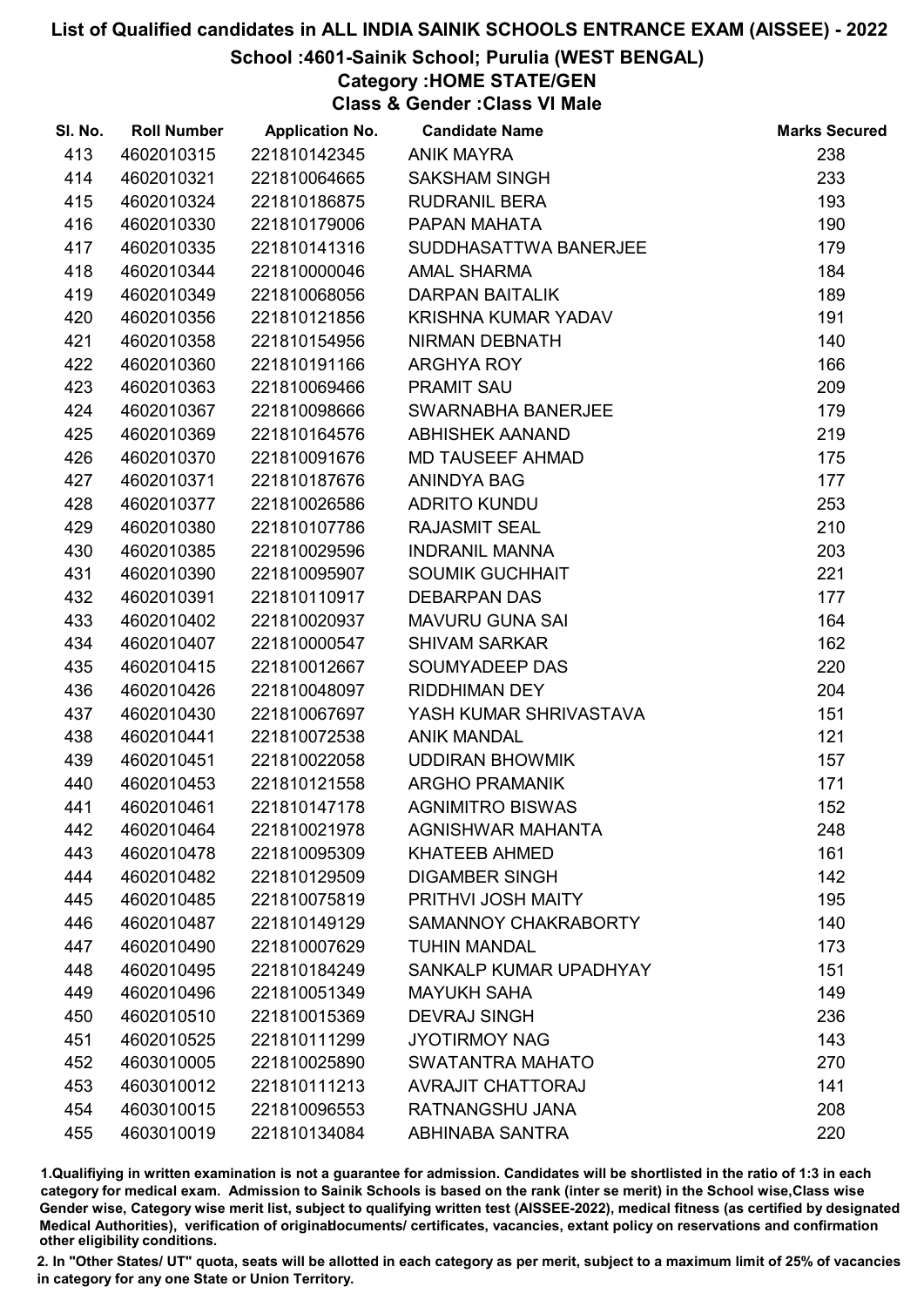### School :4601-Sainik School; Purulia (WEST BENGAL)

Category :HOME STATE/GEN

Class & Gender :Class VI Male

| SI. No. | <b>Roll Number</b> | <b>Application No.</b> | <b>Candidate Name</b>      | <b>Marks Secured</b> |
|---------|--------------------|------------------------|----------------------------|----------------------|
| 456     | 4603010028         | 221810194867           | ARKOJYOTI MAHATA           | 130                  |
| 457     | 4603010029         | 221810137708           | <b>SUPRATIK MISHRA</b>     | 124                  |
| 458     | 4603010030         | 221810012318           | <b>ROHIT KUMAR</b>         | 181                  |
| 459     | 4603010033         | 221810152968           | <b>TUFAN MAHANTI</b>       | 155                  |
| 460     | 4603010040         | 221810149069           | <b>ANKAN MAHATO</b>        | 172                  |
| 461     | 4603010043         | 221810125700           | <b>BANIBRATA CHOWDHURY</b> | 190                  |
| 462     | 4603010047         | 221810049030           | DIBYAJYOTI MAHATO          | 220                  |
| 463     | 4603010049         | 221810018140           | <b>SOUMIK MAHATO</b>       | 126                  |
| 464     | 4603010051         | 221810127440           | <b>BIPUL CHAKRABORTY</b>   | 120                  |
| 465     | 4603010054         | 221810095870           | <b>ANKAN GHOSH</b>         | 155                  |
| 466     | 4603010057         | 221810013290           | <b>SOUPTAK DE</b>          | 265                  |
| 467     | 4603010061         | 221810010211           | <b>AYUSH MUKHERJEE</b>     | 198                  |
| 468     | 4603010067         | 221810045931           | KARAKAVALASA MANOHAR       | 159                  |
| 469     | 4603010072         | 221810123261           | <b>ANISH MUKHERJEE</b>     | 177                  |
| 470     | 4603010076         | 221810109971           | <b>AYUSH SHUKLA</b>        | 159                  |
| 471     | 4603010078         | 221810054581           | <b>DWAIPAYAN NANDI</b>     | 189                  |
| 472     | 4603010081         | 221810140522           | PRANJAL MANNA              | 224                  |
| 473     | 4603010091         | 221810175242           | PRITOM MONDAL              | 128                  |
| 474     | 4603010094         | 221810005572           | SOUMYADIP MAHATO           | 162                  |
| 475     | 4603010096         | 221810135182           | SUBHOPRIYO GHATWAL         | 143                  |
| 476     | 4603010097         | 221810035282           | <b>SOUVIK KAR</b>          | 197                  |
| 477     | 4603010098         | 221810169382           | <b>SURYA SHEKHAR GARAI</b> | 194                  |
| 478     | 4603010103         | 221810020123           | <b>ARKAPRATIM PATRA</b>    | 182                  |
| 479     | 4603010104         | 221810012423           | PAWAN DEV GORAI            | 169                  |
| 480     | 4603010106         | 221810156833           | <b>DIPTANSHU MITRA</b>     | 264                  |
| 481     | 4603010111         | 221810174463           | NILABHRA ADHIKARI          | 164                  |
| 482     | 4603010112         | 221810144563           | SIBESH PANDEY              | 220                  |
| 483     | 4603010113         | 221810193663           | <b>ISHAN MAHATA</b>        | 238                  |
| 484     | 4603010119         | 221810011983           | <b>ARITRA BANERJEE</b>     | 144                  |
| 485     | 4603010121         | 221810008204           | <b>PRANJJAL GORAI</b>      | 170                  |
| 486     | 4603010123         | 221810055704           | <b>SURJENDU SAHA</b>       | 141                  |
| 487     | 4603010127         | 221810170624           | <b>SUBHAM MODAK</b>        | 173                  |
| 488     | 4603010131         | 221810088924           | <b>SUBHAJIT HAZARI</b>     | 216                  |
| 489     | 4603010134         | 221810089834           | <b>CHINMOY MAJHI</b>       | 182                  |
| 490     | 4603010152         | 221810140145           | <b>DEBJYOTI MAHATO</b>     | 129                  |
| 491     | 4603010154         | 221810004155           | <b>SAYAN PAN</b>           | 240                  |
| 492     | 4603010155         | 221810192655           | <b>TANMOY BHAKAT</b>       | 166                  |
| 493     | 4603010156         | 221810025065           | <b>SANTANU MAHATO</b>      | 157                  |
| 494     | 4603010158         | 221810015365           | <b>RISHIK PAL</b>          | 249                  |
| 495     | 4603010164         | 221810096416           | <b>BIKRAM BANERJEE</b>     | 131                  |
| 496     | 4603010166         | 221810108616           | <b>MOHIT SHARMA</b>        | 134                  |
| 497     | 4603010167         | 221810195916           | <b>SAYAN MUKHERJEE</b>     | 179                  |
| 498     | 4603010169         | 221810088726           | <b>SHIBAM GARAI</b>        | 207                  |

1.Qualifiying in written examination is not a guarantee for admission. Candidates will be shortlisted in the ratio of 1:3 in each category for medical exam. Admission to Sainik Schools is based on the rank (inter se merit) in the School wise,Class wise Gender wise, Category wise merit list, subject to qualifying written test (AISSEE-2022), medical fitness (as certified by designated Medical Authorities), verification of originablocuments/ certificates, vacancies, extant policy on reservations and confirmation other eligibility conditions.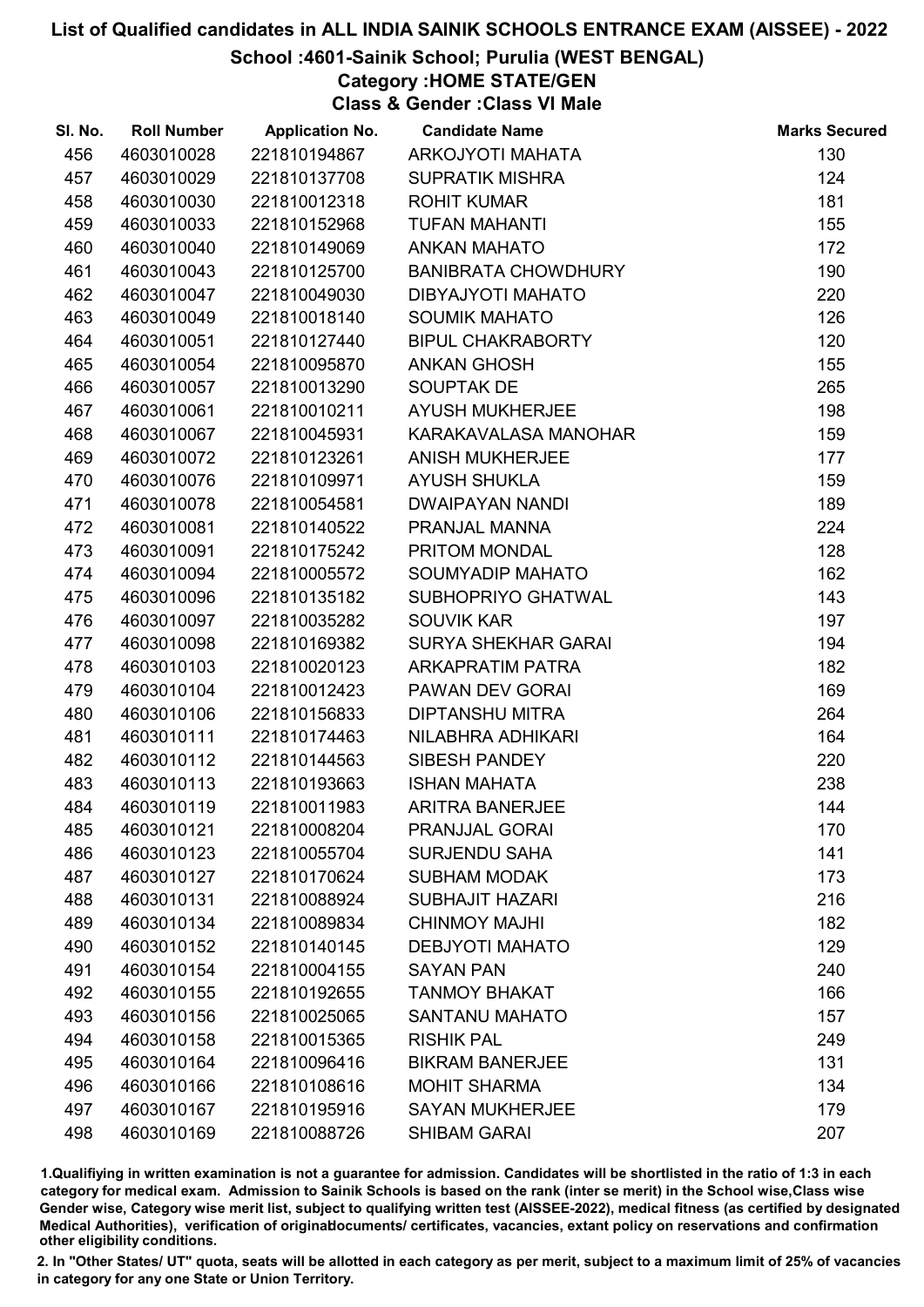### School :4601-Sainik School; Purulia (WEST BENGAL)

Category :HOME STATE/GEN

Class & Gender :Class VI Male

| SI. No. | <b>Roll Number</b> | <b>Application No.</b> | <b>Candidate Name</b>        |           | <b>Marks Secured</b> |
|---------|--------------------|------------------------|------------------------------|-----------|----------------------|
| 499     | 4603010172         | 221810023046           | SACHET DEOGHARIA             |           | 199                  |
| 500     | 4603010173         | 221810167146           | <b>KRISHANU MAHATO</b>       |           | 263                  |
| 501     | 4603010178         | 221810113786           | <b>RANIT PATHAK</b>          |           | 161                  |
| 502     | 4603010180         | 221810064496           | <b>SURYA PRATAP SINGH</b>    |           | 149                  |
| 503     | 4603010181         | 221810170796           | <b>ARKADEEP MAHATO</b>       |           | 189                  |
| 504     | 4603010187         | 221810109227           | <b>UTKARSH PATHAK</b>        |           | 248                  |
| 505     | 4603010188         | 221810050247           | DHRUBA PRASAD GOPE           |           | 151                  |
| 506     | 4603010190         | 221810067267           | AAYUSHMAN SEN                |           | 192                  |
| 507     | 4603010192         | 221810054967           | <b>ANURAG JOSHI</b>          | <b>AR</b> | 223                  |
| 508     | 4603010194         | 221810013087           | <b>DEBOJIT MUKHERJEE</b>     |           | 245                  |
| 509     | 4603010195         | 221810127487           | <b>DIVYANSHU KEDIA</b>       |           | 164                  |
| 510     | 4603010200         | 221810150308           | <b>UDAY CHANDRA MAHATO</b>   |           | 125                  |
| 511     | 4603010204         | 221810139318           | <b>AAYUSH</b>                |           | 183                  |
| 512     | 4603010207         | 221810007828           | <b>SOUMENDU MAJHI</b>        |           | 226                  |
| 513     | 4603010208         | 221810057238           | <b>ABHIJAY SHARMA</b>        |           | 220                  |
| 514     | 4603010212         | 221810023648           | <b>RISHABH DE</b>            |           | 224                  |
| 515     | 4603010222         | 221810069929           | <b>ANIKET BHANDARI</b>       |           | 232                  |
| 516     | 4603010230         | 221810100969           | <b>SAMBIT DE</b>             |           | 175                  |
| 517     | 4603010232         | 221810030179           | <b>AMIT GORAIN</b>           |           | 233                  |
| 518     | 4603010235         | 221810013089           | <b>SAGNIK SENAPOTI</b>       |           | 243                  |
| 519     | 4603010238         | 221810165589           | <b>SUBHRANIL KHAWAS</b>      |           | 208                  |
| 520     | 4604010042         | 221810133840           | <b>ADRISH AGARWALLA</b>      |           | 168                  |
| 521     | 4604010063         | 221810025101           | <b>ABHIGYAN CHHETRI</b>      |           | 244                  |
| 522     | 4604010069         | 221810037621           | <b>KRISHAV PRASAD</b>        |           | 145                  |
| 523     | 4604010081         | 221810153661           | <b>SWASTIK DE</b>            |           | 184                  |
| 524     | 4604010083         | 221810000761           | <b>ADITYA ADHIKARI</b>       |           | 217                  |
| 525     | 4604010086         | 221810109571           | SWARNAVA DUTTA               |           | 227                  |
| 526     | 4604010100         | 221810149322           | <b>RITAM KUNDU</b>           |           | 196                  |
| 527     | 4604010105         | 221810061342           | <b>KESHAW SINGH</b>          |           | 163                  |
| 528     | 4604010127         | 221810176233           | ANWAR ALAM                   |           | 210                  |
| 529     | 4604010133         | 221810186063           | <b>MANTHAN SARKAR</b>        |           | 206                  |
| 530     | 4604010140         | 221810131793           | <b>DIVYAN RAI</b>            |           | 189                  |
| 531     | 4604010144         | 221810194404           | RAGHURAJ KAMAL THAPA         |           | 129                  |
| 532     | 4604010154         | 221810062324           | <b>BINIT THAPA</b>           |           | 157                  |
| 533     | 4604010155         | 221810028924           | <b>SK. REJUAN ALLBIR</b>     |           | 151                  |
| 534     | 4604010156         | 221810183334           | <b>JACHIN VICTOR PRADHAN</b> |           | 155                  |
| 535     | 4604010157         | 221810145534           | <b>EMON SAHA</b>             |           | 201                  |
| 536     | 4604010161         | 221810164554           | <b>ANKAN MAJI</b>            |           | 200                  |
| 537     | 4604010163         | 221810146164           | <b>ARPAN MOHANTA</b>         |           | 195                  |
| 538     | 4604010166         | 221810170664           | <b>ADITYA KUMAR</b>          |           | 162                  |
| 539     | 4604010168         | 221810030584           | <b>SPARSH RAI</b>            |           | 126                  |
| 540     | 4604010181         | 221810049555           | <b>VAIBHAV AMRITANSHU</b>    |           | 134                  |
| 541     | 4604010222         | 221810021007           | <b>AYUSH DEY</b>             |           | 125                  |

1.Qualifiying in written examination is not a guarantee for admission. Candidates will be shortlisted in the ratio of 1:3 in each category for medical exam. Admission to Sainik Schools is based on the rank (inter se merit) in the School wise,Class wise Gender wise, Category wise merit list, subject to qualifying written test (AISSEE-2022), medical fitness (as certified by designated Medical Authorities), verification of originablocuments/ certificates, vacancies, extant policy on reservations and confirmation other eligibility conditions.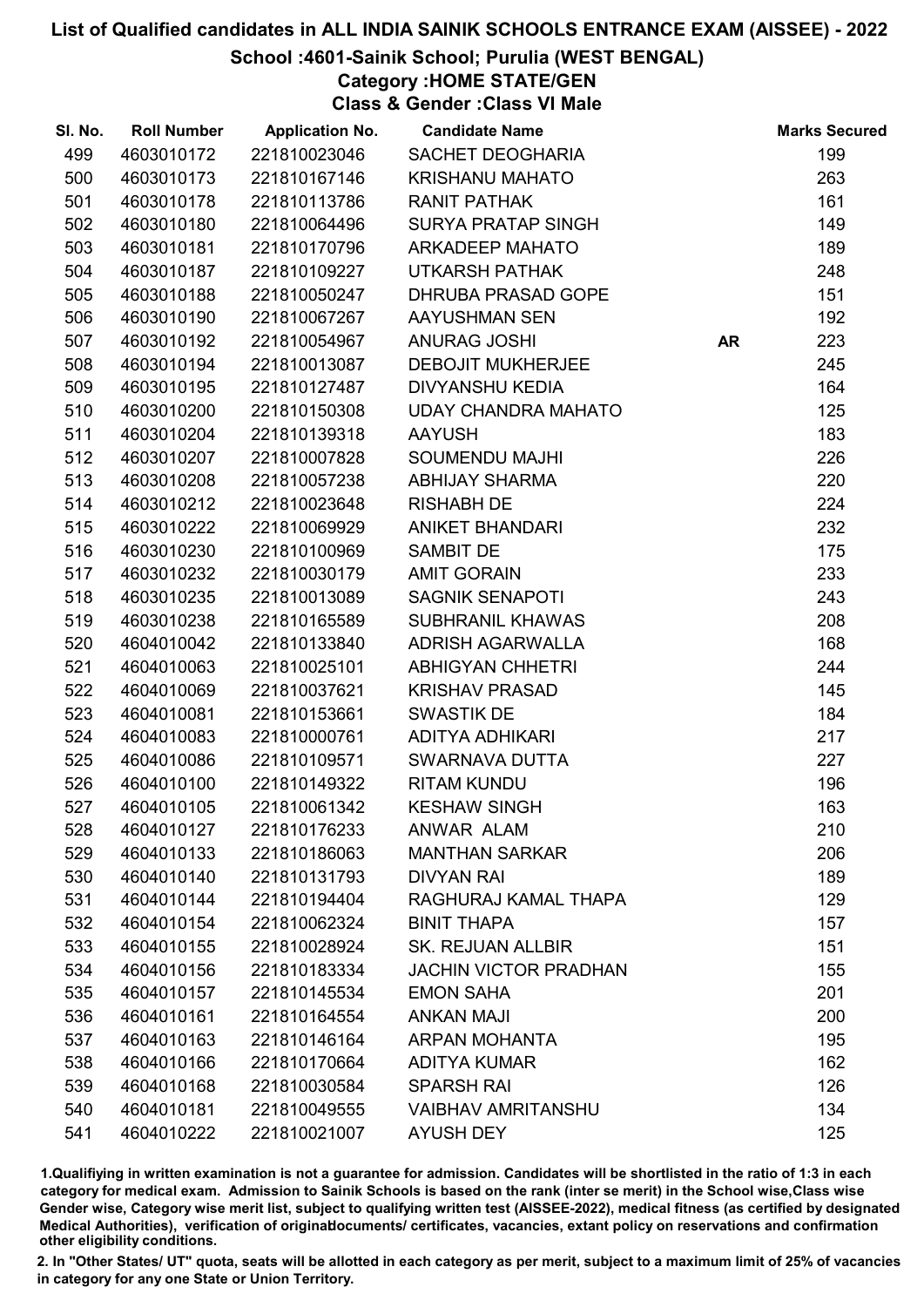# List of Qualified candidates in ALL INDIA SAINIK SCHOOLS ENTRANCE EXAM (AISSEE) - 2022 School :4601-Sainik School; Purulia (WEST BENGAL) Category :HOME STATE/GEN Class & Gender :Class VI Male

| SI. No. | <b>Roll Number</b> | <b>Application No.</b> | <b>Candidate Name</b>  | <b>Marks Secured</b> |
|---------|--------------------|------------------------|------------------------|----------------------|
| 542     | 4604010225         | 221810115127           | <b>PRANJAL CHHETRI</b> | 128                  |
| 543     | 4604010240         | 221810009087           | SUBHADIP DUTTA         | 136                  |
| 544     | 4604010244         | 221810131108           | SHAIWAN TAMANG         | 141                  |
| 545     | 4604010280         | 221810130959           | KARTIK REDDY           | 176                  |

<sup>1.</sup>Qualifiying in written examination is not a guarantee for admission. Candidates will be shortlisted in the ratio of 1:3 in each category for medical exam. Admission to Sainik Schools is based on the rank (inter se merit) in the School wise,Class wise Gender wise, Category wise merit list, subject to qualifying written test (AISSEE-2022), medical fitness (as certified by designated Medical Authorities), verification of originablocuments/ certificates, vacancies, extant policy on reservations and confirmation other eligibility conditions.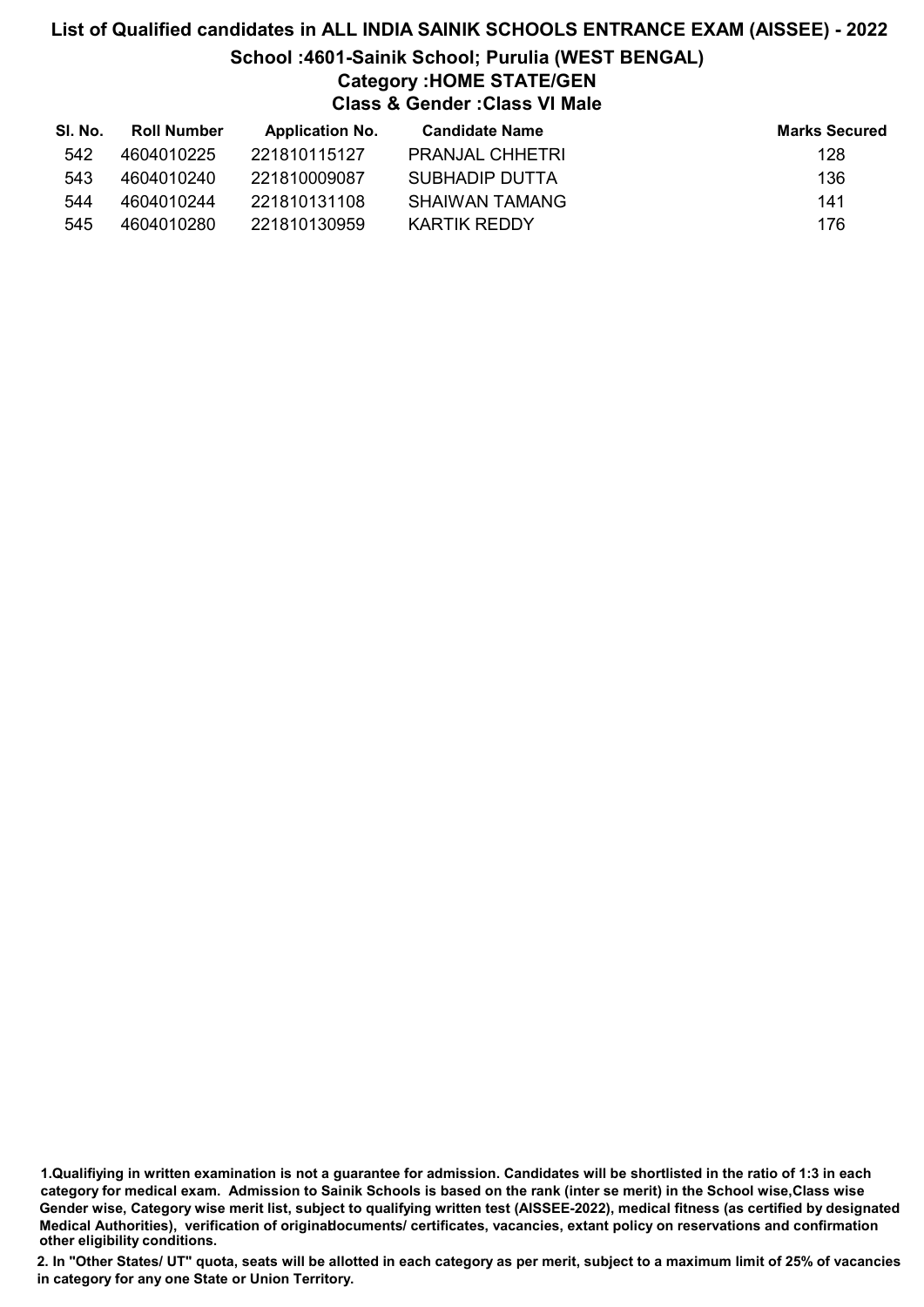# School :4601-Sainik School; Purulia (WEST BENGAL)

Category :OTHER STATE/SC

Class & Gender :Class VI Male

| SI. No. | <b>Roll Number</b> | <b>Application No.</b> | <b>Candidate Name</b>   | <b>Marks Secured</b> |
|---------|--------------------|------------------------|-------------------------|----------------------|
| 546     | 1302020060         | 221810144867           | <b>SHAAN DAS</b>        | 119                  |
| 547     | 1501010501         | 221810180606           | <b>DURGESH SHIVAM</b>   | 193                  |
| 548     | 1502010266         | 221810092791           | <b>PIYUSH KUMAR</b>     | 263                  |
| 549     | 1503010002         | 221810023400           | <b>SHASHANK KASHYAP</b> | 239                  |
| 550     | 1506010115         | 221810123862           | <b>AMAN KUMAR</b>       | 233                  |
| 551     | 1506020324         | 221810130939           | <b>RITIK KUMAR</b>      | 215                  |
| 552     | 1507010149         | 221810108065           | ABHINANDAN ISHAN        | 113                  |
| 553     | 1507010191         | 221810078617           | <b>DIVYANSHU RAJ</b>    | 218                  |
| 554     | 1507010263         | 221810033100           | <b>ARYAN KUMAR</b>      | 206                  |
| 555     | 1507010390         | 221810021657           | <b>ANIKET KUMAR</b>     | 239                  |
| 556     | 1508010285         | 221810095040           | RAJA BABU KUMAR         | 92                   |
| 557     | 1508010319         | 221810010690           | PRIYANSHU RANJAN        | 177                  |
| 558     | 1508010734         | 221810194599           | <b>SAMRAT AKHIL</b>     | 226                  |
| 559     | 1509040451         | 221810112789           | <b>ALANKRIT RAJ</b>     | 218                  |
| 560     | 1510030131         | 221810128365           | RIDAAN ARYA             | 90                   |
| 561     | 1511020180         | 221810070861           | <b>PUSHKAR KUMAR</b>    | 153                  |
| 562     | 1511030126         | 221810162375           | AMAN KUMAR CHAUDHARY    | 254                  |
| 563     | 1511030343         | 221810086557           | <b>DEVANSHU KUMAR</b>   | 194                  |
| 564     | 1511050077         | 221810063562           | <b>SATYAM KUMAR</b>     | 105                  |
| 565     | 1511060213         | 221810134576           | <b>ARYAN RAJ</b>        | 112                  |
| 566     | 1511070194         | 221810175459           | <b>ADITYA RAJ</b>       | 118                  |
| 567     | 1702010339         | 221810085849           | NILESH CHANDRA          | 171                  |
| 568     | 2001030071         | 221810103520           | <b>SHAURYA MANDAL</b>   | 172                  |
| 569     | 2405010138         | 221810187187           | <b>ANKUL KUMAR</b>      | 86                   |
| 570     | 2612010053         | 221810109361           | <b>SANU KUMAR</b>       | 122                  |
| 571     | 4301010019         | 221810090202           | <b>APURBA DAS</b>       | 210                  |
| 572     | 4412010314         | 221810138526           | <b>SHANI KUMAR</b>      | 169                  |
| 573     | 4601010085         | 221810050583           | PRASHANT RAJ            | 243                  |
| 574     | 4602010452         | 221810097358           | <b>ADITYA KUMAR</b>     | 205                  |
| 575     | 4603010058         | 221810125790           | <b>SUNNY KUMAR</b>      | 125                  |
| 576     | 4603010145         | 221810173215           | <b>APURBA BAURI</b>     | 90                   |
| 577     | 4604010187         | 221810038575           | <b>SUNNY KUMAR</b>      | 233                  |

<sup>1.</sup>Qualifiying in written examination is not a guarantee for admission. Candidates will be shortlisted in the ratio of 1:3 in each category for medical exam. Admission to Sainik Schools is based on the rank (inter se merit) in the School wise,Class wise Gender wise, Category wise merit list, subject to qualifying written test (AISSEE-2022), medical fitness (as certified by designated Medical Authorities), verification of originablocuments/ certificates, vacancies, extant policy on reservations and confirmation other eligibility conditions.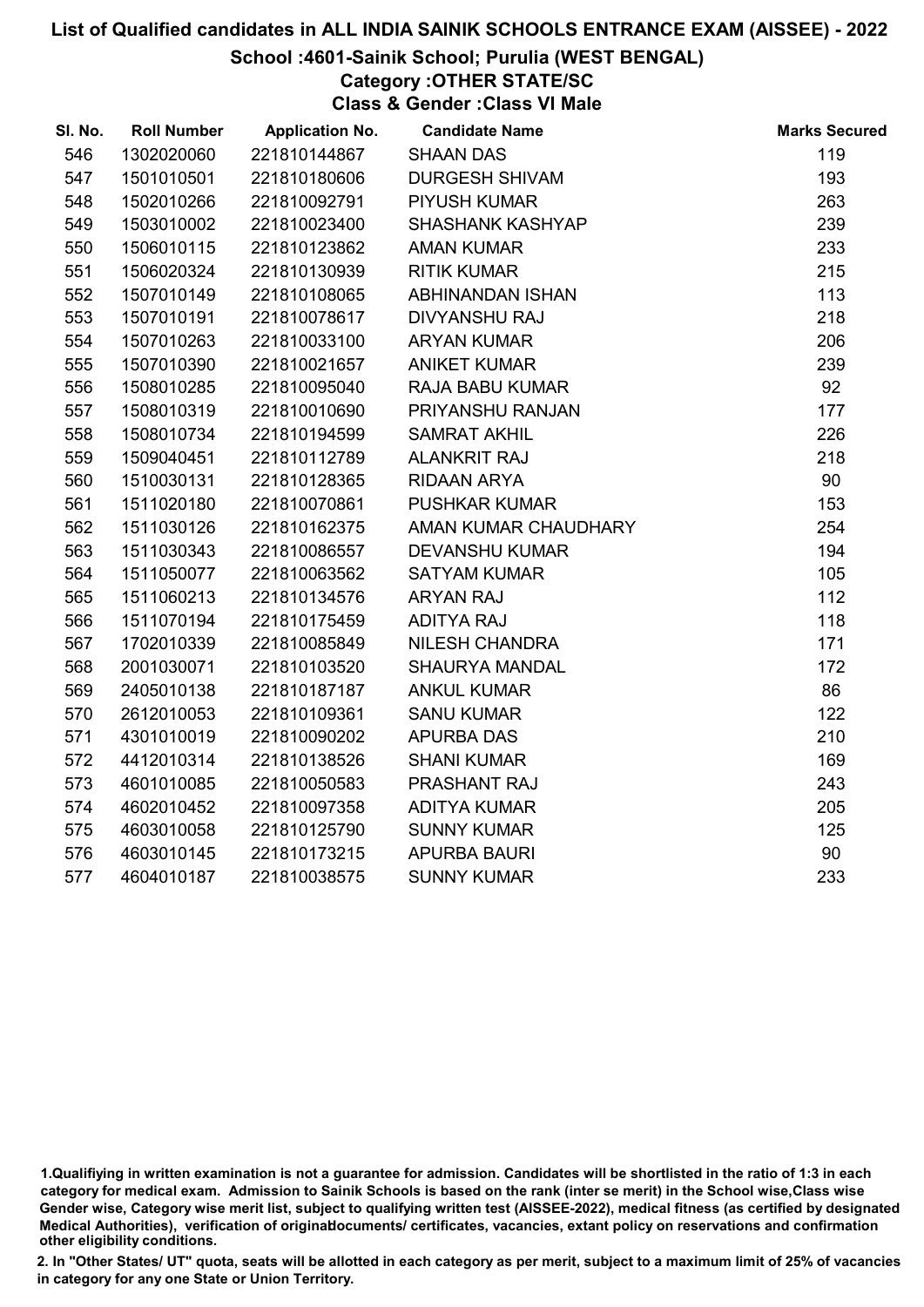# List of Qualified candidates in ALL INDIA SAINIK SCHOOLS ENTRANCE EXAM (AISSEE) - 2022 School :4601-Sainik School; Purulia (WEST BENGAL) Category :OTHER STATE/ST Class & Gender :Class VI Male

| SI. No. | <b>Roll Number</b> | <b>Application No.</b> | <b>Candidate Name</b> |     | <b>Marks Secured</b> |
|---------|--------------------|------------------------|-----------------------|-----|----------------------|
| 578     | 1506010157         | 221810116953           | <b>ANSHU KUMAR</b>    |     | 224                  |
| 579     | 1509030415         | 221810067755           | YASHVARDHAN SHARMA    |     | 155                  |
| 580     | 1512010138         | 221810195063           | <b>SACHIN KUMAR</b>   |     | 134                  |
| 581     | 1512010210         | 221810195065           | <b>DIPESH KUMAR</b>   |     | 176                  |
| 582     | 2601010042         | 221810060215           | RAJVEER KUMAR         |     | 63                   |
| 583     | 2601010087         | 221810051209           | MAHESH KUMAR HANSDA   |     | 117                  |
| 584     | 2608010046         | 221810129363           | NISCHAY ANAND BHAGAT  |     | 150                  |
| 585     | 2610010124         | 221810077766           | SUSHANT TIU           | AR. | 121                  |
| 586     | 2610010166         | 221810140068           | AADITYA SHARMA        |     | 147                  |
| 587     | 4602010295         | 221810186605           | <b>JITEN SINGH</b>    |     | 123                  |
| 588     | 4602010313         | 221810023145           | AKSHIT KUMAR KASHYAP  |     | 147                  |
| 589     | 4602010374         | 221810196186           | <b>ARINJAY EKKA</b>   |     | 143                  |
| 590     | 4602010559         | 221810103399           | SURAJ KUMAR MARANDI   |     | 68                   |

1.Qualifiying in written examination is not a guarantee for admission. Candidates will be shortlisted in the ratio of 1:3 in each category for medical exam. Admission to Sainik Schools is based on the rank (inter se merit) in the School wise,Class wise Gender wise, Category wise merit list, subject to qualifying written test (AISSEE-2022), medical fitness (as certified by designated Medical Authorities), verification of originablocuments/ certificates, vacancies, extant policy on reservations and confirmation other eligibility conditions.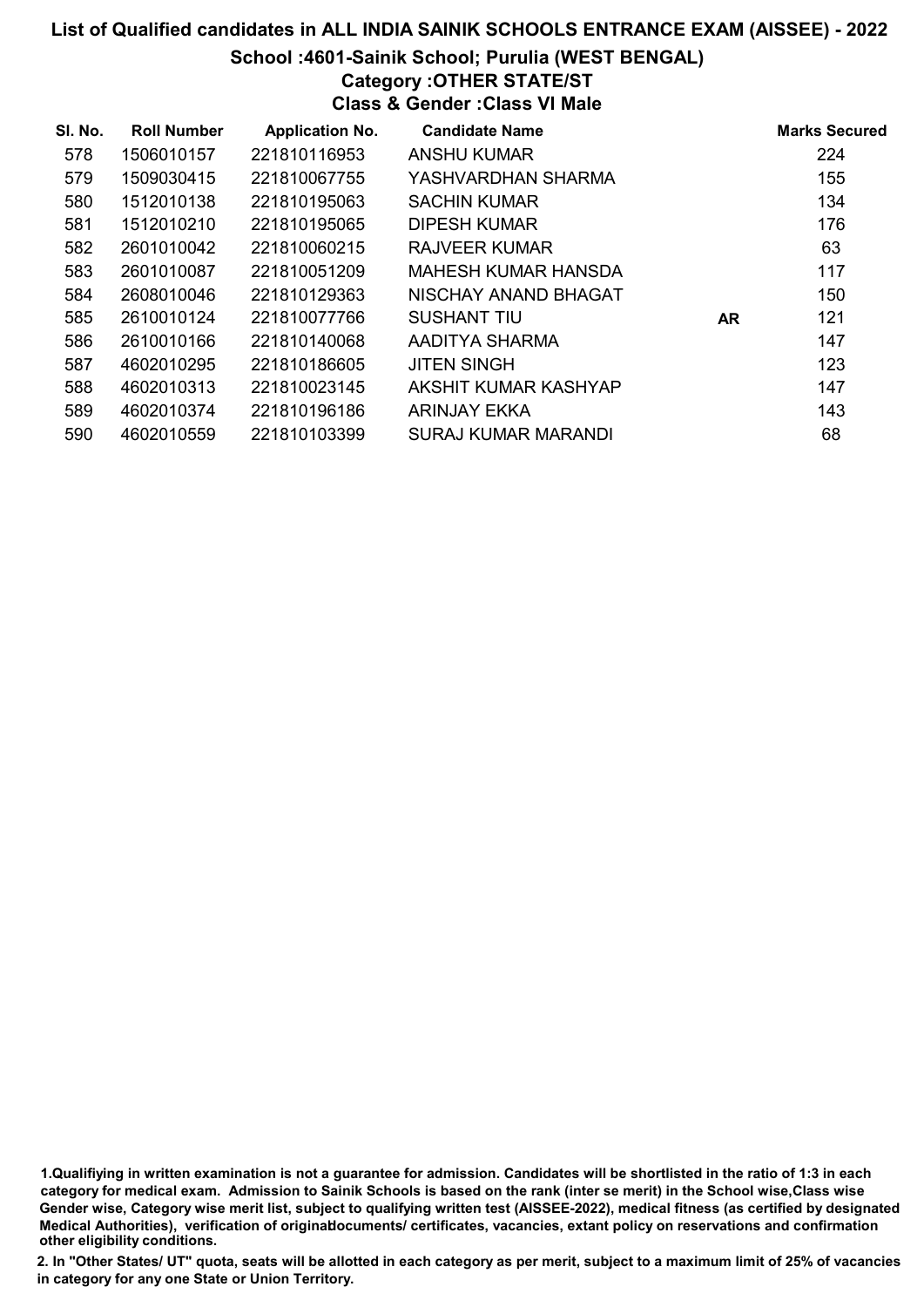# School :4601-Sainik School; Purulia (WEST BENGAL)

Category :OTHER STATE/OBC Class & Gender :Class VI Male

| SI. No. | <b>Roll Number</b> | <b>Application No.</b> | <b>Candidate Name</b>  | <b>Marks Secured</b> |
|---------|--------------------|------------------------|------------------------|----------------------|
| 591     | 1501010287         | 221810178050           | AYUSH KUMAR JAISWAL    | 160                  |
| 592     | 1501010526         | 221810179976           | <b>SATYAM KUMAR</b>    | 245                  |
| 593     | 1501010535         | 221810181307           | <b>PIYUSH KUMAR</b>    | 142                  |
| 594     | 1501010546         | 221810134637           | <b>SHIVAM KUMAR</b>    | 262                  |
| 595     | 1501010585         | 221810180958           | <b>SHIVAM KUMAR</b>    | 138                  |
| 596     | 1501010611         | 221810164809           | <b>VIKASH VAIBHAV</b>  | 233                  |
| 597     | 1502010035         | 221810112251           | <b>KUMAR DHANVIN</b>   | 251                  |
| 598     | 1502010184         | 221810010309           | PIYUSH RAJ             | 131                  |
| 599     | 1502010279         | 221810001332           | <b>ADITYA RAJ</b>      | 196                  |
| 600     | 1502010319         | 221810027044           | <b>ADITYA KUMAR</b>    | 223                  |
| 601     | 1502010411         | 221810149018           | <b>SUDHANSHU KUMAR</b> | 219                  |
| 602     | 1504010201         | 221810123057           | <b>SHADAB ASHARAF</b>  | 200                  |
| 603     | 1504020032         | 221810084482           | <b>ABHINAV PRINCE</b>  | 150                  |
| 604     | 1504020149         | 221810104566           | <b>ADARSH RAJ</b>      | 202                  |
| 605     | 1506010009         | 221810123910           | <b>ABHISHEK YADAV</b>  | 218                  |
| 606     | 1506010188         | 221810118204           | NARENDRA KUMAR         | 181                  |
| 607     | 1506010220         | 221810116964           | <b>DHIRAJ KUMAR</b>    | 244                  |
| 608     | 1506010281         | 221810188885           | PRINCE KUMAR SAH       | 207                  |
| 609     | 1506020263         | 221810124008           | <b>HARSHIT RAJ</b>     | 255                  |
| 610     | 1506020264         | 221810034108           | <b>SANDESH YADAV</b>   | 252                  |
| 611     | 1506020270         | 221810106218           | <b>AKASH KUMAR</b>     | 161                  |
| 612     | 1507010016         | 221810108250           | <b>ANSH KUMAR</b>      | 152                  |
| 613     | 1507010098         | 221810108163           | <b>NAITIK KUMAR</b>    | 139                  |
| 614     | 1507010102         | 221810149763           | YASHASHVI KUMAR        | 188                  |
| 615     | 1507010185         | 221810156007           | <b>NAVNEET KUMAR</b>   | 258                  |
| 616     | 1508010390         | 221810066152           | <b>KUNAL KUMAR</b>     | 212                  |
| 617     | 1508010489         | 221810159954           | <b>SHIVAM KUMAR</b>    | 251                  |
| 618     | 1508010610         | 221810086927           | <b>VIVEK PAL</b>       | 235                  |
| 619     | 1508010677         | 221810160468           | <b>ADARSH RAJ</b>      | 249                  |
| 620     | 1508010699         | 221810190619           | <b>ADITYA RAJ</b>      | 125                  |
| 621     | 1509010046         | 221810166111           | <b>BHANU PRATAP</b>    | 249                  |
| 622     | 1509020221         | 221810013071           | <b>SAKSHAM RAJ</b>     | 162                  |
| 623     | 1509030154         | 221810094723           | <b>SHIVAM KUMAR</b>    | 239                  |
| 624     | 1509030430         | 221810157865           | <b>SHREYANSH</b>       | 151                  |
| 625     | 1509040087         | 221810027876           | <b>ADARSH KUMAR</b>    | 172                  |
| 626     | 1510010115         | 221810170322           | <b>SURAJVAN SINGH</b>  | 128                  |
| 627     | 1510020193         | 221810091506           | <b>RANDHIR KUMAR</b>   | 235                  |
| 628     | 1510020204         | 221810162916           | <b>ADITYA RAJ</b>      | 233                  |
| 629     | 1510020227         | 221810158186           | <b>SATPAL KUMAR</b>    | 246                  |
| 630     | 1510020314         | 221810191368           | <b>ANSH RAJ</b>        | 204                  |
| 631     | 1510030073         | 221810190644           | <b>ANKUSH KUMAR</b>    | 189                  |
| 632     | 1510030306         | 221810106309           | <b>JACKSON</b>         | 241                  |
| 633     | 1511020232         | 221810072112           | <b>SHIVAM KUMAR</b>    | 236                  |

1.Qualifiying in written examination is not a guarantee for admission. Candidates will be shortlisted in the ratio of 1:3 in each category for medical exam. Admission to Sainik Schools is based on the rank (inter se merit) in the School wise,Class wise Gender wise, Category wise merit list, subject to qualifying written test (AISSEE-2022), medical fitness (as certified by designated Medical Authorities), verification of originablocuments/ certificates, vacancies, extant policy on reservations and confirmation other eligibility conditions.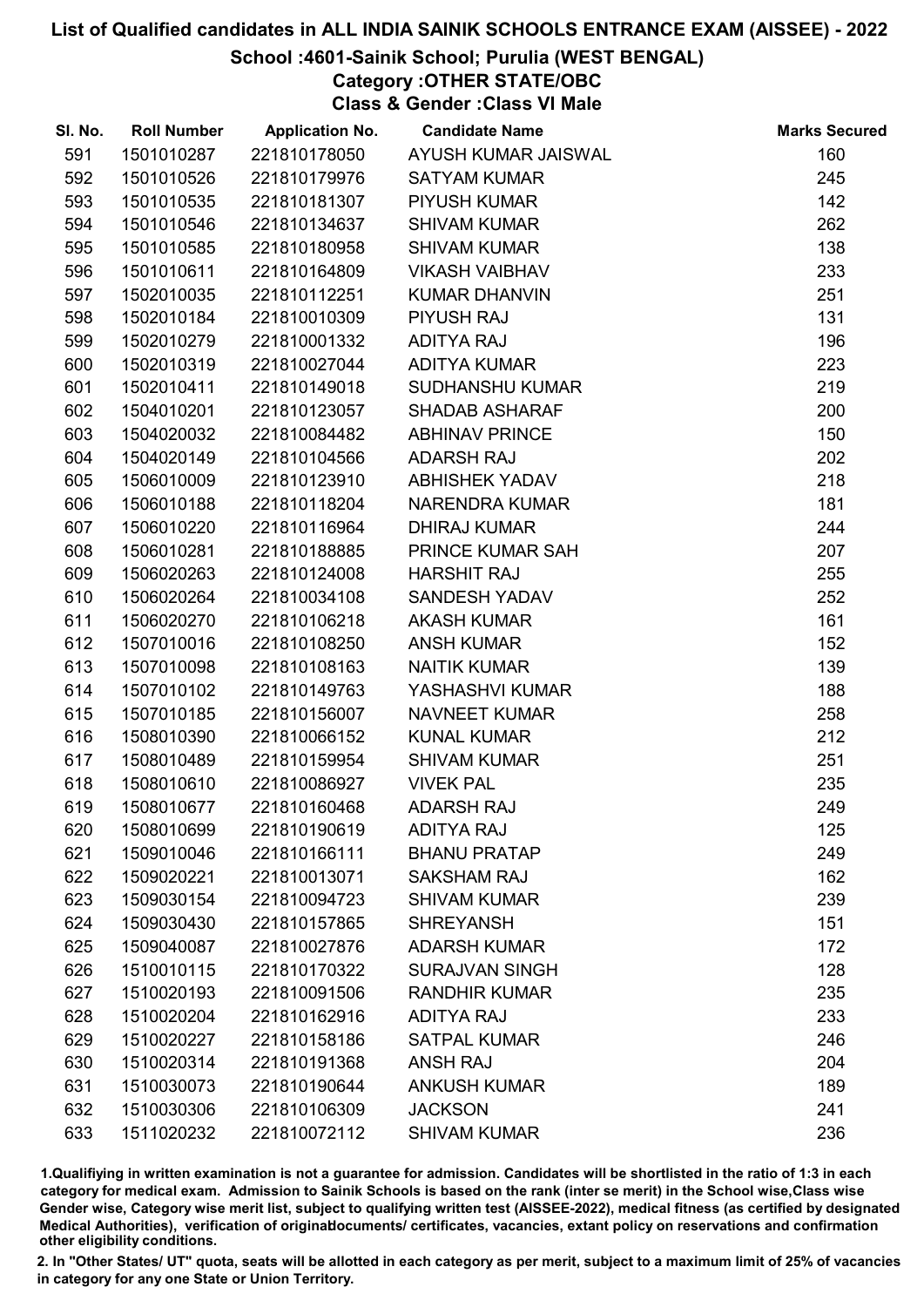# School :4601-Sainik School; Purulia (WEST BENGAL)

# Category :OTHER STATE/OBC

Class & Gender :Class VI Male

| SI. No. | <b>Roll Number</b> | <b>Application No.</b> | <b>Candidate Name</b>        | <b>Marks Secured</b> |
|---------|--------------------|------------------------|------------------------------|----------------------|
| 634     | 1511020496         | 221810091924           | <b>ABHISHEK KUMAR</b>        | 177                  |
| 635     | 1511030264         | 221810099386           | <b>ARYAN KUMAR</b>           | 192                  |
| 636     | 1511030309         | 221810101917           | <b>MAYANK KUMAR</b>          | 183                  |
| 637     | 1511030429         | 221810139228           | <b>SUMIT KUMAR GUPTA</b>     | 261                  |
| 638     | 1511040054         | 221810057720           | <b>AVIRAJ KUMAR</b>          | 120                  |
| 639     | 1511040240         | 221810103451           | <b>ANKIT KUMAR</b>           | 143                  |
| 640     | 1511040268         | 221810085271           | <b>ANKIT KUMAR</b>           | 229                  |
| 641     | 1511050388         | 221810170764           | <b>PRINCE KUMAR</b>          | 162                  |
| 642     | 1511070242         | 221810029889           | <b>UPLAKSH RAJ</b>           | 152                  |
| 643     | 1512010056         | 221810118601           | <b>RAJ KISHOR KUMAR</b>      | 210                  |
| 644     | 1512010079         | 221810176871           | OM KUMAR LAHERI              | 145                  |
| 645     | 1513010047         | 221810113611           | <b>ALOK KUMAR</b>            | 226                  |
| 646     | 1513010140         | 221810140992           | <b>AWANI KUMARI</b>          | 190                  |
| 647     | 1513010244         | 221810113315           | <b>ANKIT KUMAR</b>           | 183                  |
| 648     | 1513020163         | 221810188199           | ADITYA KUMAR SINGH           | 229                  |
| 649     | 1513020189         | 221810111286           | <b>SONU KUMAR</b>            | 234                  |
| 650     | 1702010263         | 221810122896           | <b>RISHABH SHARMA</b>        | 222                  |
| 651     | 2001030654         | 221810017997           | <b>GEETANSHU ROY</b>         | 142                  |
| 652     | 2605010023         | 221810149161           | <b>VINAYAK KUMAR</b>         | 163                  |
| 653     | 2606010035         | 221810192803           | SUBHADEEP MANDAL             | 223                  |
| 654     | 2610010020         | 221810077711           | <b>CHANCHAL KUMAR MAHATO</b> | 142                  |
| 655     | 2610010051         | 221810052662           | <b>NITIN MUKESH</b>          | 142                  |
| 656     | 2612010414         | 221810047128           | <b>SAGAR PRAMANIK</b>        | 121                  |
| 657     | 3001030418         | 221810053944           | KRISHNA KUMAR YADAV          | 207                  |
| 658     | 3001030571         | 221810054185           | <b>MANAS CHOUHAN</b>         | 240                  |
| 659     | 3001040095         | 221810054196           | <b>SOMIL YADAV</b>           | 127                  |
| 660     | 3002020240         | 221810076094           | <b>SUMIT DHAKAD</b>          | 161                  |
| 661     | 3002020582         | 221810081997           | <b>ADITYA</b>                | 208                  |
| 662     | 3116020057         | 221810130072           | <b>ATHARV DNYANESHWAR</b>    | 142                  |
| 663     | 3904041055         | 221810151109           | <b>AMAN RAJ</b>              | 135                  |
| 664     | 4401020118         | 221810057103           | AABHASH GANGWAR              | 218                  |
| 665     | 4401020549         | 221810024497           | <b>ATUL YADAV</b>            | 143                  |
| 666     | 4405010038         | 221810154670           | <b>ANKUSH YADAV</b>          | 197                  |
| 667     | 4405010181         | 221810159233           | RAJKAMAL CHAUHAN             | 185                  |
| 668     | 4405020051         | 221810015652           | <b>AYUSH YADAV</b>           | 216                  |
| 669     | 4406030365         | 221810059778           | <b>LALIT YADAV</b>           | 159                  |
| 670     | 4408020051         | 221810119722           | <b>VANSH PRAJAPATI</b>       | 206                  |
| 671     | 4410010070         | 221810134242           | <b>MOHIT</b>                 | 247                  |
| 672     | 4410010100         | 221810117413           | <b>ANUJ KUMAR</b>            | 222                  |
| 673     | 4412010131         | 221810093362           | <b>RAUNAK KUMAR</b>          | 219                  |
| 674     | 4412010154         | 221810119313           | <b>ANKIT KUMAR</b>           | 228                  |
| 675     | 4412010307         | 221810092616           | <b>DIVYANSHU VARMA</b>       | 231                  |
| 676     | 4412020502         | 221810079898           | <b>ANKIT</b>                 | 208                  |

1.Qualifiying in written examination is not a guarantee for admission. Candidates will be shortlisted in the ratio of 1:3 in each category for medical exam. Admission to Sainik Schools is based on the rank (inter se merit) in the School wise,Class wise Gender wise, Category wise merit list, subject to qualifying written test (AISSEE-2022), medical fitness (as certified by designated Medical Authorities), verification of originablocuments/ certificates, vacancies, extant policy on reservations and confirmation other eligibility conditions.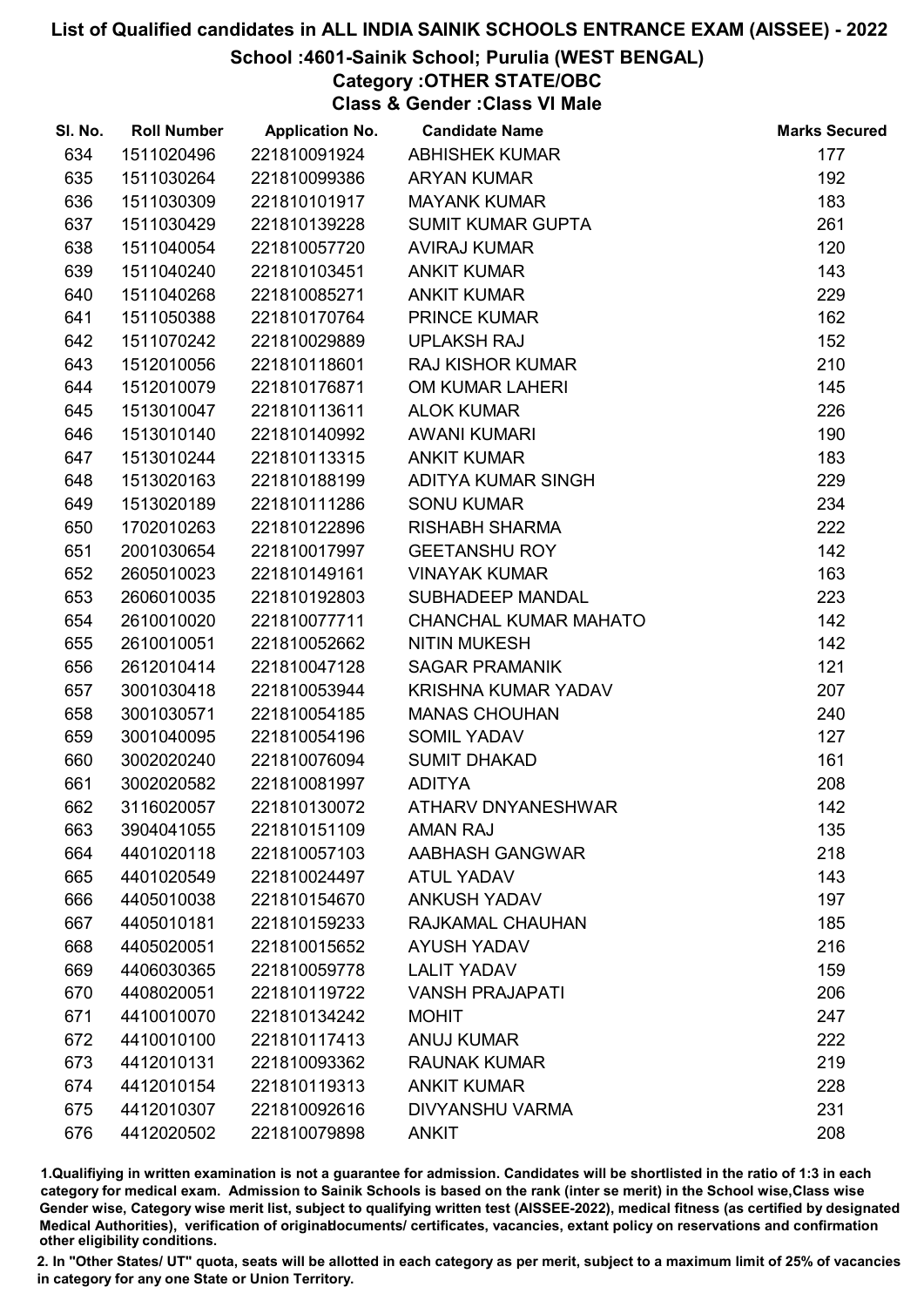### School :4601-Sainik School; Purulia (WEST BENGAL)

# Category :OTHER STATE/OBC

Class & Gender :Class VI Male

| SI. No. | <b>Roll Number</b> | <b>Application No.</b> | <b>Candidate Name</b>   | <b>Marks Secured</b> |
|---------|--------------------|------------------------|-------------------------|----------------------|
| 677     | 4601010160         | 221810162187           | <b>HARSHIT YADAV</b>    | 139                  |
| 678     | 4601010196         | 221810004899           | <b>SHATADRU SEN</b>     | 248                  |
| 679     | 4602010294         | 221810142405           | <b>HARERAM KUMAR</b>    | 227                  |
| 680     | 4602010316         | 221810162445           | <b>VIVEK KUMAR SHAW</b> | 159                  |
| 681     | 4602010340         | 221810197226           | <b>ABHISHEK KUMAR</b>   | 203                  |
| 682     | 4602010530         | 221810181140           | <b>DEVRAJ SINGH</b>     | 157                  |
| 683     | 4602010535         | 221810090013           | MD TANZEEM REZA         | 159                  |
| 684     | 4602010539         | 221810099684           | <b>SATYAM KUMAR</b>     | 158                  |
| 685     | 4602010540         | 221810089594           | <b>RAJAT KUMAR</b>      | 137                  |
| 686     | 4602010541         | 221810127994           | <b>BHAIRAW KUMAR</b>    | 125                  |
| 687     | 4602010545         | 221810089746           | <b>MD SAHIL ANWAR</b>   | 212                  |
| 688     | 4602010550         | 221810099587           | <b>AMAN KUMAR</b>       | 208                  |
| 689     | 4602010551         | 221810016028           | <b>UTTAM RAJ</b>        | 232                  |
| 690     | 4602010558         | 221810099299           | <b>KRISHAV KUMAR</b>    | 154                  |
| 691     | 4603010084         | 221810155232           | RONAK RAJ PATEL         | 247                  |
| 692     | 4603010151         | 221810159735           | <b>ANKIT KUMAR SAW</b>  | 147                  |
| 693     | 4604010204         | 221810008716           | <b>ANISH KUMAR</b>      | 208                  |
| 694     | 4604010285         | 221810117770           | MD. FAISAL AKHTAR       | 164                  |
| 695     | 4604010291         | 221810073176           | <b>SUMIT KUMAR</b>      | 172                  |
| 696     | 4604010293         | 221810114277           | PRIYARANJAN KUMAR       | 155                  |

1.Qualifiying in written examination is not a guarantee for admission. Candidates will be shortlisted in the ratio of 1:3 in each category for medical exam. Admission to Sainik Schools is based on the rank (inter se merit) in the School wise,Class wise Gender wise, Category wise merit list, subject to qualifying written test (AISSEE-2022), medical fitness (as certified by designated Medical Authorities), verification of originablocuments/ certificates, vacancies, extant policy on reservations and confirmation other eligibility conditions.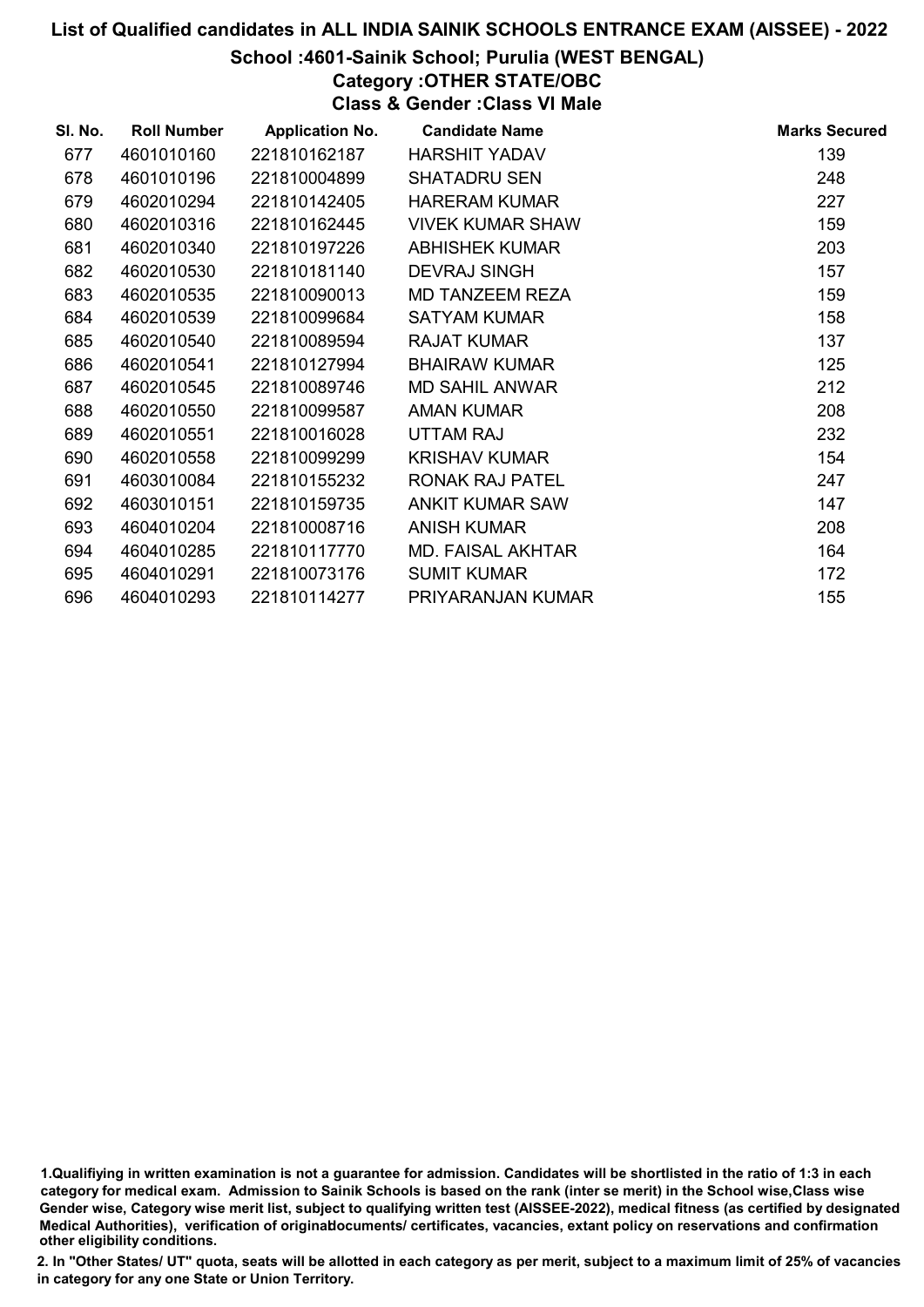# School :4601-Sainik School; Purulia (WEST BENGAL)

# Category :OTHER STATE/DEF

Class & Gender :Class VI Male

| SI. No. | <b>Roll Number</b> | <b>Application No.</b> | <b>Candidate Name</b>   | <b>Marks Secured</b> |
|---------|--------------------|------------------------|-------------------------|----------------------|
| 697     | 1404010023         | 221810033680           | <b>RAUNAK GUPTA</b>     | 169                  |
| 698     | 1501010417         | 221810032583           | <b>ADITYA RAJ</b>       | 152                  |
| 699     | 1501010606         | 221810144109           | <b>ARYAN KUMAR</b>      | 187                  |
| 700     | 1509020440         | 221810065278           | <b>SHIVAM KUMAR</b>     | 239                  |
| 701     | 1509040180         | 221810094257           | <b>NAMAN GAUTAM</b>     | 195                  |
| 702     | 1509040196         | 221810079367           | <b>ARYAN</b>            | 143                  |
| 703     | 1510020162         | 221810031492           | <b>RISHAV RAJ</b>       | 152                  |
| 704     | 1511020459         | 221810047593           | <b>DEVANSHU KUMAR</b>   | 254                  |
| 705     | 1511040241         | 221810085451           | <b>ADARSH KUMAR</b>     | 142                  |
| 706     | 1512020080         | 221810004434           | <b>DURGESH SINGH</b>    | 151                  |
| 707     | 2001040180         | 221810146422           | <b>SHAURYA KUMAR</b>    | 219                  |
| 708     | 2201020425         | 221810100779           | <b>SANSKAR VERMA</b>    | 149                  |
| 709     | 3002020196         | 221810053354           | ADITYA BHADORIA         | 231                  |
| 710     | 3002020618         | 221810054128           | <b>ARYAN SINGH</b>      | 194                  |
| 711     | 3002030371         | 221810003985           | <b>AMAN SINGH</b>       | 139                  |
| 712     | 3002030397         | 221810103926           | <b>MD BASHAR JAWAID</b> | 185                  |
| 713     | 3003020163         | 221810063122           | <b>ATREYA BISWAS</b>    | 230                  |
| 714     | 3602010057         | 221810144891           | <b>DEEPAK KUMAR</b>     | 197                  |
| 715     | 3904040241         | 221810095392           | ADITYA KUMAR SINGH      | 152                  |
| 716     | 3904040757         | 221810086386           | <b>SATYAJIT GHOSH</b>   | 149                  |
| 717     | 4408020094         | 221810079403           | <b>YASH TIWARI</b>      | 244                  |
| 718     | 4502020006         | 221810016200           | NAWAL YADAV             | 165                  |
| 719     | 4601010191         | 221810023179           | <b>LAKSHYA SINGH</b>    | 275                  |
| 720     | 4602010250         | 221810096414           | <b>DHRUV NAIR</b>       | 148                  |
| 721     | 4602010317         | 221810096755           | <b>RITU RAJ</b>         | 191                  |
| 722     | 4602010334         | 221810047116           | <b>SACHIN THAKUR</b>    | 179                  |
| 723     | 4604010052         | 221810059470           | ANUBHAV ANAND           | 206                  |
| 724     | 4604010200         | 221810028216           | <b>SARTHAK SINGH</b>    | 185                  |

<sup>1.</sup>Qualifiying in written examination is not a guarantee for admission. Candidates will be shortlisted in the ratio of 1:3 in each category for medical exam. Admission to Sainik Schools is based on the rank (inter se merit) in the School wise,Class wise Gender wise, Category wise merit list, subject to qualifying written test (AISSEE-2022), medical fitness (as certified by designated Medical Authorities), verification of originablocuments/ certificates, vacancies, extant policy on reservations and confirmation other eligibility conditions.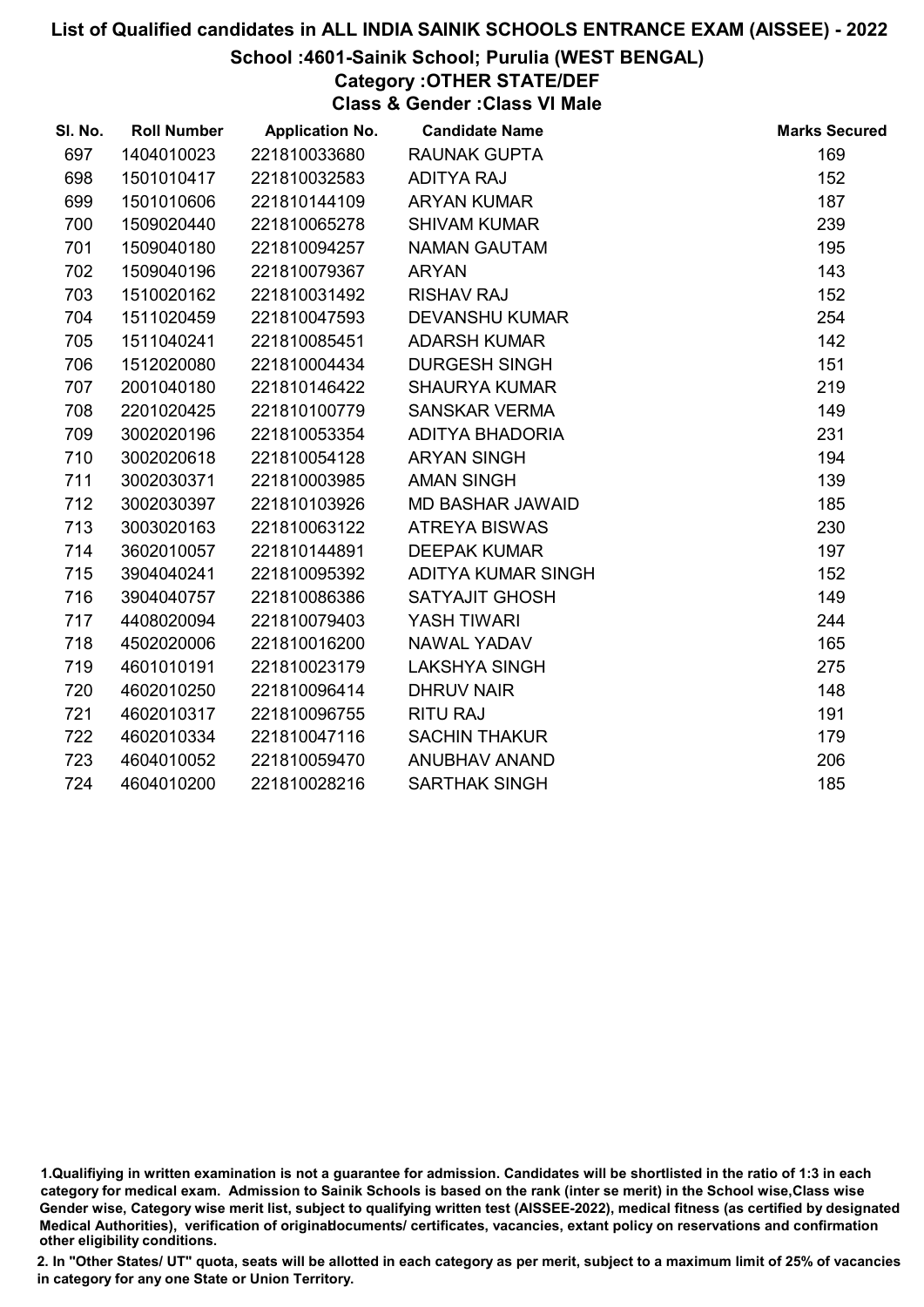#### School :4601-Sainik School; Purulia (WEST BENGAL)

# Category :OTHER STATE/GEN

Class & Gender :Class VI Male

| SI. No. | <b>Roll Number</b> | <b>Application No.</b> | <b>Candidate Name</b>      | <b>Marks Secured</b> |
|---------|--------------------|------------------------|----------------------------|----------------------|
| 725     | 1501010204         | 221810153157           | <b>KANHAIYA JI</b>         | 238                  |
| 726     | 1501010300         | 221810194380           | <b>HARSH KUMAR</b>         | 227                  |
| 727     | 1501010302         | 221810144090           | <b>RAJ KUMAR</b>           | 192                  |
| 728     | 1502010200         | 221810096169           | LUV KUMAR JHA              | 157                  |
| 729     | 1504020085         | 221810176244           | <b>NATRAJ RAJ</b>          | 244                  |
| 730     | 1504020086         | 221810162344           | SHRAEY RAJ                 | 165                  |
| 731     | 1505010161         | 221810153043           | <b>ARYAN RAJ</b>           | 208                  |
| 732     | 1505010434         | 221810172169           | <b>AYUSH SINGH</b>         | 202                  |
| 733     | 1505010663         | 221810033792           | <b>RISHI RAJ</b>           | 227                  |
| 734     | 1506010235         | 221810119105           | <b>AMRIT KUMAR</b>         | 239                  |
| 735     | 1507010021         | 221810122770           | <b>ANUBHAV SINGH</b>       | 212                  |
| 736     | 1507010337         | 221810163564           | <b>ADITYA</b>              | 185                  |
| 737     | 1509020008         | 221810063700           | <b>ARYAN RAJ</b>           | 242                  |
| 738     | 1509020302         | 221810150105           | <b>SARTHAK PANDEY</b>      | 214                  |
| 739     | 1509030035         | 221810018252           | <b>RISHABH GAUTAM</b>      | 166                  |
| 740     | 1509030094         | 221810170882           | <b>SATYAM KUMAR</b>        | 153                  |
| 741     | 1509030145         | 221810139913           | <b>SHASHANK SHEKHAR</b>    | 159                  |
| 742     | 1509040004         | 221810189216           | <b>SHIV KUMAR</b>          | 226                  |
| 743     | 1509040030         | 221810073836           | <b>BALAJI</b>              | 238                  |
| 744     | 1510020075         | 221810139731           | <b>RAJNISH RAJ</b>         | 186                  |
| 745     | 1510020246         | 221810151647           | <b>VISHNU PRIYA</b>        | 130                  |
| 746     | 1510030085         | 221810167774           | <b>MOHIT KUMAR</b>         | 224                  |
| 747     | 1510030129         | 221810152165           | <b>AMIT RAJ</b>            | 212                  |
| 748     | 1510030286         | 221810141768           | <b>DHIRAJ KUMAR</b>        | 195                  |
| 749     | 1510030321         | 221810118129           | <b>RUPESH KUMAR</b>        | 154                  |
| 750     | 1511040113         | 221810181370           | <b>SHRIDHAR KUMAR</b>      | 185                  |
| 751     | 1511050007         | 221810197312           | <b>SURAJ PRAKASH SINGH</b> | 253                  |
| 752     | 1511050161         | 221810028613           | <b>ALTAMASH UR RAHMAN</b>  | 181                  |
| 753     | 1511060111         | 221810196806           | <b>ADITYA VIJAY</b>        | 138                  |
| 754     | 1511070097         | 221810172588           | <b>HARI SHANKAR</b>        | 152                  |
| 755     | 1511070132         | 221810082419           | <b>AISHWARY</b>            | 142                  |
| 756     | 1512010144         | 221810103683           | <b>TARANVEER SINGH</b>     | 170                  |
| 757     | 1512020150         | 221810164756           | <b>VARNIT DHAIRY</b>       | 175                  |
| 758     | 1513010082         | 221810075671           | <b>NAVIN KUMAR</b>         | 221                  |
| 759     | 1514010108         | 221810025106           | <b>ARYANSH RAJ</b>         | 216                  |
| 760     | 2001030334         | 221810000611           | <b>AMRIT BOSE</b>          | 256                  |
| 761     | 2301020465         | 221810127176           | <b>ARNAV KUMAR</b>         | 181                  |
| 762     | 2601010082         | 221810032578           | <b>VEER MISHRA</b>         | 125                  |
| 763     | 2605010012         | 221810013570           | <b>DARSH GUPTA</b>         | 239                  |
| 764     | 2605010077         | 221810122346           | <b>RANVEER SINGH</b>       | 159                  |
| 765     | 2610010054         | 221810045972           | <b>ATULYA ANAND</b>        | 252                  |
| 766     | 2610010069         | 221810031263           | PRAJJWAL KUMAR JHA         | 159                  |
| 767     | 2610010072         | 221810195214           | <b>MD SAMAR KARIM</b>      | 173                  |

1.Qualifiying in written examination is not a guarantee for admission. Candidates will be shortlisted in the ratio of 1:3 in each category for medical exam. Admission to Sainik Schools is based on the rank (inter se merit) in the School wise,Class wise Gender wise, Category wise merit list, subject to qualifying written test (AISSEE-2022), medical fitness (as certified by designated Medical Authorities), verification of originablocuments/ certificates, vacancies, extant policy on reservations and confirmation other eligibility conditions.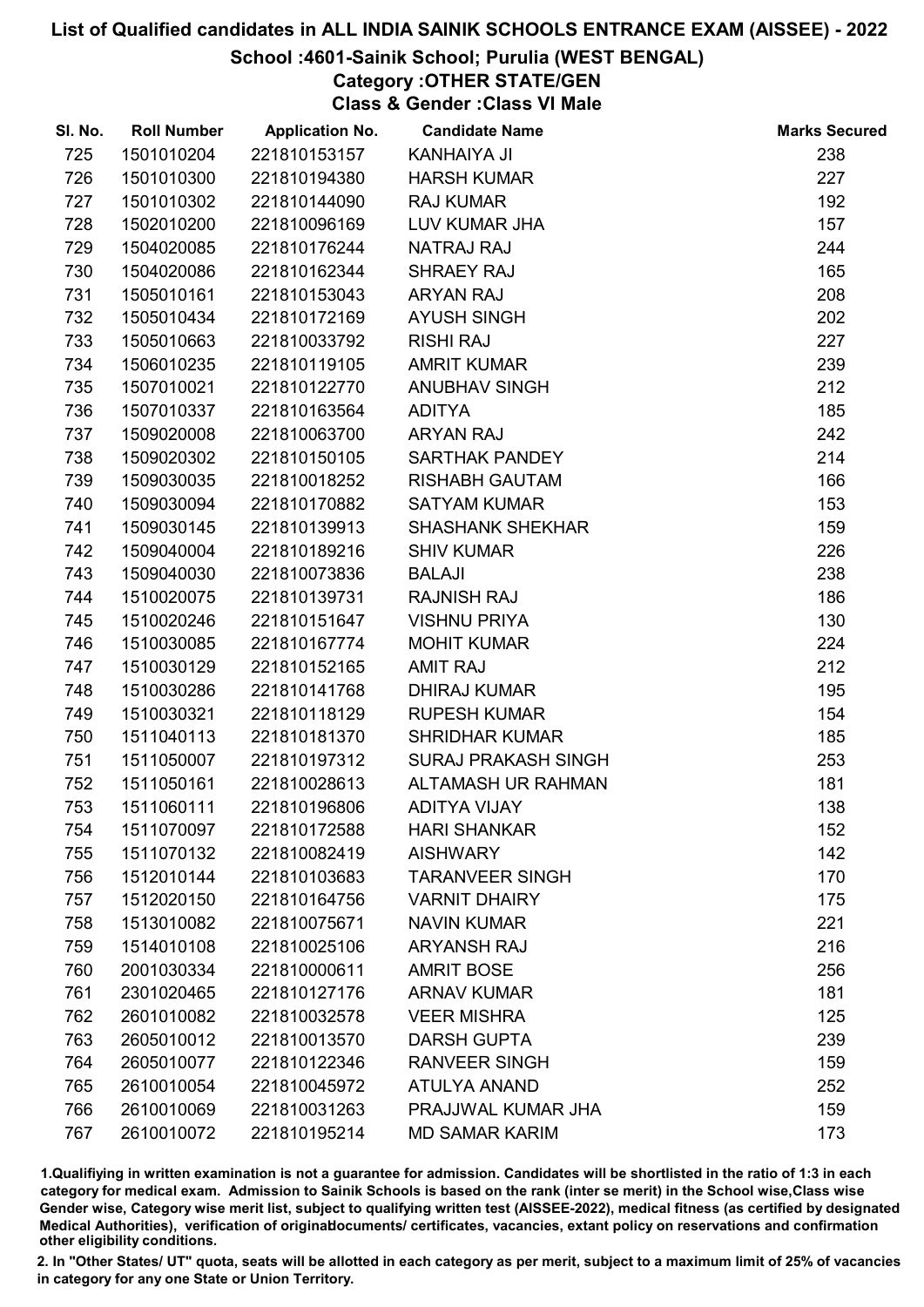# School :4601-Sainik School; Purulia (WEST BENGAL)

Category :OTHER STATE/GEN Class & Gender :Class VI Male

| SI. No. | <b>Roll Number</b> | <b>Application No.</b> | <b>Candidate Name</b>       | <b>Marks Secured</b> |
|---------|--------------------|------------------------|-----------------------------|----------------------|
| 768     | 3001030484         | 221810077805           | <b>RANVEER SINGH GAUTAM</b> | 136                  |
| 769     | 3002030506         | 221810129708           | <b>ARAB SINGH</b>           | 160                  |
| 770     | 3002030536         | 221810125748           | <b>ABHAY SINGH CHAUHAN</b>  | 225                  |
| 771     | 3904040647         | 221810061706           | ARADHYA UPADHYAY            | 176                  |
| 772     | 3905050095         | 221810038815           | NAITIK SINGH ADHRAN         | 242                  |
| 773     | 3907010228         | 221810033485           | SANDEEP SINGH               | 172                  |
| 774     | 4001010013         | 221810110686           | AVINAB SANDILYA             | 132                  |
| 775     | 4001010020         | 221810001789           | AVINABH ADHIKARI            | 142                  |
| 776     | 4401020473         | 221810111696           | <b>MANAVENDRA SINGH</b>     | 182                  |
| 777     | 4405020217         | 221810128657           | AKASH KUMAR YADAV           | 214                  |
| 778     | 4406030118         | 221810111245           | <b>KAVIDEV</b>              | 129                  |
| 779     | 4407020138         | 221810186482           | AAYU AGRAWAL                | 219                  |
| 780     | 4408020003         | 221810119241           | <b>DEEP TIWARI</b>          | 210                  |
| 781     | 4408020225         | 221810120125           | <b>AYUSH CHATURVEDI</b>     | 260                  |
| 782     | 4601010198         | 221810029251           | <b>AMAN KUMAR</b>           | 206                  |
| 783     | 4602010099         | 221810050090           | AYUSH KUMAR SINGH           | 209                  |
| 784     | 4602010143         | 221810172291           | <b>DILKHUSH KUMAR</b>       | 246                  |
| 785     | 4602010181         | 221810004772           | <b>SHASHANK SHEKHAR</b>     | 135                  |
| 786     | 4602010310         | 221810162735           | <b>RAVI SHANKAR</b>         | 157                  |
| 787     | 4602010455         | 221810059758           | <b>YUVI RAJ</b>             | 126                  |
| 788     | 4603010147         | 221810149125           | <b>DIBENDU HALDAR</b>       | 164                  |
| 789     | 4603010216         | 221810044398           | <b>VIJYANSHU VAIBHAV</b>    | 157                  |
| 790     | 4603010241         | 221810149891           | <b>ARNAV ANAND</b>          | 191                  |
| 791     | 4603010249         | 221810134229           | <b>ANSH RAJ</b>             | 140                  |
| 792     | 4603010250         | 221810158229           | <b>PRATIK RAJ</b>           | 140                  |
| 793     | 4604010176         | 221810103625           | <b>SHAHIL KUMAR PAL</b>     | 132                  |

<sup>1.</sup>Qualifiying in written examination is not a guarantee for admission. Candidates will be shortlisted in the ratio of 1:3 in each category for medical exam. Admission to Sainik Schools is based on the rank (inter se merit) in the School wise,Class wise Gender wise, Category wise merit list, subject to qualifying written test (AISSEE-2022), medical fitness (as certified by designated Medical Authorities), verification of originablocuments/ certificates, vacancies, extant policy on reservations and confirmation other eligibility conditions.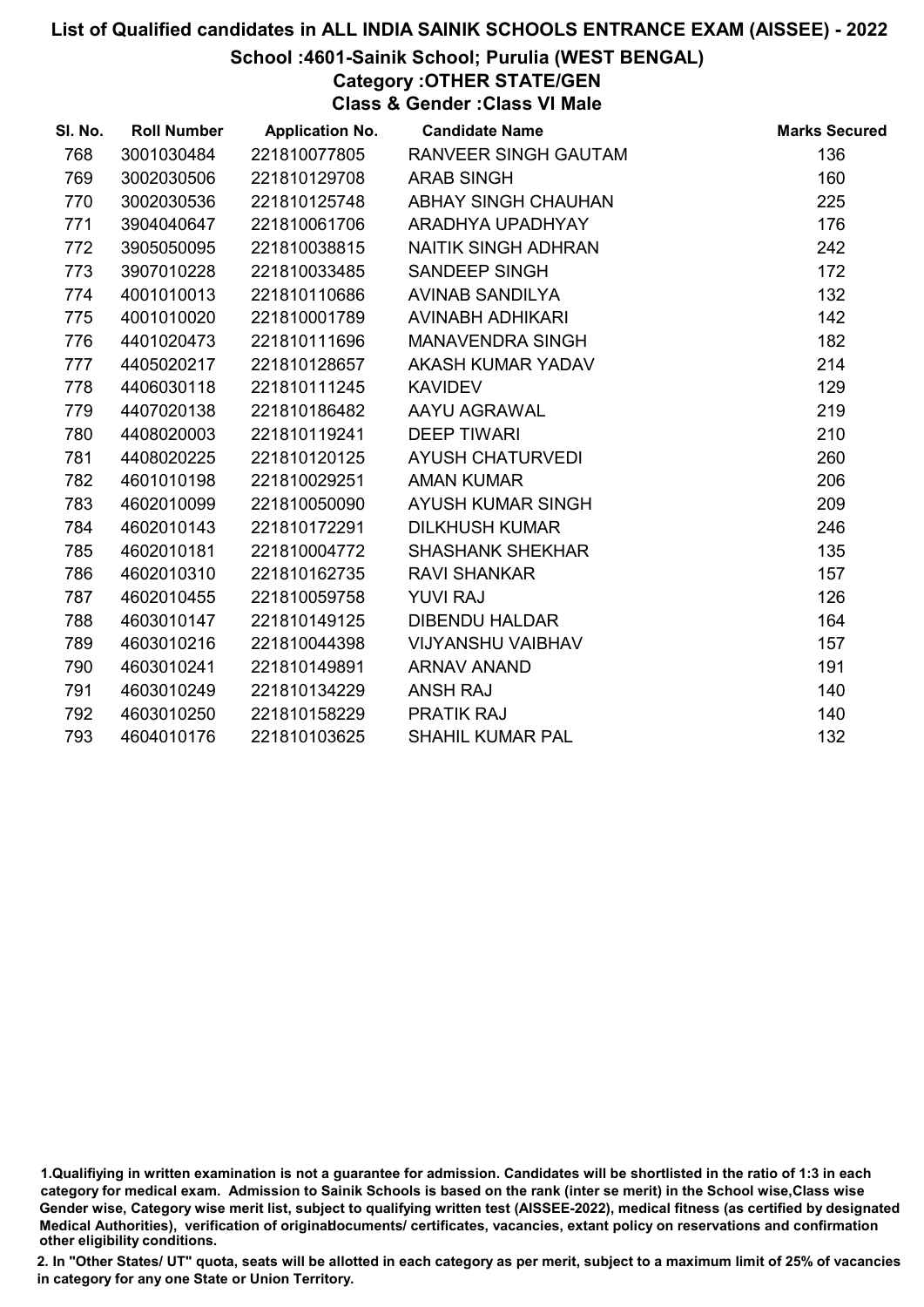# School :4601-Sainik School; Purulia (WEST BENGAL)

#### Category :HOME STATE/SC

Class & Gender :Class VI Female

| SI. No. | <b>Roll Number</b> | <b>Application No.</b> | <b>Candidate Name</b>   |           | <b>Marks Secured</b> |
|---------|--------------------|------------------------|-------------------------|-----------|----------------------|
| 794     | 1505010505         | 221810150580           | <b>ASMITA KUMARI</b>    |           | 102                  |
| 795     | 1505011078         | 221810123639           | <b>RADHA RANI</b>       |           | 183                  |
| 796     | 3201010384         | 221810078473           | <b>HRITTIKA ROY</b>     | <b>AR</b> | 137                  |
| 797     | 4601010011         | 221810193345           | PURBASHA SAHA           |           | 147                  |
| 798     | 4601010184         | 221810038639           | RITWIKA MONDAL          |           | 120                  |
| 799     | 4602010002         | 221810102010           | <b>SAMPURNA BISWAS</b>  |           | 120                  |
| 800     | 4602010006         | 221810030270           | <b>SHRESHTHA HALDAR</b> |           | 128                  |
| 801     | 4602010020         | 221810162534           | <b>VASWATI MAJUMDER</b> |           | 91                   |
| 802     | 4602010040         | 221810022918           | <b>SAMPRIKTA MANNA</b>  |           | 182                  |
| 803     | 4602010045         | 221810113679           | <b>ANINDITA DOLUI</b>   |           | 217                  |
| 804     | 4602010127         | 221810061951           | PIU HALDER              |           | 96                   |
| 805     | 4602010133         | 221810013861           | <b>DIDRIKSHA MONDAL</b> |           | 247                  |
| 806     | 4602010146         | 221810021691           | <b>ARADHANA PATI</b>    |           | 159                  |
| 807     | 4602010152         | 221810167212           | <b>RAGHVI SHARMA</b>    |           | 223                  |
| 808     | 4602010153         | 221810142312           | <b>AHITA PURKAIT</b>    |           | 155                  |
| 809     | 4602010200         | 221810026603           | <b>ABANTIKA BISWAS</b>  |           | 155                  |
| 810     | 4602010384         | 221810002496           | <b>AISHWARYA</b>        |           | 114                  |
| 811     | 4603010020         | 221810051215           | <b>SAYANTANI BAURI</b>  |           | 162                  |
| 812     | 4603010024         | 221810143826           | <b>AISHEE MANDAL</b>    |           | 232                  |
| 813     | 4603010170         | 221810023926           | <b>RIDDHI DAS</b>       |           | 130                  |
| 814     | 4603010197         | 221810062597           | <b>SNEHA SAHIS</b>      |           | 115                  |
| 815     | 4604010006         | 221810080581           | <b>NANDITA BARMAN</b>   |           | 236                  |
| 816     | 4604010009         | 221810094223           | TANUSHREE SINGHA.       |           | 159                  |
| 817     | 4604010016         | 221810077454           | <b>SNEHA BISWAS</b>     |           | 101                  |
| 818     | 4604010024         | 221810078966           | <b>ANKITA BISWAS</b>    |           | 162                  |
| 819     | 4604010025         | 221810058007           | PUNAM BARMAN            |           | 107                  |
| 820     | 4604010026         | 221810141427           | SAYANTIKA BISWAS        |           | 166                  |
| 821     | 4604010030         | 221810057789           | <b>JAYASHREE DAS</b>    |           | 188                  |
| 822     | 4604010067         | 221810018811           | <b>SAANVI DAS</b>       |           | 134                  |
| 823     | 4604010099         | 221810008022           | <b>DEVASMITHA DARJI</b> |           | 121                  |
| 824     | 4604010138         | 221810177273           | <b>RISHAB BAROI</b>     |           | 104                  |
| 825     | 4604010183         | 221810019855           | <b>TANISHA BHOWMIK</b>  |           | 96                   |
| 826     | 4604010243         | 221810046697           | <b>DEBANKITA SARKAR</b> |           | 130                  |
| 827     | 4604010287         | 221810131632           | <b>ANUSHKA BARMAN</b>   |           | 102                  |

<sup>1.</sup>Qualifiying in written examination is not a guarantee for admission. Candidates will be shortlisted in the ratio of 1:3 in each category for medical exam. Admission to Sainik Schools is based on the rank (inter se merit) in the School wise,Class wise Gender wise, Category wise merit list, subject to qualifying written test (AISSEE-2022), medical fitness (as certified by designated Medical Authorities), verification of originablocuments/ certificates, vacancies, extant policy on reservations and confirmation other eligibility conditions.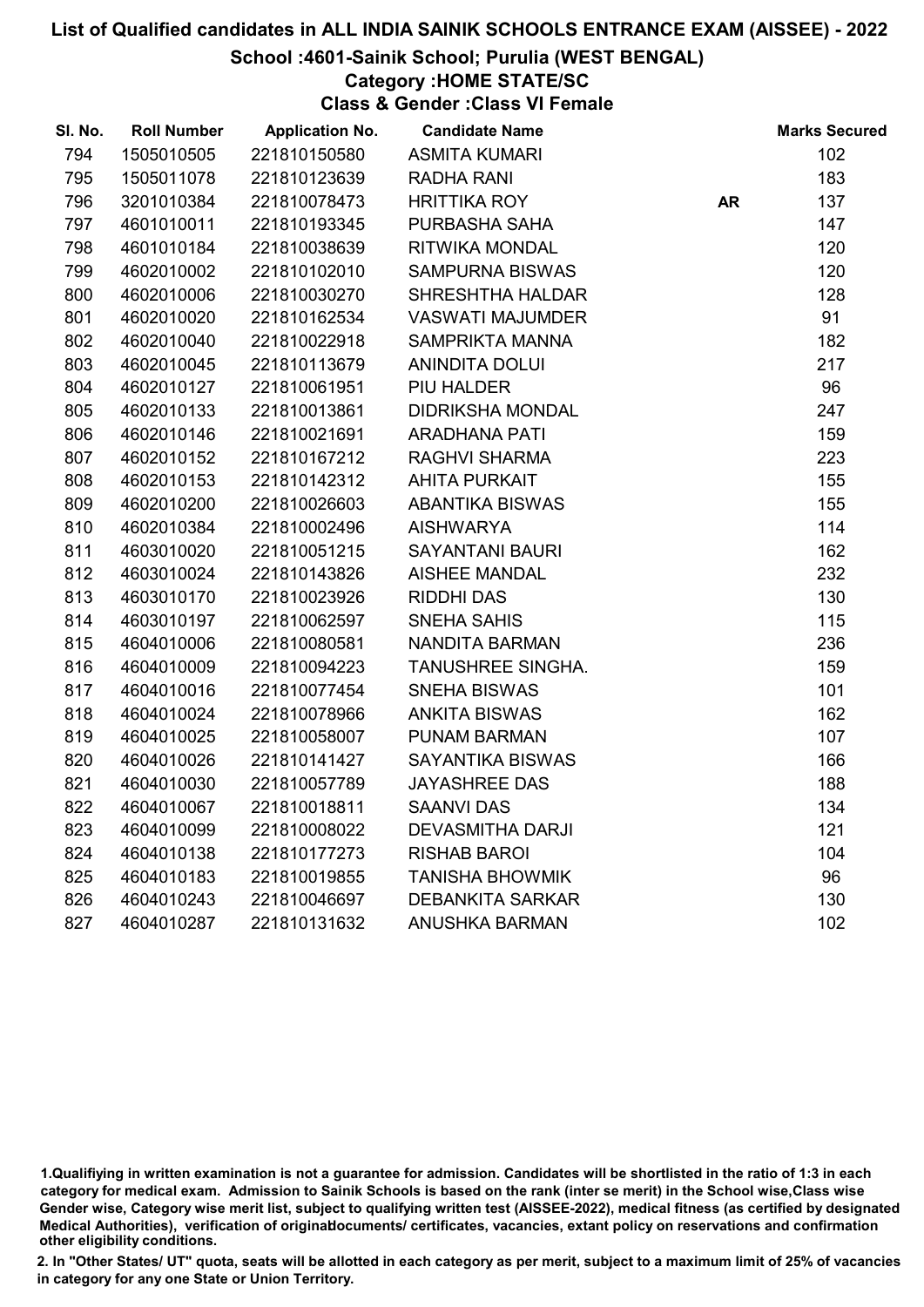# List of Qualified candidates in ALL INDIA SAINIK SCHOOLS ENTRANCE EXAM (AISSEE) - 2022 School :4601-Sainik School; Purulia (WEST BENGAL) Category :HOME STATE/ST Class & Gender :Class VI Female

| SI. No. | <b>Roll Number</b> | <b>Application No.</b> | <b>Candidate Name</b> | <b>Marks Secured</b> |
|---------|--------------------|------------------------|-----------------------|----------------------|
| 828     | 4602010290         | 221810137194           | BURU JHARNA MURMU     | 184                  |
| 829     | 4604010023         | 221810091536           | RIYA BEDIA            | 108                  |

<sup>1.</sup>Qualifiying in written examination is not a guarantee for admission. Candidates will be shortlisted in the ratio of 1:3 in each category for medical exam. Admission to Sainik Schools is based on the rank (inter se merit) in the School wise,Class wise Gender wise, Category wise merit list, subject to qualifying written test (AISSEE-2022), medical fitness (as certified by designated Medical Authorities), verification of originablocuments/ certificates, vacancies, extant policy on reservations and confirmation other eligibility conditions.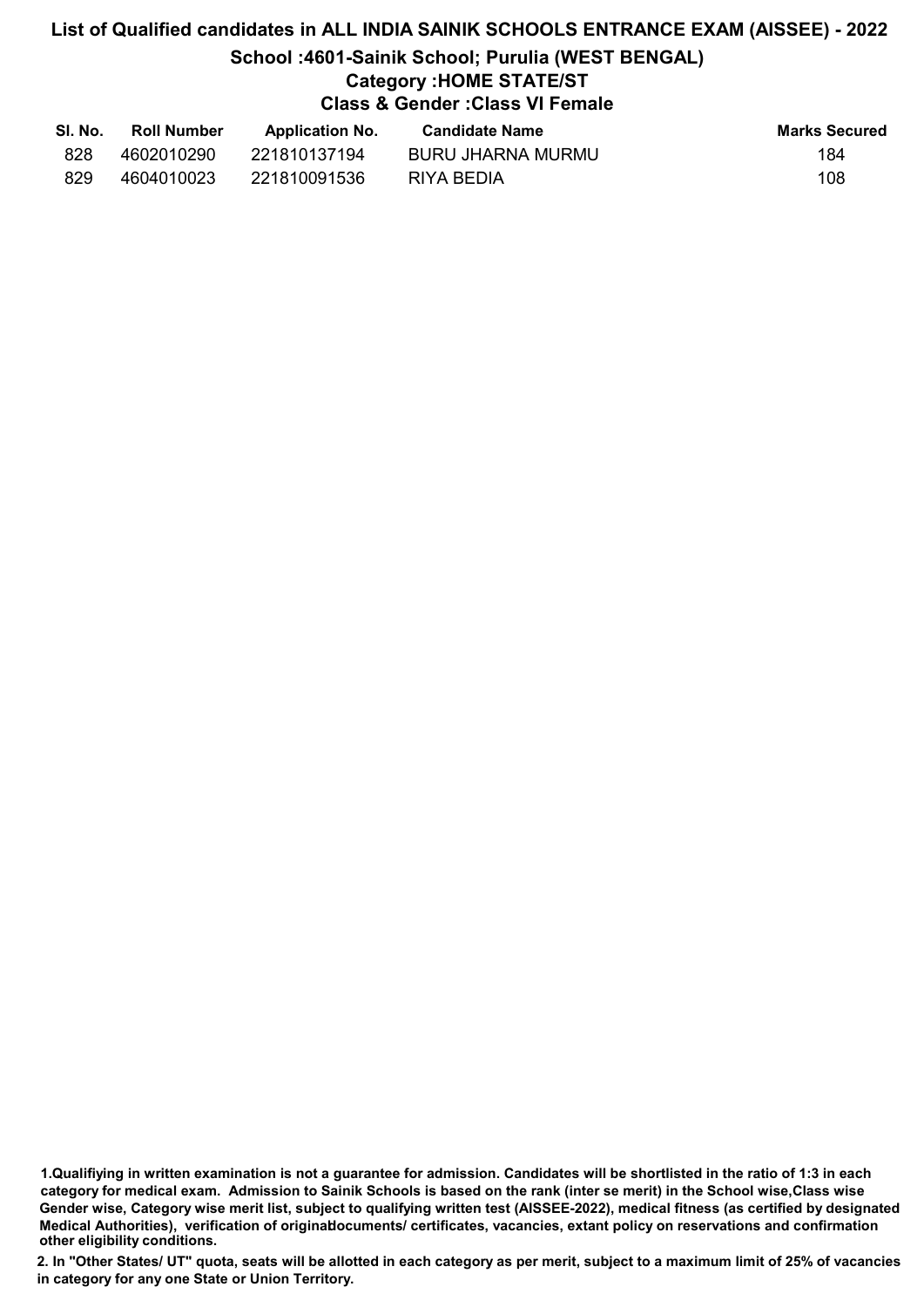#### School :4601-Sainik School; Purulia (WEST BENGAL)

#### Category :HOME STATE/OBC

Class & Gender :Class VI Female

| SI. No. | <b>Roll Number</b> | <b>Application No.</b> | <b>Candidate Name</b>  | <b>Marks Secured</b> |
|---------|--------------------|------------------------|------------------------|----------------------|
| 830     | 4601010045         | 221810030761           | <b>FARHIN NAHAR</b>    | 158                  |
| 831     | 4602010121         | 221810004531           | ARPITA PAYRA           | 184                  |
| 832     | 4602010132         | 221810068661           | NAVYA ANAND            | 173                  |
| 833     | 4602010159         | 221810067622           | <b>IPSA GUPTA</b>      | 137                  |
| 834     | 4602010182         | 221810002182           | <b>KULSUM FAROOQUE</b> | 199                  |
| 835     | 4602010260         | 221810015224           | <b>JYOTISMITA PAL</b>  | 165                  |
| 836     | 4602010434         | 221810027408           | <b>MOHI DAS</b>        | 121                  |
| 837     | 4603010022         | 221810146026           | <b>SUBARNA MAHATO</b>  | 179                  |
| 838     | 4603010031         | 221810139128           | ANTARLEENA MAHATO      | 238                  |
| 839     | 4603010039         | 221810134039           | <b>MUNMUN MAHATO</b>   | 210                  |
| 840     | 4603010099         | 221810021292           | SANGITA MAHATO         | 141                  |
| 841     | 4603010140         | 221810137584           | <b>JASMIN KHATUN</b>   | 127                  |
| 842     | 4603010146         | 221810018315           | <b>ANINDITA GHOSH</b>  | 261                  |
| 843     | 4603010198         | 221810084897           | <b>IRIS MAHATO</b>     | 168                  |
| 844     | 4604010015         | 221810093134           | <b>SALMA PARVIN</b>    | 175                  |
| 845     | 4604010145         | 221810054504           | <b>NILUFAR JASMINE</b> | 159                  |
| 846     | 4604010162         | 221810096654           | KHUSHNUDA GHAZAL       | 203                  |
| 847     | 4604010283         | 221810139469           | <b>UMME HABIBA</b>     | 203                  |

1.Qualifiying in written examination is not a guarantee for admission. Candidates will be shortlisted in the ratio of 1:3 in each category for medical exam. Admission to Sainik Schools is based on the rank (inter se merit) in the School wise,Class wise Gender wise, Category wise merit list, subject to qualifying written test (AISSEE-2022), medical fitness (as certified by designated Medical Authorities), verification of originablocuments/ certificates, vacancies, extant policy on reservations and confirmation other eligibility conditions.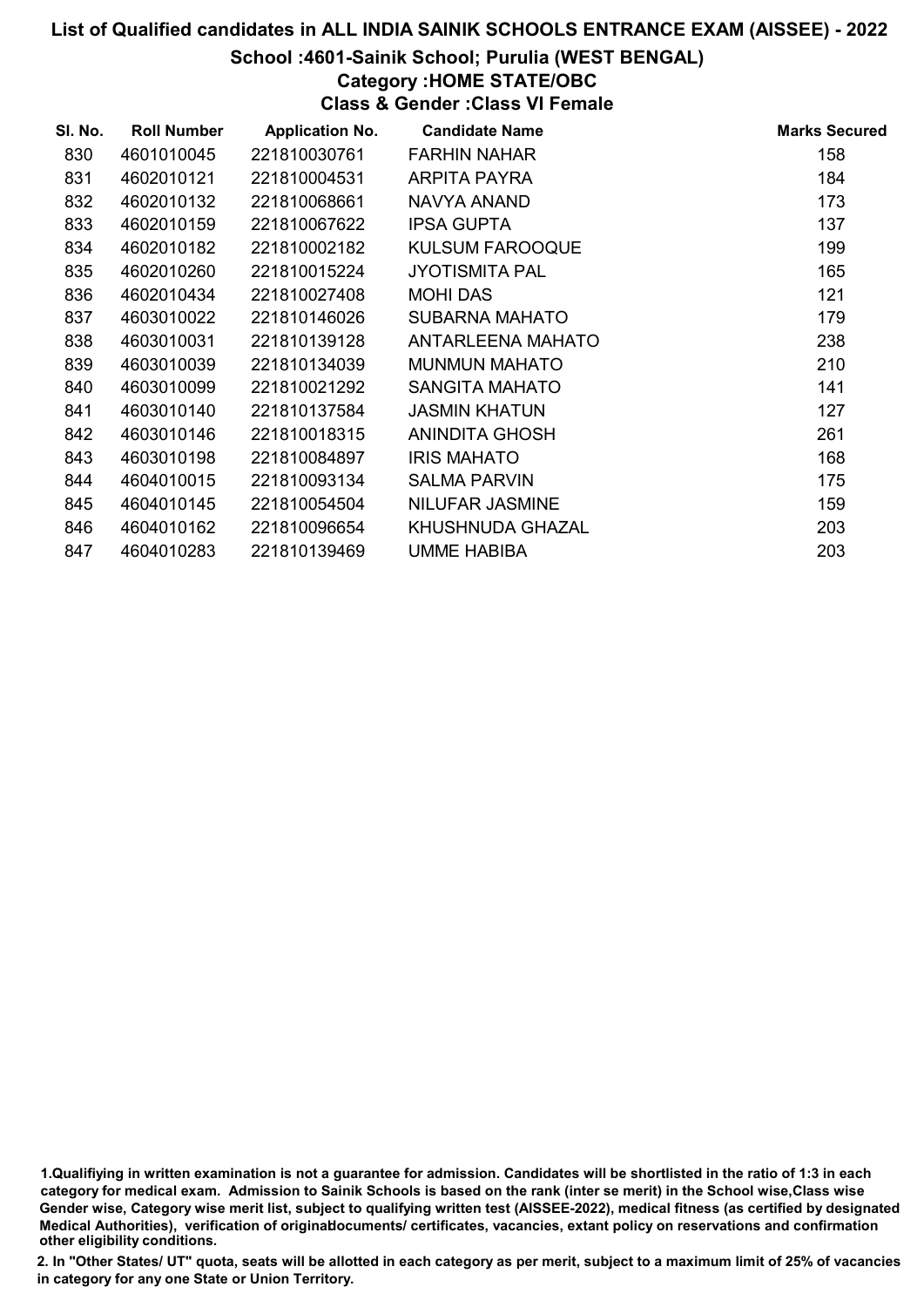# School :4601-Sainik School; Purulia (WEST BENGAL)

# Category :HOME STATE/DEF

Class & Gender :Class VI Female

| SI. No. | <b>Roll Number</b> | <b>Application No.</b> | <b>Candidate Name</b>     | <b>Marks Secured</b> |
|---------|--------------------|------------------------|---------------------------|----------------------|
| 848     | 1401010028         | 221810164950           | <b>MISS KANKONA RAY</b>   | 137                  |
| 849     | 1404010125         | 221810132497           | <b>KANIKA MONDAL</b>      | 120                  |
| 850     | 2001050078         | 221810002153           | <b>TITHISMITA MALLICK</b> | 181                  |
| 851     | 2001050562         | 221810155105           | <b>TISYA GHOSH</b>        | 209                  |
| 852     | 2001060262         | 221810099057           | <b>SNEHALI JANA</b>       | 169                  |
| 853     | 2001060283         | 221810018657           | <b>DIPTI PRADHAN</b>      | 150                  |
| 854     | 2502010057         | 221810177961           | PROJUKTA DAS              | 166                  |
| 855     | 3114020100         | 221810025701           | <b>ABHISIKTA MAITI</b>    | 124                  |
| 856     | 3114020214         | 221810046422           | <b>SAPNA GHOSH</b>        | 176                  |
| 857     | 3114030102         | 221810007955           | <b>TAMANNA RAHA</b>       | 145                  |
| 858     | 3901020230         | 221810144499           | <b>SIMRAN ALI</b>         | 169                  |
| 859     | 3904040454         | 221810005454           | <b>ANKITA KUNDU</b>       | 190                  |
| 860     | 4408020055         | 221810143632           | <b>MAYESA HAQUE</b>       | 247                  |
| 861     | 4410030338         | 221810095658           | <b>RITIKA GHOSH</b>       | 229                  |
| 862     | 4601010039         | 221810009511           | <b>ANUSHKA PATRA</b>      | 229                  |
| 863     | 4601010040         | 221810096711           | <b>ANISHA GHOSH</b>       | 163                  |
| 864     | 4601010161         | 221810008297           | <b>SASTY DAS</b>          | 203                  |
| 865     | 4602010109         | 221810044901           | ANANNYA SHAW              | 193                  |
| 866     | 4602010216         | 221810171343           | <b>SOUMILI MAHAPATRA</b>  | 277                  |
| 867     | 4602010262         | 221810105034           | ANWITA MAJEE DEOGHARIA    | 134                  |
| 868     | 4602010265         | 221810120534           | POULAMI MANDAL            | 212                  |
| 869     | 4602010285         | 221810053574           | <b>AASHI SINGH</b>        | 150                  |
| 870     | 4602010403         | 221810022937           | SARONYA SAMANTA           | 177                  |
| 871     | 4602010409         | 221810137157           | <b>SUCHARITA BHOWMICK</b> | 158                  |
| 872     | 4602010419         | 221810142377           | PRIYANSHI SAHA            | 192                  |
| 873     | 4602010521         | 221810099389           | <b>ADRIJA SAMANTA</b>     | 190                  |
| 874     | 4604010079         | 221810081351           | PRIYANKA MAHATA           | 161                  |
| 875     | 4604010150         | 221810110714           | SHREYOSI ROY              | 131                  |
| 876     | 4604010169         | 221810006784           | <b>UMMA HABIBA</b>        | 129                  |
| 877     | 4604010171         | 221810125394           | <b>SUMBRIDHI SUBEDI</b>   | 127                  |
| 878     | 4604010226         | 221810060227           | <b>TASNIM AMAN</b>        | 140                  |
| 879     | 4604010236         | 221810096367           | KAJAL YADAV               | 141                  |

<sup>1.</sup>Qualifiying in written examination is not a guarantee for admission. Candidates will be shortlisted in the ratio of 1:3 in each category for medical exam. Admission to Sainik Schools is based on the rank (inter se merit) in the School wise,Class wise Gender wise, Category wise merit list, subject to qualifying written test (AISSEE-2022), medical fitness (as certified by designated Medical Authorities), verification of originablocuments/ certificates, vacancies, extant policy on reservations and confirmation other eligibility conditions.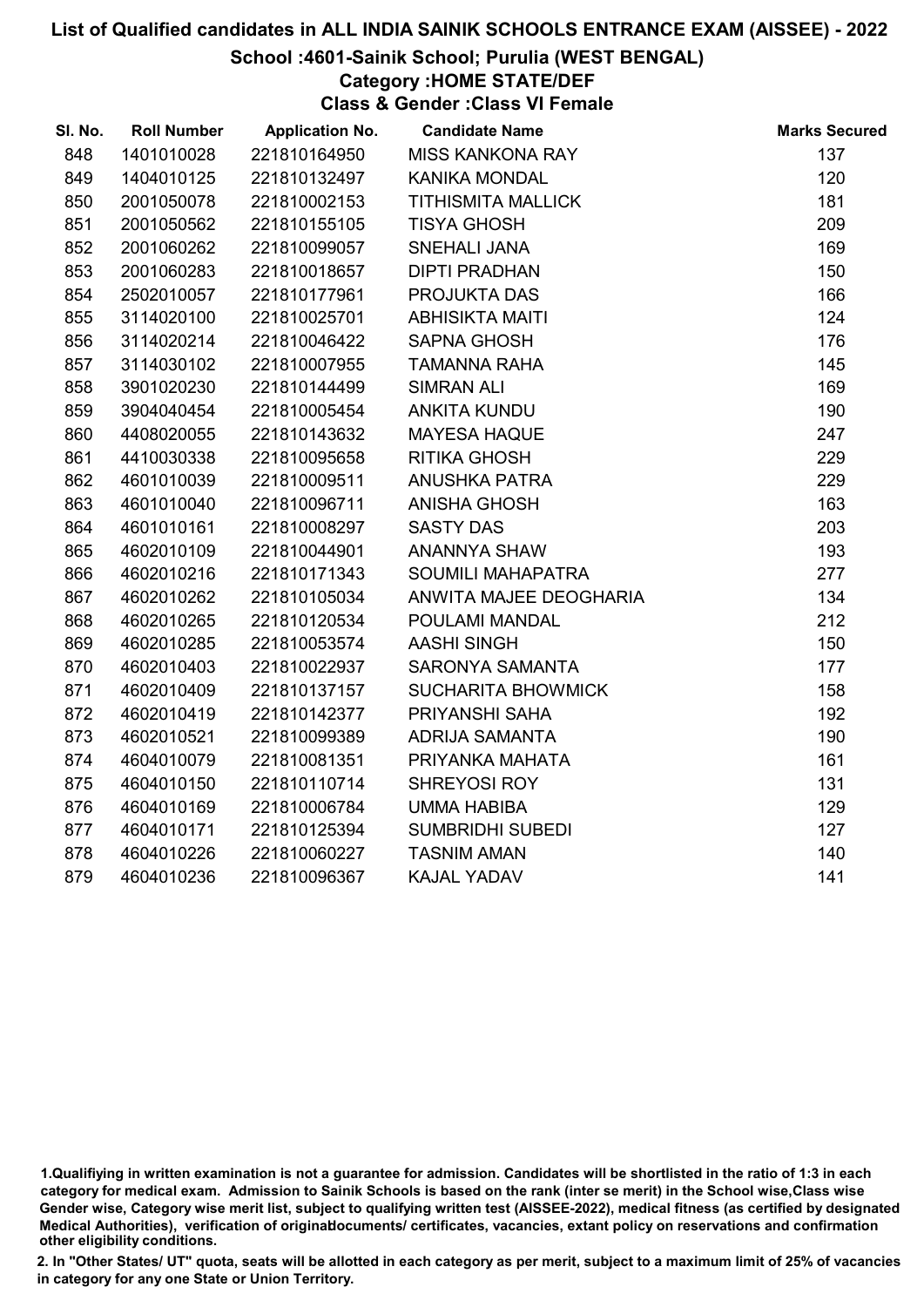# School :4601-Sainik School; Purulia (WEST BENGAL)

### Category :HOME STATE/GEN

Class & Gender :Class VI Female

| SI. No. | <b>Roll Number</b> | <b>Application No.</b> | <b>Candidate Name</b>         | <b>Marks Secured</b> |
|---------|--------------------|------------------------|-------------------------------|----------------------|
| 880     | 1509030227         | 221810150783           | <b>SAANVI SINGH</b>           | 160                  |
| 881     | 1512020123         | 221810170965           | <b>SAMARPITA KAR</b>          | 206                  |
| 882     | 2001040452         | 221810054413           | SULAGNA BHATTACHARYA          | 143                  |
| 883     | 2001050513         | 221810074684           | <b>SALOMIE SARKAR</b>         | 146                  |
| 884     | 2501040182         | 221810054066           | <b>ISHANI KARMAKAR</b>        | 194                  |
| 885     | 2502020082         | 221810118157           | <b>VIDYA MAJI</b>             | 276                  |
| 886     | 3114030341         | 221810000338           | YASHIKA SHARMA                | 133                  |
| 887     | 3908010026         | 221810036551           | <b>TAMANNA DEY</b>            | 129                  |
| 888     | 4406030414         | 221810028429           | <b>SOHANA AKTAR</b>           | 186                  |
| 889     | 4408020341         | 221810184427           | <b>SWETHA PAL</b>             | 176                  |
| 890     | 4410030327         | 221810002448           | <b>SNEHA MAHATO</b>           | 135                  |
| 891     | 4601010037         | 221810113690           | <b>SALMA SULTANA</b>          | 122                  |
| 892     | 4601010059         | 221810196632           | <b>INDRANI SINGHA</b>         | 151                  |
| 893     | 4601010061         | 221810013242           | <b>SNEHANGI DEY</b>           | 183                  |
| 894     | 4601010067         | 221810178872           | PRIYA DUBEY                   | 148                  |
| 895     | 4601010080         | 221810005663           | <b>SRIJA GHORA</b>            | 147                  |
| 896     | 4601010081         | 221810024173           | <b>PARNA BANERJEE</b>         | 139                  |
| 897     | 4601010103         | 221810190415           | <b>ANISA ALAM</b>             | 182                  |
| 898     | 4601010162         | 221810013397           | SAMBHAVI DASGUPTA             | 157                  |
| 899     | 4601010166         | 221810115518           | SUBHRANWITA SAMANTA           | 188                  |
| 900     | 4601010168         | 221810003828           | <b>TIYASA MAHATA</b>          | 133                  |
| 901     | 4601010175         | 221810003968           | <b>ARNIMA ADHIKARY</b>        | 176                  |
| 902     | 4601010195         | 221810138599           | <b>NASRIN KHATUN</b>          | 189                  |
| 903     | 4602010013         | 221810060823           | <b>OSNIKA DHARA</b>           | 186                  |
| 904     | 4602010014         | 221810054533           | <b>SNIGDHA PAUL</b>           | 127                  |
| 905     | 4602010043         | 221810148349           | <b>TRISHA KAR</b>             | 192                  |
| 906     | 4602010044         | 221810192579           | <b>ARITRIKA MAITI</b>         | 124                  |
| 907     | 4602010046         | 221810170299           | <b>MEGHA GHOSH</b>            | 195                  |
| 908     | 4602010048         | 221810005000           | <b>SHRUTI GHOSH</b>           | 144                  |
| 909     | 4602010085         | 221810049760           | RAJANYA BANERJEE              | 232                  |
| 910     | 4602010150         | 221810065202           | <b>ARIJITA SARKAR</b>         | 132                  |
| 911     | 4602010168         | 221810077352           | <b>ARCHI PAL</b>              | 133                  |
| 912     | 4602010196         | 221810036203           | <b>ANANYA SINGH</b>           | 123                  |
| 913     | 4602010244         | 221810054104           | <b>ANTARLINA MUKHERJEE</b>    | 189                  |
| 914     | 4602010276         | 221810026954           | <b>BHUMIKA BANIK MAJUMDAR</b> | 261                  |
| 915     | 4602010288         | 221810150284           | <b>SAANVI SASMAL</b>          | 129                  |
| 916     | 4602010308         | 221810118435           | <b>DEBDUTTA BHUNIA</b>        | 163                  |
| 917     | 4602010351         | 221810004156           | <b>MANYA PODDAR</b>           | 160                  |
| 918     | 4602010412         | 221810009067           | <b>DEBADRITA MONDAL</b>       | 206                  |
| 919     | 4602010421         | 221810058777           | <b>SIKTA ROY</b>              | 122                  |
| 920     | 4602010425         | 221810028097           | <b>SUBHANGI DEY</b>           | 247                  |
| 921     | 4602010428         | 221810166297           | <b>SHRUTI MUKHERJEE</b>       | 171                  |
| 922     | 4602010479         | 221810148309           | <b>TITIPARNA NANDY</b>        | 122                  |

1.Qualifiying in written examination is not a guarantee for admission. Candidates will be shortlisted in the ratio of 1:3 in each category for medical exam. Admission to Sainik Schools is based on the rank (inter se merit) in the School wise,Class wise Gender wise, Category wise merit list, subject to qualifying written test (AISSEE-2022), medical fitness (as certified by designated Medical Authorities), verification of originablocuments/ certificates, vacancies, extant policy on reservations and confirmation other eligibility conditions.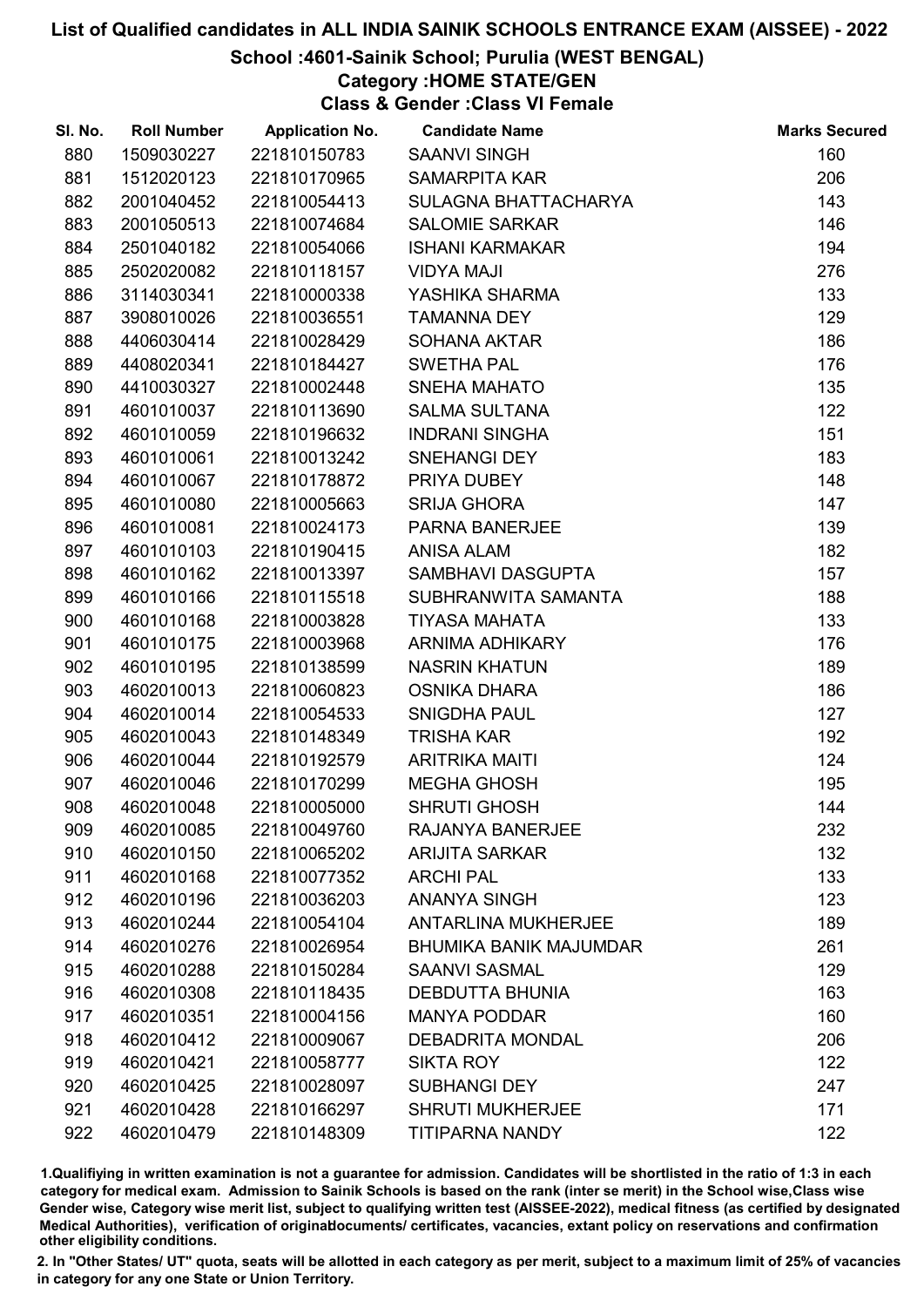# School :4601-Sainik School; Purulia (WEST BENGAL)

### Category :HOME STATE/GEN

Class & Gender :Class VI Female

| SI. No. | <b>Roll Number</b> | <b>Application No.</b> | <b>Candidate Name</b>  | <b>Marks Secured</b> |
|---------|--------------------|------------------------|------------------------|----------------------|
| 923     | 4602010507         | 221810022459           | SNEHA CHOURASIA        | 129                  |
| 924     | 4602010508         | 221810009559           | <b>DIYA CHATTERJEE</b> | 157                  |
| 925     | 4602010511         | 221810091469           | SUBHAMITA CHANDA       | 168                  |
| 926     | 4603010007         | 221810197181           | ANTARA DUTTA           | 173                  |
| 927     | 4603010035         | 221810056398           | <b>MAHUL SENGUPTA</b>  | 161                  |
| 928     | 4603010041         | 221810020189           | <b>SANCHITA MAHATA</b> | 153                  |
| 929     | 4603010046         | 221810130920           | DIPANWITA MAHATO       | 195                  |
| 930     | 4603010090         | 221810187832           | <b>SONAM SINGH</b>     | 201                  |
| 931     | 4603010107         | 221810163543           | <b>SHIV PRIYA</b>      | 138                  |
| 932     | 4603010139         | 221810057764           | <b>SRIPARNA PAL</b>    | 139                  |
| 933     | 4603010150         | 221810055535           | <b>DEEPTI KUMAR</b>    | 121                  |
| 934     | 4603010206         | 221810073618           | ADRIKA DUTTA           | 135                  |
| 935     | 4603010215         | 221810132588           | <b>MAHENAJ HUDA</b>    | 147                  |
| 936     | 4603010217         | 221810145698           | <b>ARPITA MAHATO</b>   | 153                  |
| 937     | 4604010029         | 221810194179           | <b>TANIYA ROY</b>      | 168                  |
| 938     | 4604010147         | 221810134014           | <b>OINDRILA SINGHA</b> | 205                  |
| 939     | 4604010215         | 221810015856           | <b>RITIKA PANDEY</b>   | 245                  |
| 940     | 4604010216         | 221810137076           | <b>UDIKSHA DAS</b>     | 141                  |
| 941     | 4604010258         | 221810047748           | <b>ESMITA MAHATO</b>   | 139                  |
| 942     | 4604010282         | 221810149269           | <b>ANKITA KUMARI</b>   | 127                  |

1.Qualifiying in written examination is not a guarantee for admission. Candidates will be shortlisted in the ratio of 1:3 in each category for medical exam. Admission to Sainik Schools is based on the rank (inter se merit) in the School wise,Class wise Gender wise, Category wise merit list, subject to qualifying written test (AISSEE-2022), medical fitness (as certified by designated Medical Authorities), verification of originablocuments/ certificates, vacancies, extant policy on reservations and confirmation other eligibility conditions.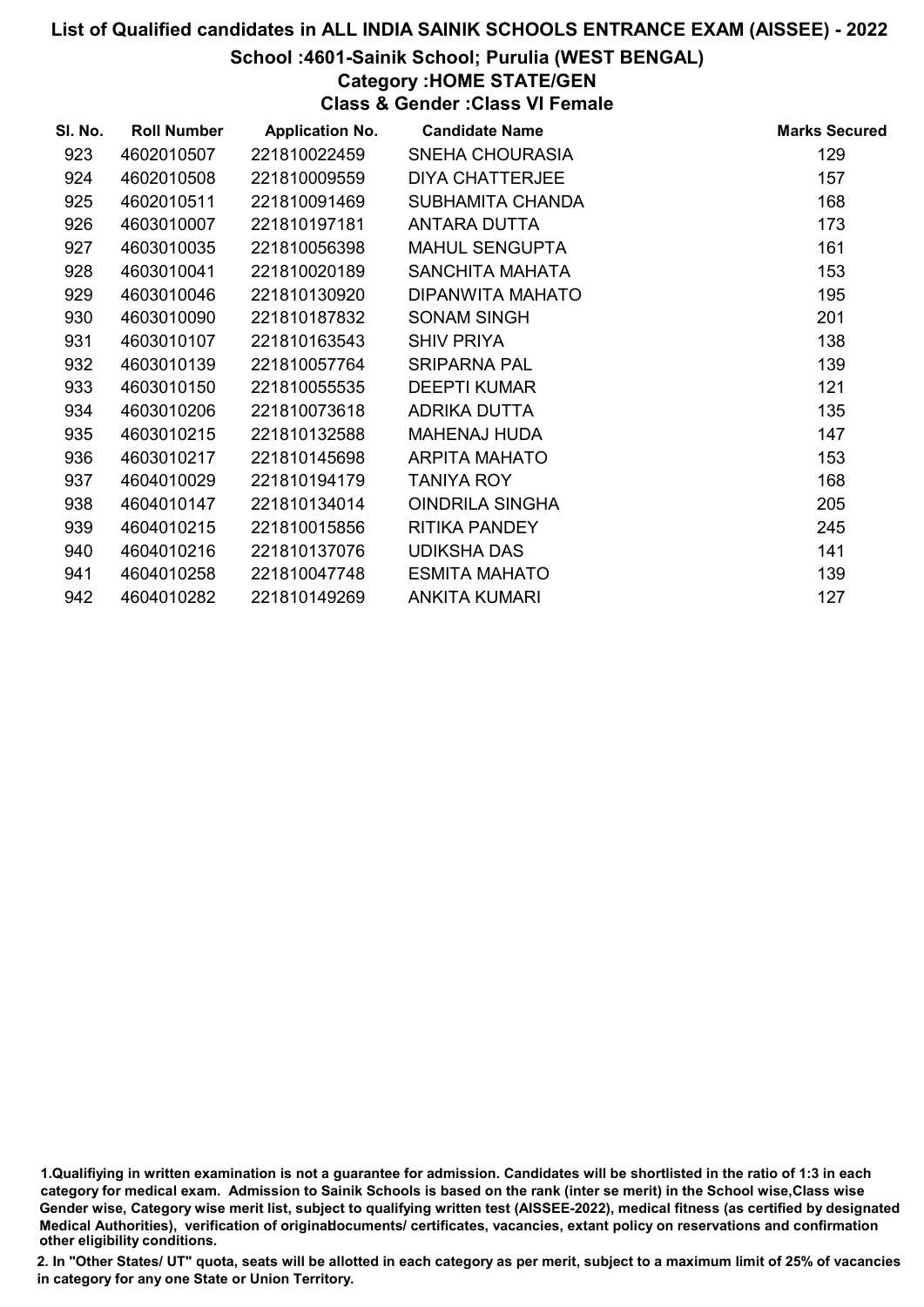#### School :4601-Sainik School; Purulia (WEST BENGAL) Category :OTHER STATE/SC

# Class & Gender :Class VI Female

| SI. No. | <b>Roll Number</b> | <b>Application No.</b> | <b>Candidate Name</b> | <b>Marks Secured</b> |
|---------|--------------------|------------------------|-----------------------|----------------------|
| 943     | 1501010407         | 221810180853           | KALPANA RAJ           | 98                   |
| 944     | 1501010518         | 221810180266           | <b>SUNIDHI SHREYA</b> | 157                  |
| 945     | 1506010297         | 221810123816           | PRATIBHA KUMARI       | 187                  |
| 946     | 1508010672         | 221810003358           | ABHILASHA BHARTI      | 186                  |
| 947     | 1510010050         | 221810103690           | SNEHA KUMARI          | 124                  |
| 948     | 1511020466         | 221810093204           | AMRITA KUMARI         | 189                  |
| 949     | 1511040089         | 221810135940           | SHREYA RANJAN         | 172                  |
| 950     | 1512010050         | 221810195090           | <b>SUHANI BHARTI</b>  | 129                  |
| 951     | 1512010271         | 221810177657           | <b>ANSHU PRIYA</b>    | 182                  |
| 952     | 4602010536         | 221810102743           | VAISHNAVI KUMARI      | 101                  |
| 953     | 4602010542         | 221810089315           | SIMRAN RAJ            | 109                  |

1.Qualifiying in written examination is not a guarantee for admission. Candidates will be shortlisted in the ratio of 1:3 in each category for medical exam. Admission to Sainik Schools is based on the rank (inter se merit) in the School wise,Class wise Gender wise, Category wise merit list, subject to qualifying written test (AISSEE-2022), medical fitness (as certified by designated Medical Authorities), verification of originablocuments/ certificates, vacancies, extant policy on reservations and confirmation other eligibility conditions.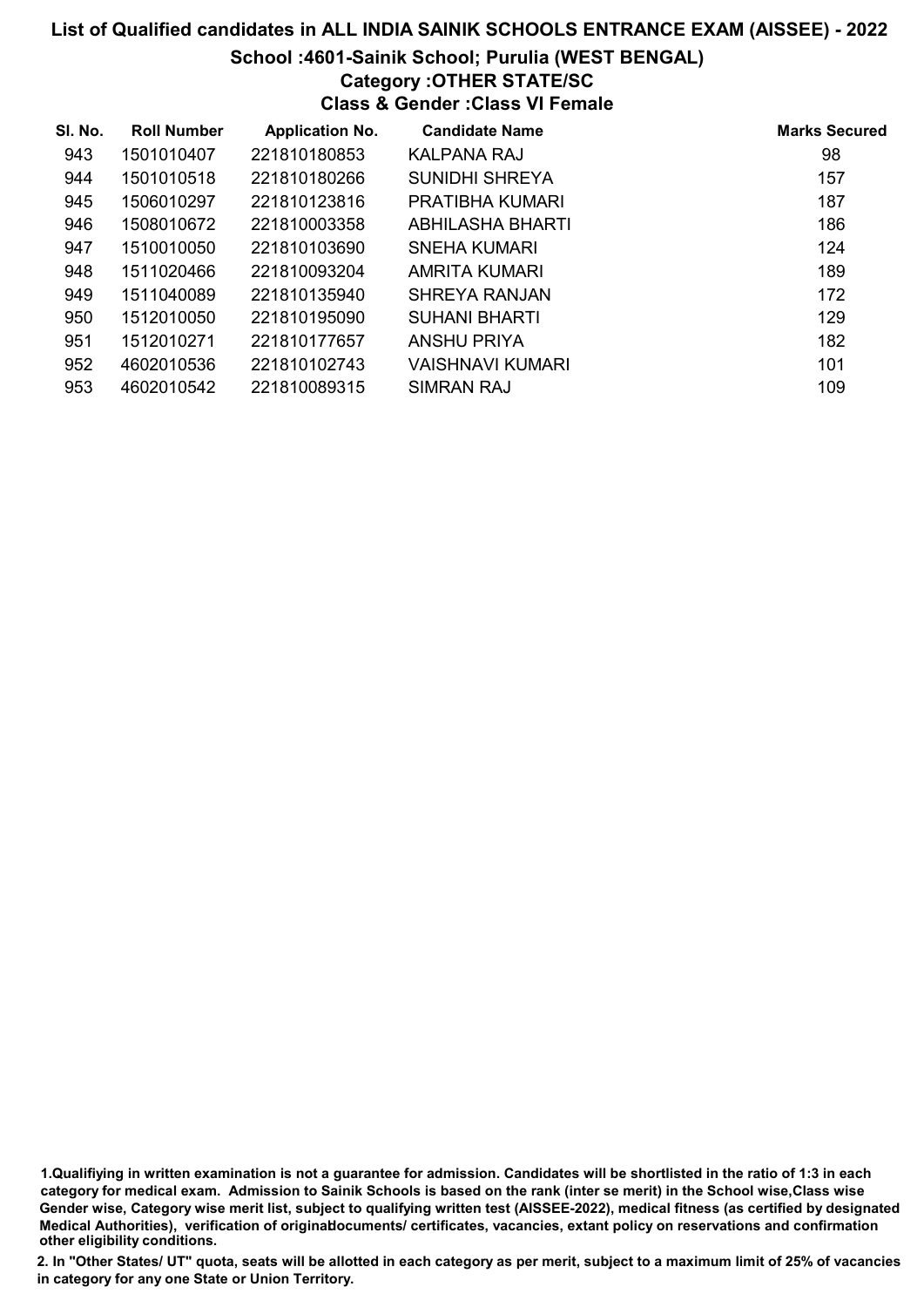# List of Qualified candidates in ALL INDIA SAINIK SCHOOLS ENTRANCE EXAM (AISSEE) - 2022 School :4601-Sainik School; Purulia (WEST BENGAL) Category :OTHER STATE/ST Class & Gender :Class VI Female

| SI. No. | <b>Roll Number</b> | <b>Application No.</b> | <b>Candidate Name</b> | <b>Marks Secured</b> |
|---------|--------------------|------------------------|-----------------------|----------------------|
| 954     | 2610010050         | 221810087562           | ANGELINA KHALKHO      | 111                  |

<sup>1.</sup>Qualifiying in written examination is not a guarantee for admission. Candidates will be shortlisted in the ratio of 1:3 in each category for medical exam. Admission to Sainik Schools is based on the rank (inter se merit) in the School wise,Class wise Gender wise, Category wise merit list, subject to qualifying written test (AISSEE-2022), medical fitness (as certified by designated Medical Authorities), verification of originablocuments/ certificates, vacancies, extant policy on reservations and confirmation other eligibility conditions.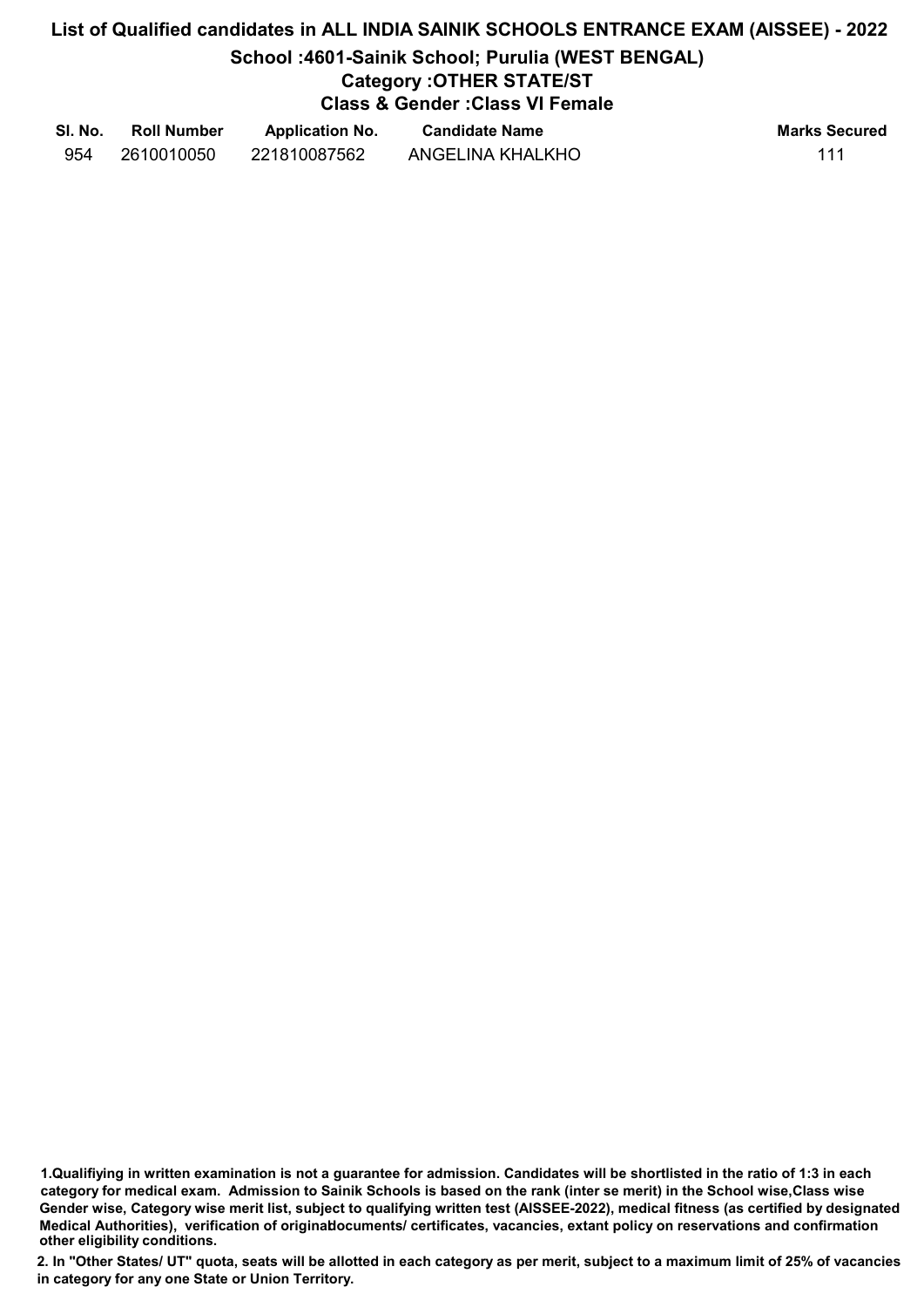# School :4601-Sainik School; Purulia (WEST BENGAL)

# Category :OTHER STATE/OBC

Class & Gender :Class VI Female

| SI. No. | <b>Roll Number</b> | <b>Application No.</b> | <b>Candidate Name</b> | <b>Marks Secured</b> |
|---------|--------------------|------------------------|-----------------------|----------------------|
| 955     | 1502010360         | 221810170895           | <b>ANIKA SINGH</b>    | 156                  |
| 956     | 1503020094         | 221810104903           | <b>SURBHI KUMARI</b>  | 171                  |
| 957     | 1505010701         | 221810031863           | <b>KOMAL KUMARI</b>   | 219                  |
| 958     | 1506010076         | 221810178061           | <b>SONALI KUMARI</b>  | 217                  |
| 959     | 1506010113         | 221810169662           | <b>SALONI KUMARI</b>  | 220                  |
| 960     | 1506010289         | 221810088506           | NAZIA ADAM            | 273                  |
| 961     | 1506020296         | 221810163178           | <b>RAGINI KUMARI</b>  | 256                  |
| 962     | 1507010118         | 221810031714           | POOJA KUMARI          | 207                  |
| 963     | 1508010507         | 221810191394           | <b>SAVITRI KUMARI</b> | 165                  |
| 964     | 1510020250         | 221810104657           | <b>ANSHU KUMARI</b>   | 141                  |
| 965     | 1511040351         | 221810087388           | <b>KASHISH RANI</b>   | 195                  |
| 966     | 1511040421         | 221810050449           | <b>ARUSHI KUMARI</b>  | 243                  |
| 967     | 1512010239         | 221810081966           | <b>MAHI</b>           | 236                  |
| 968     | 1513020185         | 221810113276           | <b>KALPANA KUMARI</b> | 265                  |
| 969     | 2601010003         | 221810190840           | PRIYANKA KUMARI       | 157                  |
| 970     | 2605010081         | 221810091296           | <b>SHREYA PRASAD</b>  | 190                  |
| 971     | 3001030555         | 221810075375           | <b>KHUSHI DANGI</b>   | 233                  |
| 972     | 4602010543         | 221810102985           | NIHARIKA KUMARI       | 183                  |
| 973     | 4603010223         | 221810020139           | <b>RAJSHI GORAI</b>   | 182                  |
| 974     | 4603010248         | 221810104087           | <b>MONA SHAKYA</b>    | 183                  |

1.Qualifiying in written examination is not a guarantee for admission. Candidates will be shortlisted in the ratio of 1:3 in each category for medical exam. Admission to Sainik Schools is based on the rank (inter se merit) in the School wise,Class wise Gender wise, Category wise merit list, subject to qualifying written test (AISSEE-2022), medical fitness (as certified by designated Medical Authorities), verification of originablocuments/ certificates, vacancies, extant policy on reservations and confirmation other eligibility conditions.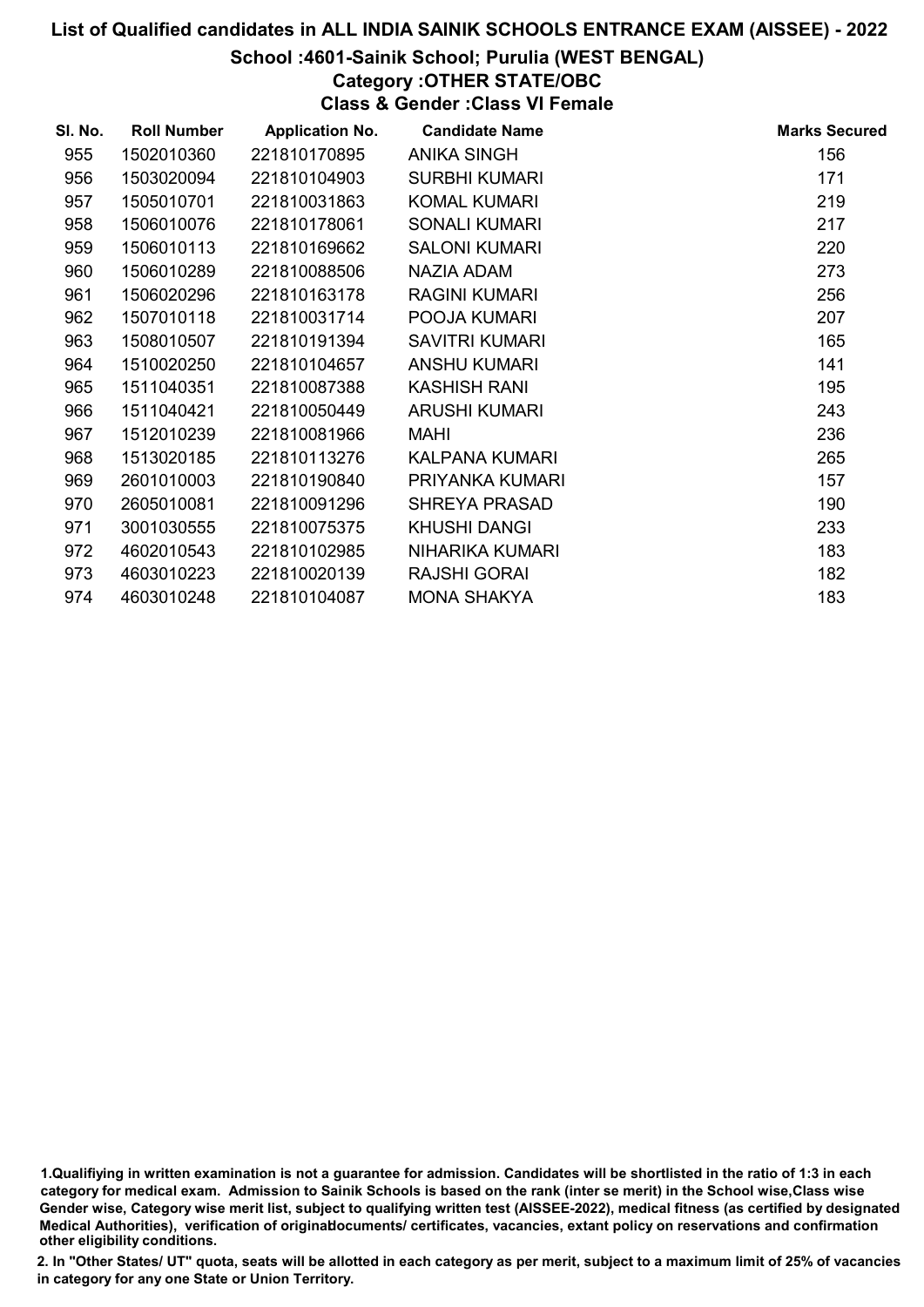# List of Qualified candidates in ALL INDIA SAINIK SCHOOLS ENTRANCE EXAM (AISSEE) - 2022 School :4601-Sainik School; Purulia (WEST BENGAL) Category :OTHER STATE/DEF Class & Gender :Class VI Female

| SI. No. | <b>Roll Number</b> | <b>Application No.</b> | <b>Candidate Name</b> | <b>Marks Secured</b> |
|---------|--------------------|------------------------|-----------------------|----------------------|
| 975     | 1510030333         | 221810150739           | <b>TEJAWSI KUMARI</b> | 257                  |
| 976     | 1511040204         | 221810033821           | SNEHA SINGH           | 173                  |
| 977     | 3002030113         | 221810004061           | ANSHIKA TOMAR         | 151                  |
| 978     | 3901020363         | 221810010998           | <b>SAMIKSHA SINGH</b> | 195                  |
| 979     | 3904040153         | 221810040722           | SONAKSHI KUMARI       | 140                  |
| 980     | 4602010231         | 221810059583           | KRISTI KUMARI         | 165                  |

1.Qualifiying in written examination is not a guarantee for admission. Candidates will be shortlisted in the ratio of 1:3 in each category for medical exam. Admission to Sainik Schools is based on the rank (inter se merit) in the School wise,Class wise Gender wise, Category wise merit list, subject to qualifying written test (AISSEE-2022), medical fitness (as certified by designated Medical Authorities), verification of originablocuments/ certificates, vacancies, extant policy on reservations and confirmation other eligibility conditions.